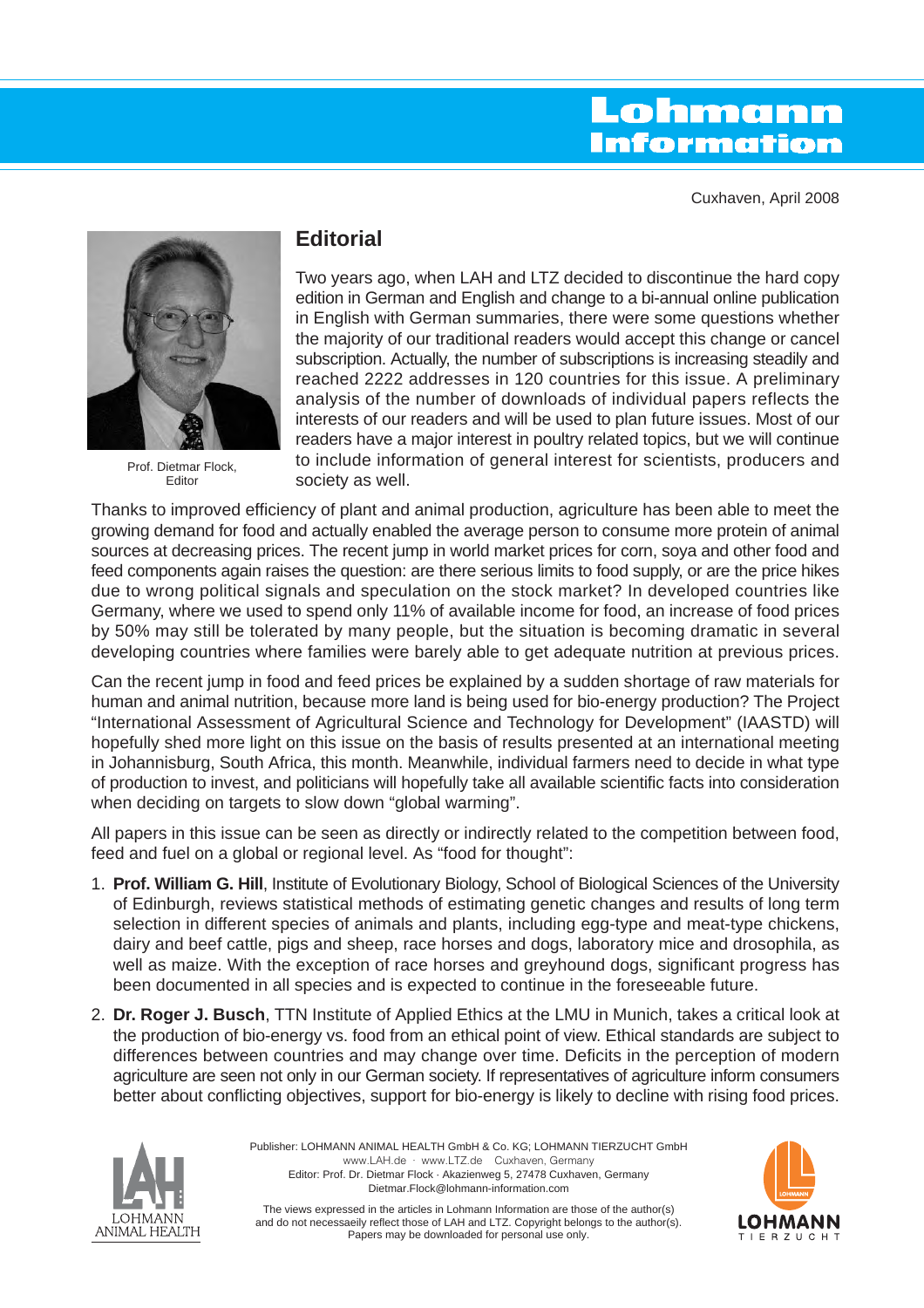

- 3. **Prof. Dr. Alois Heißenhuber, Stefan Berenz** and **Stefan Rauh**, Institute of Agricultural Economics of the TU Munich-Weihenstephan, present a detailed analysis of economic and ecological aspects of bio-energy production. After years of overproduction and decreasing farm prices for food and animal feed, tax benefits for bio-fuel have helped to stabilize farm income. However, food production will always have priority over bio-fuel production. Individual farmers must keep the future potential for income from energy vs. food in mind when investing in bio-energy. As preferred option for agriculture and rural development, the authors recommend the use of biogenic waste or the double use of agricultural products.
- 4. **Prof. Dr. Jürgen Zeddies**, University of Hohenheim, takes a look at the potential for renewable energy under global aspects. Based on FAO statistics for trends in population growth, per-capita food consumption and available land area for food or energy production, "exploitable area potentials" are derived from statistical models with simplified assumptions for selected countries and continents. With the use of fallow land reserves and yield improvements, acute price reactions for food and feed prices can be avoided. In the EU-27 and in other parts of the world, a significant potential for bio-energy production exists, but the question is still open to what extent bio-mass can be used for energy production while satisfying the primary demand for adequate and affordable food for human nutrition.
- 5. **Musa Freiji**, a widely known Lebanese entrepreneur who contributed significantly to the development of the poultry industry in the Middle East since his graduation from the American University of Beirut, addresses the broader question how agricultural production in the Arab region could be enhanced to reduce the dependency on imported grain in order to improve the balance of payments and support employment in agriculture. Based on FAO statistics for all countries in the Arab League and personal experience in several countries, he sees a huge potential e.g. in Sudan for better land use, but realization would require investments in a political climate of predictability for investors.
- 6. **Dr. Hans-Heinrich Thiele** and **Robert Pottgüter**, Lohmann Tierzucht GmbH, Cuxhaven, summarize management recommendations for laying hens kept in deep litter, perchery and free range systems. While most laying hens world-wide are kept in battery cages, EU directives and corresponding guidelines in individual countries will lead to the replacement of cages by alternative systems. Germany is presently in a transition phase, after which about 50% of the hens are expected to be kept in "Kleingruppenhaltung" (an advanced version of large enriched cages with more space per hen, nests, litter area and roosts), 50% in floor systems. The recommendations are based on long term experience with parents (most of which have always been kept on floor) and more recent experience with commercial layers in different countries. More detailed information for specific white-egg and brown-egg strain crosses is available from primary breeding companies and their distributors.

Please feel free to pass Lohmann Information to colleagues or send their name and address to the editor for future direct mailing.

With kind regards,

 $\gamma_{7}$ 

Prof. Dietmar Flock, Editor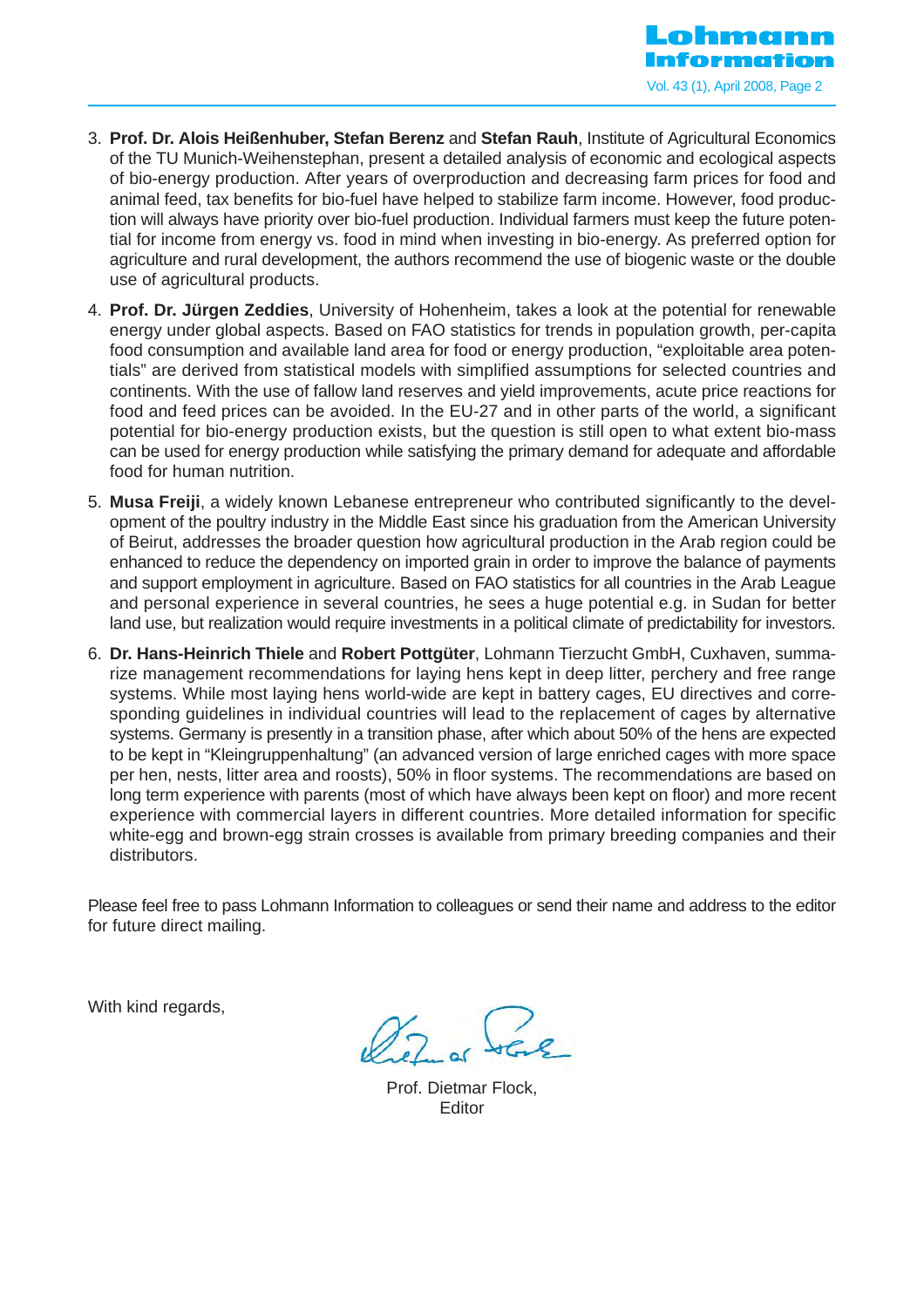

# **Estimation, effectiveness and opportunities of long term genetic improvement in animals and maize**

**William G. Hill, Edinburgh, UK**

# **1. Introduction**

Genetic improvement in animals and plants for food consumption has been practised and realised since domestication. Intensive improvement, increasingly with incorporation of genetic principles, has been undertaken for a century or more. Much of this has been highly intensive and effective, notably in poultry. There are consequently concerns that genetic variation is being exhausted and continued gains cannot be expected. On the other hand, new technologies, in particular using molecular markers and, perhaps, transgenic methods, have become available, which in themselves provide the possibility of increasing responses by making better use of existing variability and indeed in generating new variability.

In this paper I shall review the magnitude and rates of changes that have occurred in some of our domestic species, mainly in animals rather than plants, in view of my area of knowledge and the potential readership. I shall also consider what opportunities there are for continued change and what influence these, using data from experiments which provide pointers. First, however, I shall review the methods for estimating genetic change, their assumptions and their limitations. None of this is new. The methods available differ greatly among domesticated species as does the information we have about genetic change because of different investments made in its estimation.

Much of the material presented here was first collected for an article (Hill and Bünger, 2004) on long term genetic change in laboratory and domesticated animals to celebrate 100 years of selection in the Illinois maize experiment. I shall also make use of material on crop species presented in other papers collected in the same issue of Plant Breeding Reviews (Janick, 2004)). Another source of information is a collection of papers reviewing genetic change in livestock (Hill et al., 2000). Whilst I shall focus mainly on the production traits and indeed the substantial changes that have occurred, concern has been expressed (e.g. by Rauw et al., 1998) about the deleterious correlated effects of such selection, and I shall consider what has been and is being done to counteract these undesirable changes. Information on some of the genetic changes has also been reviewed previously by Havenstein (2006) in this journal. The present review is not intended to be comprehensive.

# **2. Measurement of genetic change**

Estimation of genetic change requires comparisons of genotypes bred in different years in the same environment or corrected for environmental differences, and the problems of doing so had extensive discussion, particularly many years ago (e.g. Hill 1972). Simple comparisons of mean performance across generations are a reliable estimate of the genetic change only if the environment is really constant. This seems to be feasible for laboratory populations, such as Drosophila maintained at constant temperature with a defined single feed source, but only for traits such as bristle number which are highly heritable and seem not to be overly dependent on the management. It becomes less feasible even in the lab for traits such as litter size in mice, where even under the best managed regimes, health problems may arise. The nearest approach in livestock would be random sample tests or similar trials maintained over years in defined conditions, but even so the possibility of, for example, changing disease state and feed quality can not be unequivocally ruled out.

Proper comparisons involve comparisons of different genetic groups, e.g. animals bred from parents of different generations maintained together in the same environment, i.e. a between-genotype, withinenvironment comparison. An important requirement is that there are no confounding effects if different generations are compared, for example due to age of parents. For species of plants propagated by seed, where seed storage under controlled conditions is reputed to have no effect on plant performance, such comparisons are straightforward (providing the material has been saved). For many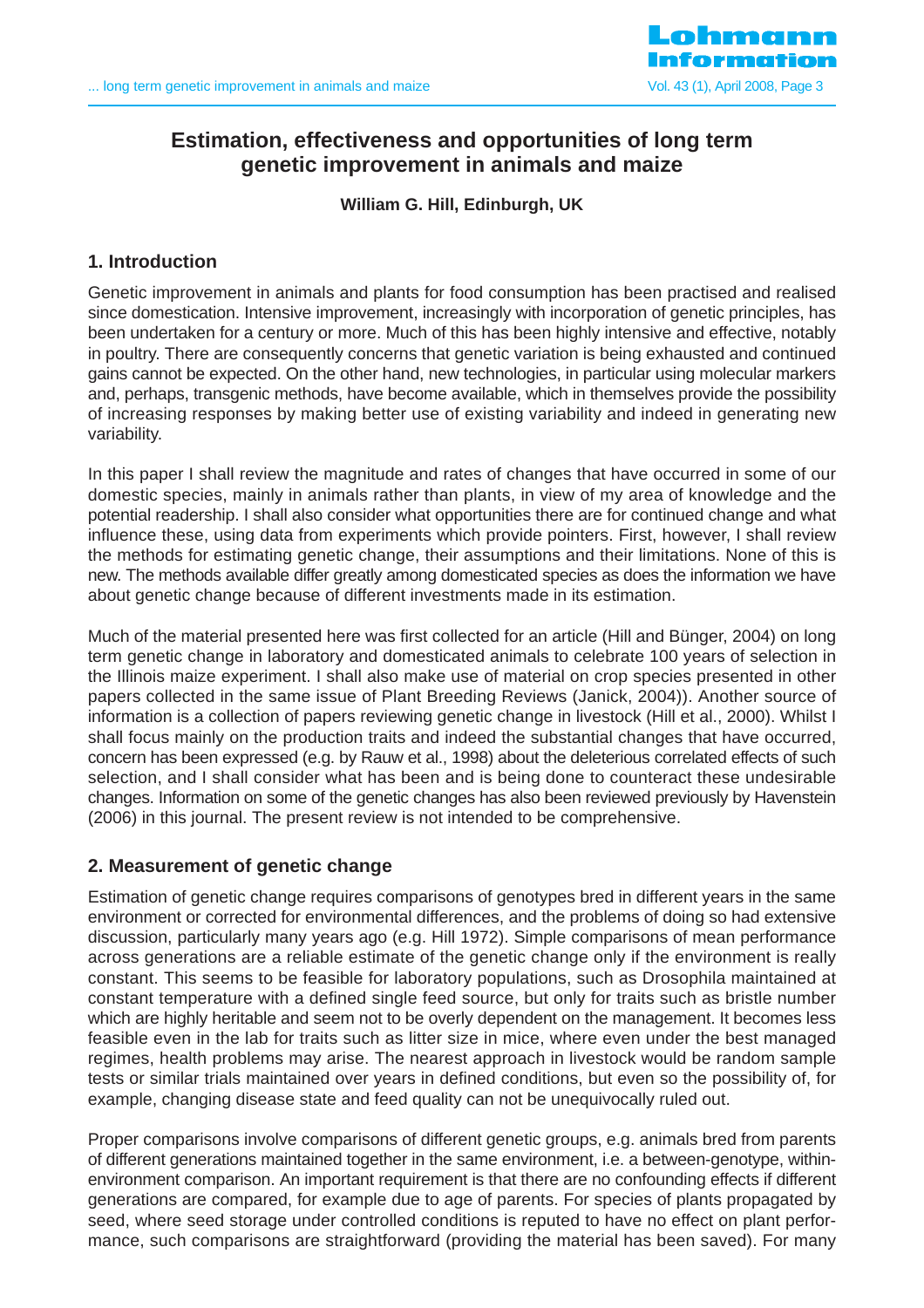

livestock species maternal age effects are hard to eliminate, but comparisons through the sire are feasible although these measure only the additive component of change. Modern methods of genetic evaluation using "best linear unbiased prediction" (BLUP) enable breeding values to be predicted for animals in all generations, and thus a trend over many years computed. These require an overlap of generations however, standard for dairy cattle, but connections become weak for programmes run with annual generations. Whilst, as the name suggests, BLUP methods are unbiased, they are so only if the parameters are known without error. Selection is incorporated using the selection differentials and heritability, so simple use of BLUP comparisons, particularly in populations where sire use is short, cannot be regarded as fully reliable. Thus while BLUP is an excellent procedure for making comparisons of breeding values of near contemporaries, BLUP estimates of genetic change over many generations have to be treated with more caution, as do repeat mating designs, for the errors accumulate unless deliberate efforts are made to ensure inclusion of new offspring of sires over very long periods and equal treatment of them.

A further complication of such inter-generation comparisons when the period of contemporaries spans only few years is that estimated responses can be confounded with genotype x environment interaction. For example, assume a disease organism mutates regularly such that different host resistant genotypes are resistant or new diseases arise, and that some genetic resistance is built up, but the disease is then controlled by non-genetic methods. Inter-generation comparisons may then reflect the results of increased performance through increased genetic resistance to the current strain of pathogen, but with no long term benefit in that comparisons each side of the rise and fall of the pathogen actually do not include it.

Whilst seed, semen and ova (of most species) can be stored indefinitely with no likely or measurable important change, it is not an option in all species. An important method is, therefore, maintenance of a population which is bred but aimed to be constant, i.e. a control population. One method is to use inbred lines which, once established, are stable apart from mutation and residual variation; but while they are available for mice, they are not for cattle. They also have a potential disadvantage in that the lines or their cross represent few surviving and thus selected genotypes, which may not respond similarly to environments as the modern stock. Control populations maintained segregating need to be kept with large effective size in order to minimise genetic drift. They are therefore expensive to maintain and become increasingly more expensive as they become less competitive compared to modern stock. Also, increasingly, they may respond differently to the modern environment than do current selected populations, but they do also offer the opportunity to make comparisons using different management regimes, e.g. former and modern diets. A further concern is that, particularly if the controls represent the best available in the year of foundation, their performance may have deteriorated genetically since foundation as a consequence of natural selection, and it is difficult to assess the magnitude of such a change. The issue of whether the selected stock improved or the control populations or repeat mating populations declined has been a major source of debate.

One question which is often asked is how much of the phenotypic improvement seen in commercial performance is attributable to genetic rather than environmental changes. Whilst a basic question, it is not necessarily relevant, because one can adapt to meet or utilise changes in the other. For example, modern varieties of cereals yield more than old varieties in large part because they can be given heavier fertiliser treatment without lodging as they have been bred to have shorter straw. The genotypes and environment co-evolve. Indeed to a breeder, the only comparison really relevant is how his stock compares with competitors under current or potential management systems. Even so, if we are to assess the achievements of breeders and the opportunities for further change, we need to make cross-generation comparisons.

Whilst it is easy to point to limitations of most or all of the methods, we have to be grateful that good ones are available, and thank those who enabled them by providing the foresight, persistence, and continued funding for maintenance of seed or semen banks or control populations or controlled trials. The results of their work illustrate the power of genetic change but also illustrate some problems. We first consider poultry, for which we have excellent data on the large genetic improvements that have been made.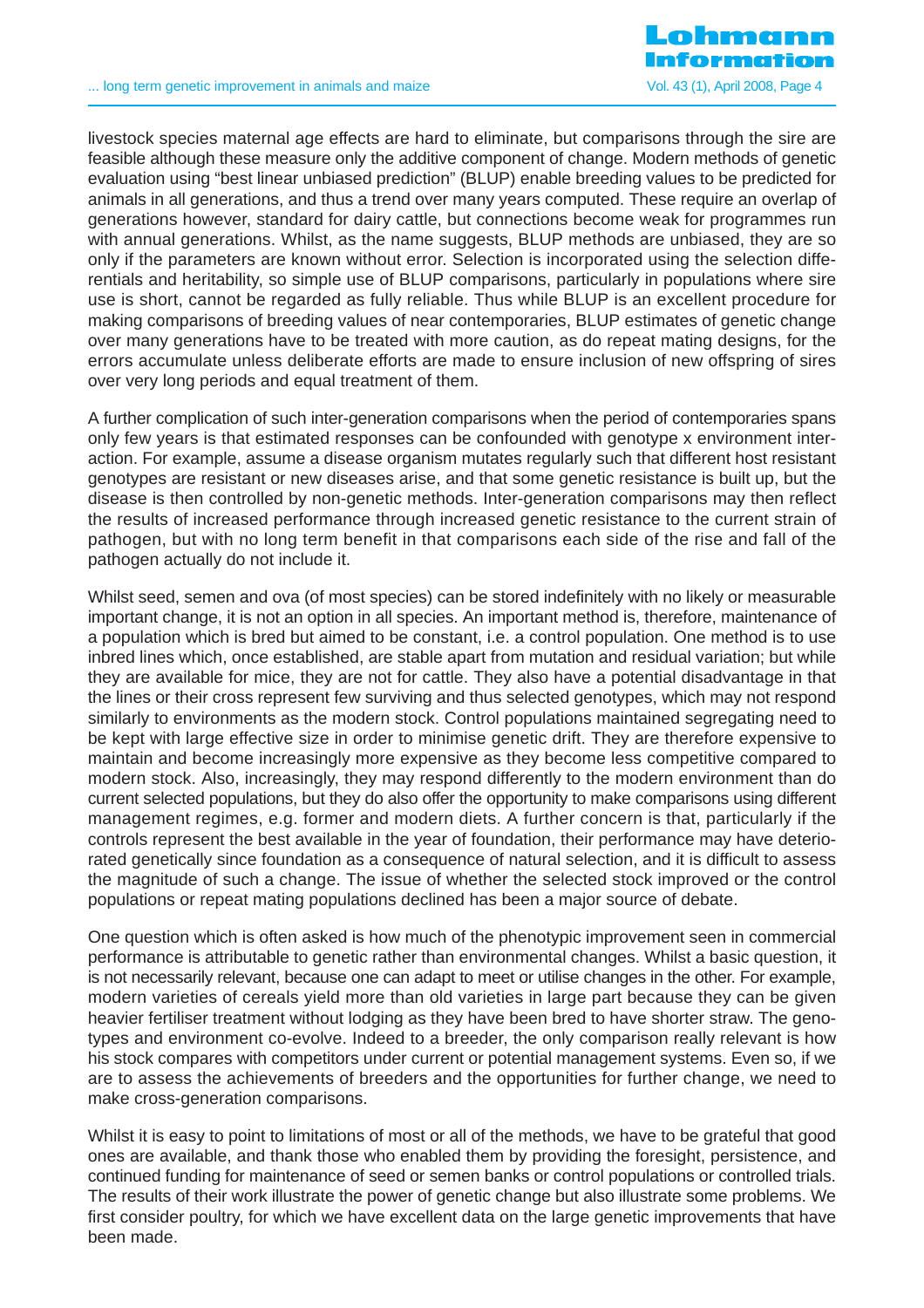

# **3. Broiler poultry**

A control population, the Athens Canadian Random Bred Control population, was established in 1957 from crosses in 1955 of four broiler strains, three commercial and one experimental, since when it has been maintained without selection and apparent phenotypic trend. Based on comparisons with this control, a magnificent set of data on genetic improvement has been collected by Havenstein and colleagues in two trials, the first using 1991 commercial stock (Arbor Acres) and the second using 2001 stock (Ross 308). In each case the modern product was compared with the control using a modern diet and the one constructed to 1957 specifications. Havenstein (2006) illustrates the magnitude of change with photographs of broiler carcasses.

Body weights of controls and a 2001 commercial broiler are summarized in Table 3.1. This table shows that the much greater growth rates after 44 years of improvement are seen on both diets and that the major part of the improvement, about 80%, could be attributed to genetic change. In Table 3.2 changes in other traits are also compared and spectacular changes in, for example, meat yield shown together with a reversal of the earlier increases in fat content. In this table the differences between 1957 and 1991 and between 1957 and 2001 birds are also compared, from which rates of change during the 1990s can be seen. It is notable that response was still continuing apace, i.e. of the order of over 2% of the mean per year in body weight. Even if the control population had declined in performance when selection was initially relaxed, such a change could not contribute to the 2001/1991 comparison.

| Table 3.1 Comparison of body weights of males at different ages between 1957 and 2001 |
|---------------------------------------------------------------------------------------|
| strains reared on diets to 1957 and 2001 specifications. (Source Havenstein et al.    |
| 2003a)                                                                                |

| Population | Diet | Body weight (g) at specified age |      |      |      |      |  |  |  |
|------------|------|----------------------------------|------|------|------|------|--|--|--|
|            |      | 21d<br>70d<br>42d<br>56d<br>84d  |      |      |      |      |  |  |  |
| 2001       | 2001 | 791                              | 2903 | 4402 | 5385 | 5958 |  |  |  |
|            | 1957 | 647                              | 2271 | 3173 | 4064 | 4661 |  |  |  |
| 1957       | 2001 | 210                              | 641  | 1009 | 1412 | 1907 |  |  |  |
|            | 1957 | 184                              | 591  | 921  | 1305 | 1715 |  |  |  |

**Table 3.2 Comparison of growth and body composition of 1957 control and 1991 commercial and of 1957 control and 2001 commercial broilers reared on the diet used in that year. The difference D<sub>1</sub> denotes changes between 1957 and 1991 and D<sub>2</sub> between** 1957 and 2001, and  $D_2 - D_1$  the estimated change between 1991 and 2001. (Sources: **Havenstein et al., 1994, 2003a,b)** 

|                     | <b>1991 trial</b> |      |       |      | Diff. |       |           |
|---------------------|-------------------|------|-------|------|-------|-------|-----------|
| Year of population  | 1991              | 1957 | $D_1$ | 2001 | 1957  | $D_2$ | $D_2-D_1$ |
| Body weight (kg)    | 3.11              | 0.79 | 2.32  | 3.95 | 0.81  | 3.14  | 0.82      |
| Carcass weight (kg) | 2.07              | 0.50 | 1.51  | 2.81 | 0.48  | 2.33  | 0.82      |
| Carcass yield (%)   | 69.7              | 61.2 | 8.5   | 74.4 | 60.8  | 13.6  | 5.1       |
| Breast yield (%)    | 15.7              | 11.8 | 3.9   | 21.3 | 11.4  | 9.9   | 6.0       |
| Carcass fat (%)     | 15.3              | 9.4  | 5.9   | 15.9 | 10.6  | 5.3   | $-0.6$    |

A major concern has been whether improved growth performance has been at the expense of reduced fitness, in particular leg strength and viability. In the 2001 study of Havenstein et al. mortality rates were much lower than in the 1991 strain, both in the control and selected populations. In the later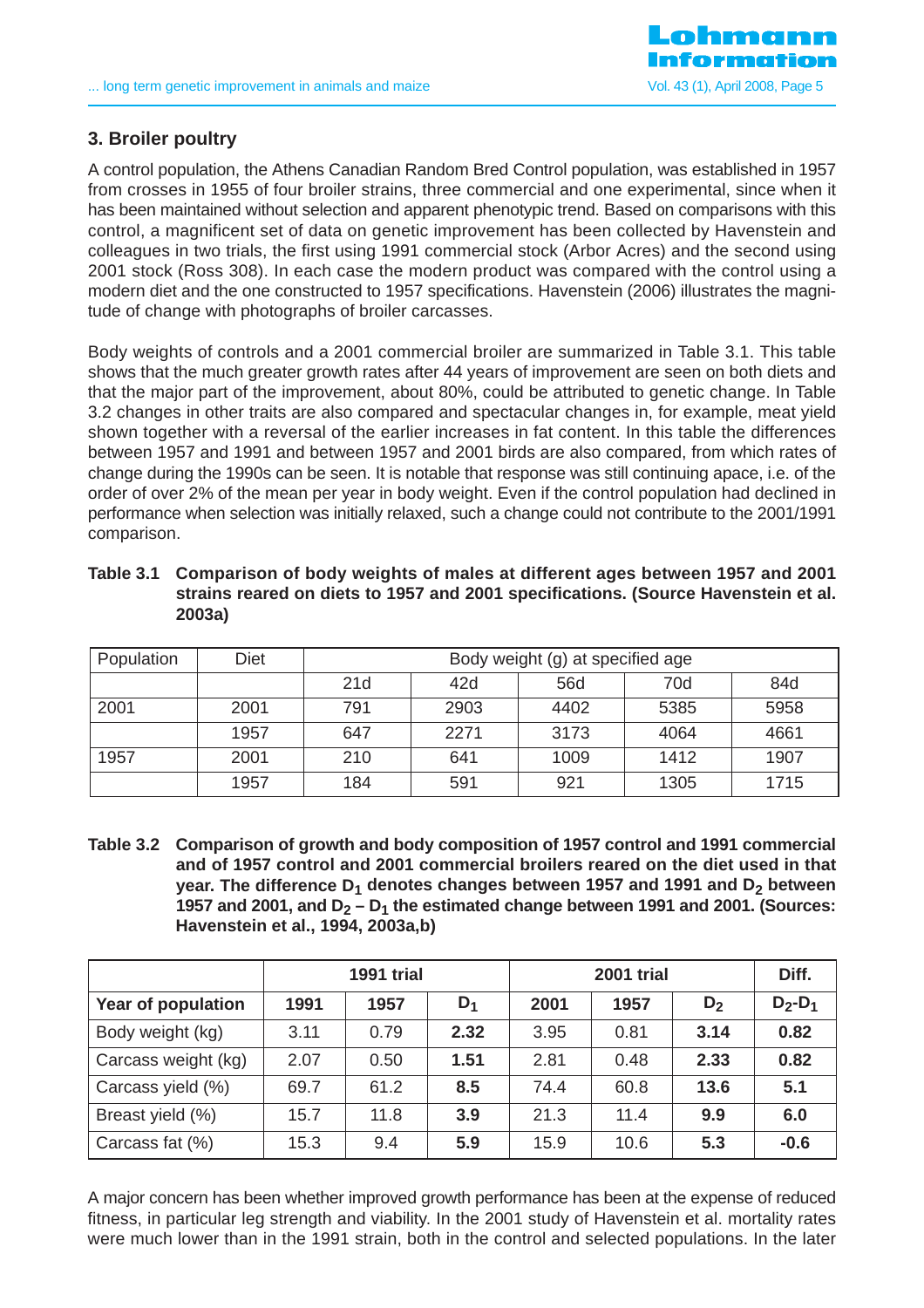

study, cumulative mortality (averaged over diets) for, respectively, the 2001 selected and 1957 control to 42 days was 3.6% and 2.1%, and at 56 days, 6.8% and 4.0%, indicating somewhat higher mortality in the modern strain (Havenstein et al., 2003a). At the same live weight, however, mortality was lower in the selected population. Leg abnormalities were not recorded in this trial, but selection pressure has been applied to reduce leg abnormalities by breeders, and this seems to have produced results. Changes can be estimated using industry comparisons of modern  $(M)$  lines with the lines from which they were derived maintained as unselected controls (C) since 1972. Results obtained by Aviagen were as follows, averaged over differences between three control (1972) and three modern (2005) lines selected from them: Live weight at 42 days, M 2595g C 1216g; Feed conversion ratio to 2kg live weight M 1.66, C 2.23; Mortality to 42 days M 4.2%, C 3.9%; and proportion of birds with good leg health (GLH) M 75%, C 68% (Fleming et al. 2007). Thus, despite the much superior growth rate and feed efficiency, average mortality and leg strength are similar in the selected lines to those of the controls (differing somewhat among lines, not shown). McKay et al. (2000) also show that the leg traits had been worsening, but then were improved by subsequently devoting selection effort to this fitness trait.

Turkeys Havenstein and colleagues (2007) have conducted a similar study to theirs with broilers in which turkeys from a 1966 control strain and 2003 commercials were compared on each of the diets typical for 1996 and 2003. Changes found were large indeed. For example, the number of days required to reach 11kg was approximately halved, and the corresponding feed conversion efficiency also halved (modern: fcr 2.13 at 98 days of age; control: 4.21 at 196d). Mortality rates were non-significantly higher in the controls.

# **4. Table egg poultry**

Selection limits in egg laying poultry were first mooted over 50 years ago by Dickerson (1955), in part because gains in nucleus flocks were not being realised in commercial practice. Fortunately it seems that such pessimism was unfounded, as data both from comparisons using unselected control populations and stock evaluations show. Comparisons between unselected control lines derived from commercial stock over three periods from 1950 with the performance of a selected population of 1993 are shown in Table 4.1 (Jones et al., 2001). All measures of performance, namely age at first egg, egg production and egg weight, have improved, while body weight has remained relatively unchanged. Consequently there has been an approximately 30% improvement in feed conversion efficiency over the 40 year period from 1950, which was continuing after 1970. Even if selected lines had regressed in performance, this is unlikely to have affected comparisons between the control populations, all long relaxed before 1993.

| Population | 18 wk wt<br>g | Age at lay<br>day | Hen day<br>% | Egg wt<br>g | Egg mass<br>g/day | Feed Eff.<br>g/g |
|------------|---------------|-------------------|--------------|-------------|-------------------|------------------|
| 1950 C     | 1440          | 182.9             | 56.9         | 56.5        | 34.2              | 0.319            |
| 1958 C     | 1336          | 172.6             | 59.7         | 61.8        | 37.0              | 0.345            |
| 1972 C     | 1331          | 166.3             | 64.2         | 61.0        | 41.2              | 0.378            |
| 1993 S     | 1429          | 154.9             | 73.4         | 63.6        | 49.3              | 0.426            |

| Table 4.1 Progress in egg production: Contemporary comparison of egg production traits |
|----------------------------------------------------------------------------------------|
| for unselected control lines (C) established from selected populations in 1950, 1958   |
| and 1973, with a commercial population (S) of 1993. (Source Jones et al., 2001)        |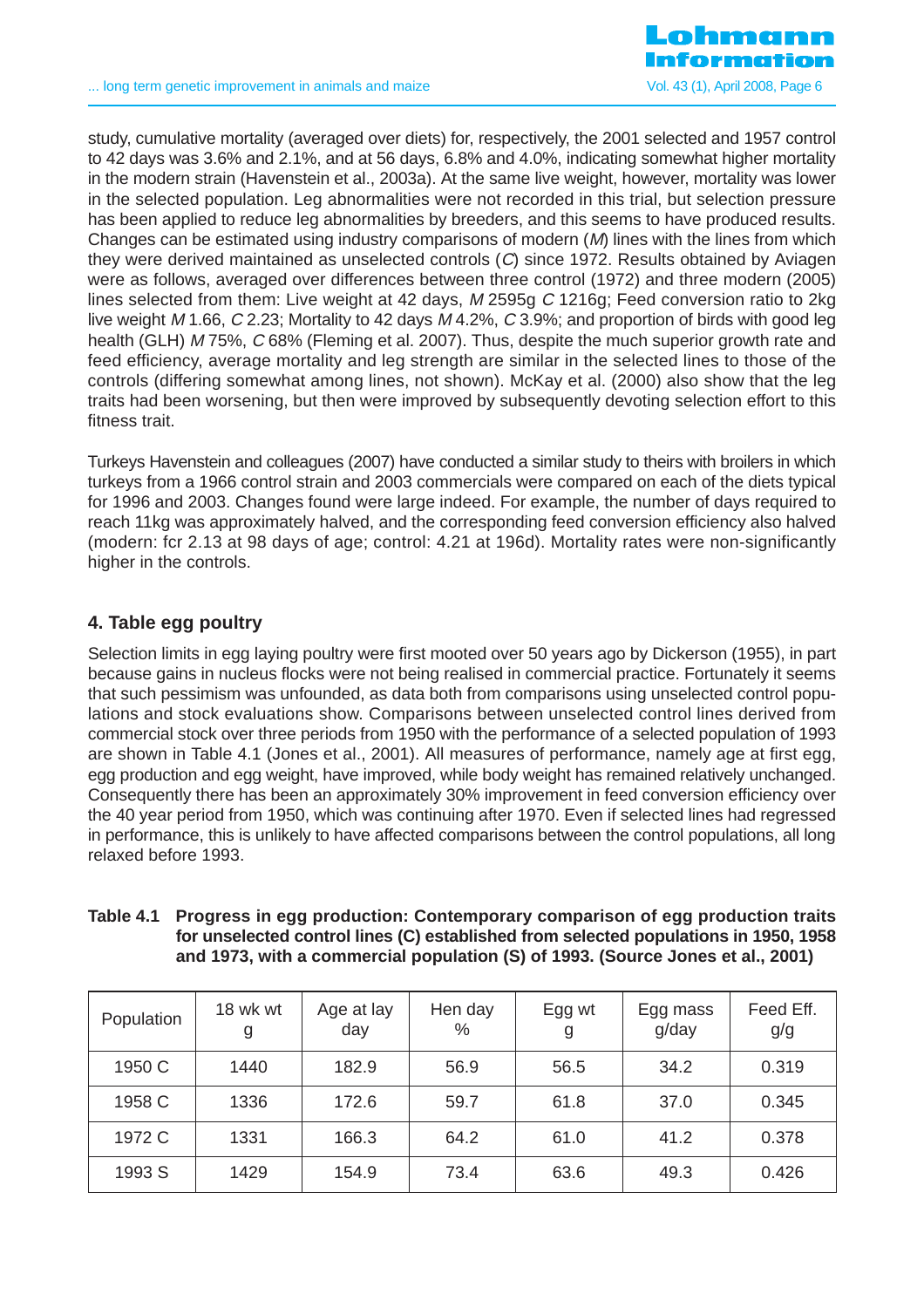

Another source of information comes from German Random Sample Tests (Flock and Heil, 2002). In these tests, the environment was intended to be as constant as practical, but close to commercial conditions in terms of disease prevention and feed quality. Phenotypic changes over years should therefore mainly reflect genetic changes, but there can be no hard evidence that this is the case. Changes in mean performance over a 24 year period (1975-1999) are shown in Figures 4.1 and 4.2 for egg mass per hen housed and feed conversion ratio, the two economically most important traits. Individual points for 6 strains with the same shell colour.





**Figure 4.2 Phenotypic trend for feed conversion ratio (kg feed/ kg egg mass) in German Random Sample Tests** (Source: Flock and Heil 2002)

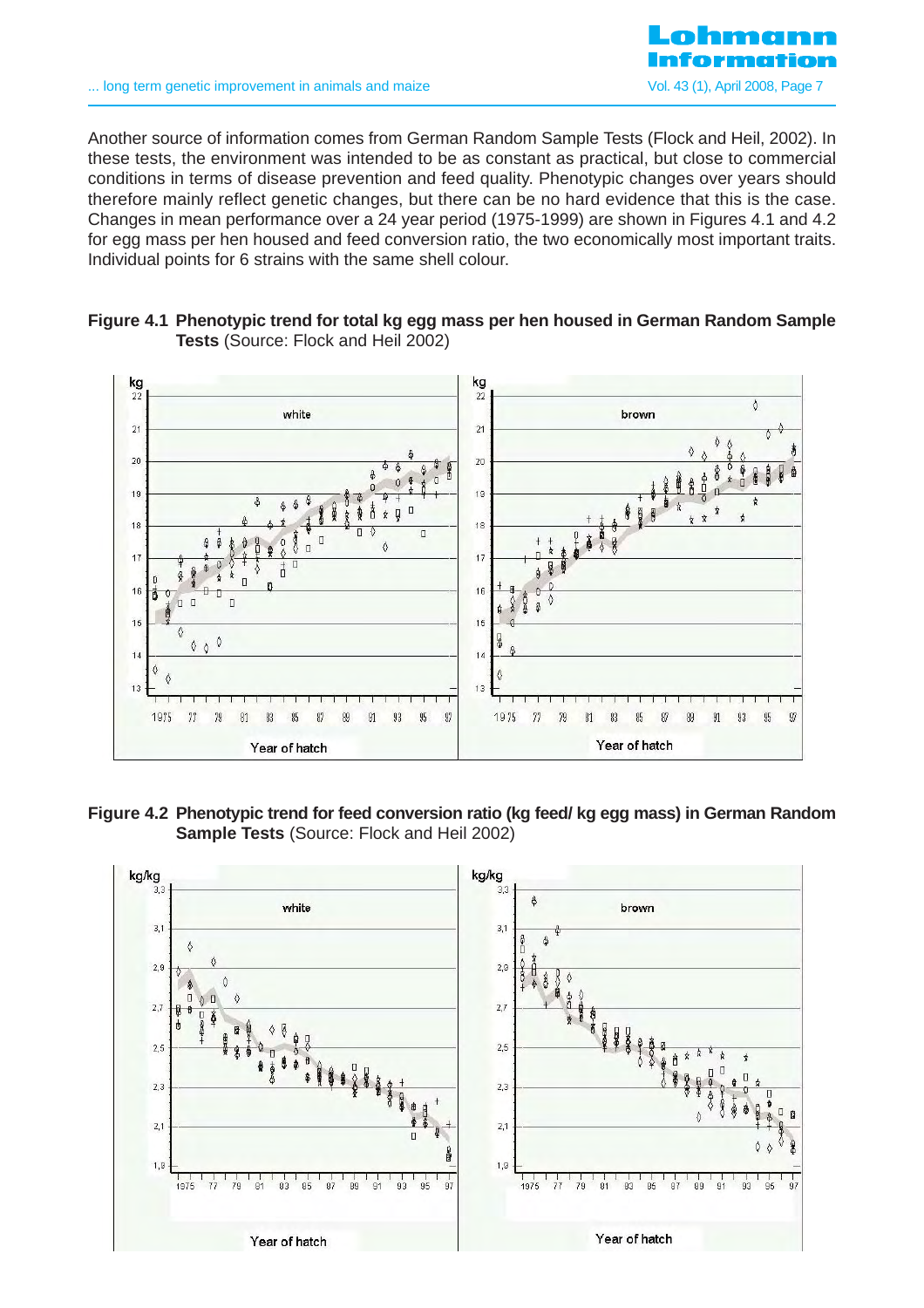

Least squares annual means are shown for 6 white-egg and 6 brown-egg strains as deviations from a 95% confidence interval for all strains. Changes have been large indeed, mainly in persistency of rate of lay, with reduction in age at first egg mainly during the first years of the period covered. Body mass at end of lay (500 days) was reduced more in brown egg strains, which contributed to improvements in feed conversion efficiency and egg income over feed costs.

As egg production itself is a fitness associated trait, there is less potential concern about declines than there may be with traits of the growing animal such as growth rate and leanness. Annual changes varied between the five stations included in the analysis, and the general trend of reduced laying mortality was reversed when beak treatments were discontinued (Flock and Heil, 2002).

# **5. Dairy cattle**

With the advent of progeny testing and increasingly sophisticated methods of breeding value prediction leading to animal model BLUP, rapid improvements in production traits have been effected. The clearest source is from trends in BLUP estimates over years, which although somewhat model dependent in the sense of depending on assumptions of parameter values and on how selection has been practised, are less so over time periods where sires of different years of birth have progeny spanning many overlapping years. Figure 5.1 shows these for US Holsteins, where the accelerating and continuous trend is shown. It is seen that approximately half the doubling in yield from about 6000kg to 12000kg over an almost 50 year period can be attributed to genetic change. There have been changes of similar relative magnitude in yields of fat and protein.

#### **Figure 5.1 Phenotypic mean yields (P), mean breeding values (A) and environmental effects (E = A - P) for US Holsteins, derived from USDA data; mean yield in 1957 was 5859 kg.** (http://aipl.arsusda.gov/eval/summary/trend.cfm)



**Trends US Holsteins**

There have, however, been substantial changes in fitness associated traits as a consequence, with estimates of reduction in fertility of the order of 1% per year. Examples of genetic trends in the UK in a number of traits are given in Figure 5.2. These show a strong positive trend in milk yield (as for the US data, not least a consequence of international movement of genes). This is accompanied by increasingly leaner animals (reduced condition score, a concern as animals lose weight in early lactation and may not be fertile till they start gaining again), and reductions in a number of measures of fertility (days to first service after calving, non-return rate to oestrus after insemination, number of inseminations per conception, and calving interval).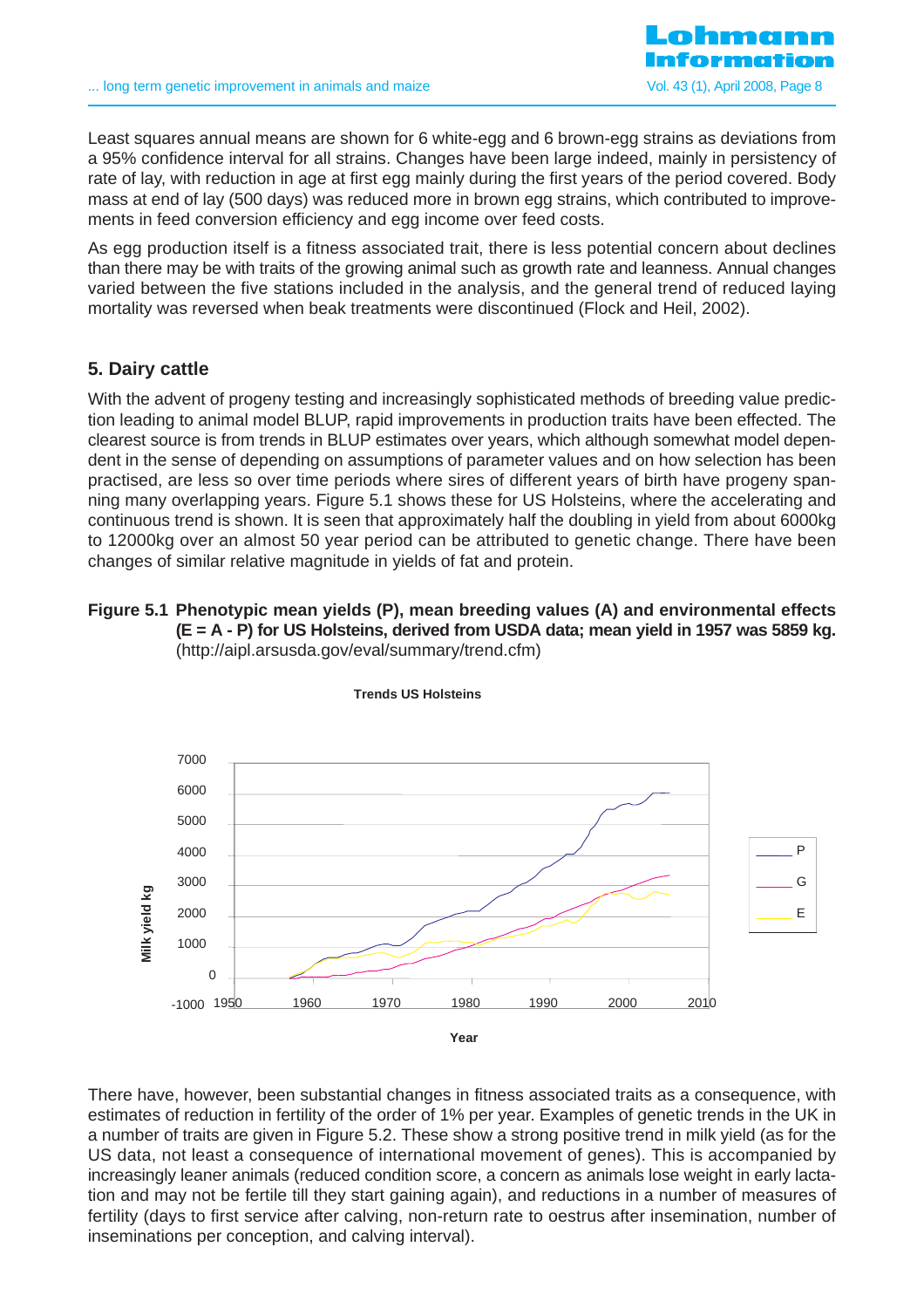**Figure 5.2 Genetic trends in production and health traits in the UK, expressed as transmitting abilities (PTA), for: calving interval (CI), condition score (BCS), milk yield in kg at day 110 (Milk), days to first service (DFS), non-return rate 56 days after service (NR56), and number of inseminations per conception (INS). (Source: Wall et al., 2003)** 



Largely as a consequence of these unfavourable changes in fitness associated traits, there has been a major shift in emphasis in programmes which had been mainly aimed just at production traits. Although such traits are more lowly heritable and often harder to record (e.g. indicators of lifespan), there is evidence of genetic variation and thus opportunities for improvement. The changes in milk yield (Fig 5.1) show accelerating rates until the 1990s, and it is likely that there has been some subsequent reduction in rates of improvement in production traits as more emphasis has been given to fertility and health traits.

# **6. Pigs**

As with poultry, very great genetic change has been effected in pigs. Early organised selection programmes were through progeny testing, notably in Denmark, but subsequently there has been increased emphasis on performance testing for traits of growth and carcase, particularly with the advent of ultra-sonic fat depth scanning. More recently, there has been increased emphasis on reproductive traits, as better analysis methods became available and opportunities for further reduction in fatness diminished.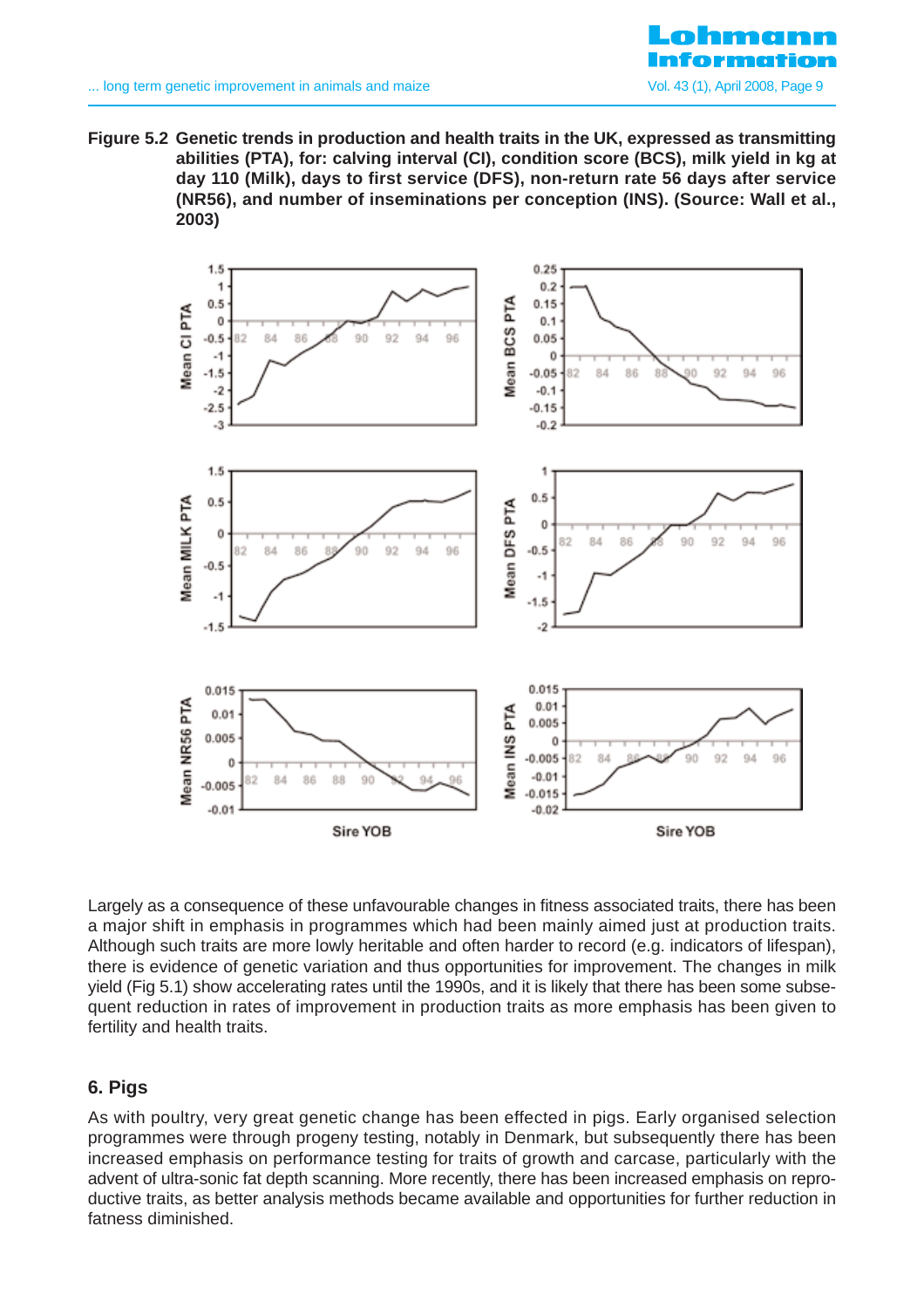

Long term changes can be illustrated only through phenotypic change, as there were neither control populations nor sophisticated BLUP evaluation. One source is mean performance in central tests in the Netherlands (Merks, 2000), shown in Table 6.1. This shows halving of fat depths over a 60 year period from 1930, much of it prior to introduction of modern breeding programmes. It is uncertain how much of this is due to change in management; for example simple feed restriction is effective in reducing fatness.

| Table 6.1 Phenotypic trends for pigs in central test stations in the Netherlands in daily gain |
|------------------------------------------------------------------------------------------------|
| (DLG), feed conversion ratio (FCR) and backfat thickness (Fat). (Source: Merks,                |
| 2000).                                                                                         |

| Year |                           | Landrace |          | Yorkshire   |            |          |  |
|------|---------------------------|----------|----------|-------------|------------|----------|--|
|      | <b>FCR</b><br>$DLG$ (g/d) |          | Fat (mm) | $DLG$ (g/d) | <b>FCR</b> | Fat (mm) |  |
| 1930 | 500                       | 3.5      | 45       | 550         | 3.4        | 48       |  |
| 1947 | 650                       | 3.4      | 33       | 680         | 3.2        | 35       |  |
| 1972 | 788                       | 2.6      | 26       | 815         | 2,5        | 27       |  |
| 1990 | 840                       | 2.8      | 24       | 840         | 2.7        | 22       |  |

**Figure 6.1 Genetic changes in four breeds of pigs in registered herds in the USA in growth traits and litter size (Source: Chen et al., 2002, 2003)**



Published estimates of genetic change free of changes in management are available from BLUP analyses, with a nice set of results obtained for the 15 year period to 2000 for registered herds in the USA (Chen et al., 2002). These show substantial favourable changes in growth rate, lean growth rate, backfat and loin eye area; for example days to 113 kg live weight were reduced by 0.4 days/year on average (Figure 6.2). During this period, more so in later years, reproductive performance has also been improved, particularly in the Yorkshire breed which is used mainly as a dam line (a yearly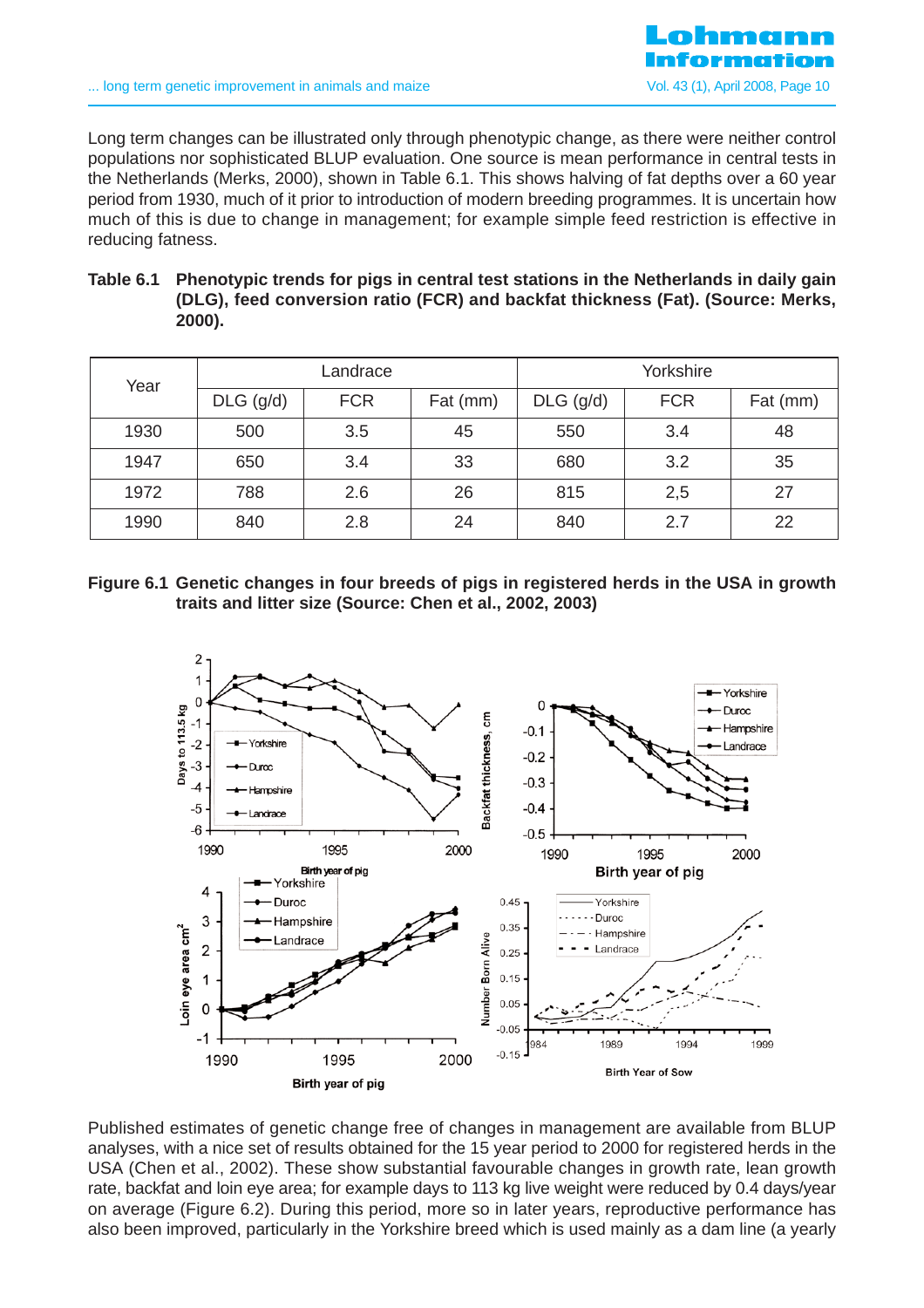

trend averaging 0.03 pigs born alive), but with little change in the Hampshire, used primarily as a sire line. These figures do not relate directly to the performance of commercial crosses, as given previously for broilers, and so possibly underestimate the total changes. They may also be subject to sampling errors and bias through rapid turnover of sires and multi-trait selection. Even so, there has clearly been major and continuing improvement in pig performance. Increasingly emphasis is being given to health and welfare related issues, such as removing sow restraints and thus, for example, on other traits associated with piglet survival.

# **7. Beef cattle and sheep**

As the main aim of this review is to assess long term improvement and these are likely to be greater in the intensive industries, only limited information is provided here on the grazing species. Recent analyses provide evidence of substantial improvement within breeds in the UK in the last decade (Amer et al., 2007). Results for sheep are given in Table 7.1; but they span a relatively short time (approx. 6 years) and sires are used for only a limited number of years, so estimates of change are not precise. These estimated trends using BLUP show for different types of breeds of increased growth rate and increased muscle depth, with inconsistent and small changes in fatness and litter size.

| Trait                    | Breed type |          |          |  |  |  |  |
|--------------------------|------------|----------|----------|--|--|--|--|
|                          | Hill       | Crossing | Terminal |  |  |  |  |
| 8-wk live weight (kg)    | 0.05       | 0.14     | 0.15     |  |  |  |  |
| Mature live weight (kg)  | 0.19       | 0.01     | 0.01     |  |  |  |  |
| Litter size (lambs/ewe)  | 0.006      | 0.003    | 0.004    |  |  |  |  |
| Live wt at scanning (kg) | 0.14       | 0.30     | 0.34     |  |  |  |  |
| Muscle depth (mm)        | 0.07       | 0.09     | 0.13     |  |  |  |  |
| Fat depth (mm)           | $-0.001$   | 0.002    | $-0.011$ |  |  |  |  |

| Table 7.1 Annual genetic trends in traits of sheep in the UK, averaged over breed types, for |
|----------------------------------------------------------------------------------------------|
| the period from 2000 (Source: Amer et al., 2007)                                             |

For beef cattle in the UK, over both the periods 1991-5 and 1999-2003, there were substantial annual increases in beef value, a function of weight and carcase merit, in terminal sire and dual purpose breeds, similar for the two: averaging £0.43/yr in the first period and £0.69/yr in the second (Amer et al., 2007). There were also, however, worsening figures for calving ease, with percent unassisted falling by 0.34%/yr in the terminal breeds and 0.11%/yr in dual purpose breeds, similar over the two periods. These changes presumably reflect direct and correlated consequences of selection for growth.

# **8. Racehorses and Greyhound Dogs**

There are no long term estimates of genetic trend for racing animals, but their long history of selection merits their consideration here, as do the results. As a proxy, the winning times for Thoroughbred horses in the Kentucky Derby in the US are shown in Figure 8.1, spanning almost a century (for details, see Hill and Bünger, 2004). What is striking is that there has been little obvious change since about 1950, despite the enormous emphasis given to breeding, and the record for the race stands from 1973. A similar pattern holds for greyhound dogs (Figure 8.2). These are simple phenotypic estimates, but there is no need to argue that some of the response has been genetic! For trotters there is, however, evidence of continuing genetic change over the 20 year period from 1976 (Arnason, 2001), with a total reduction of about 5% in time over a fixed distance.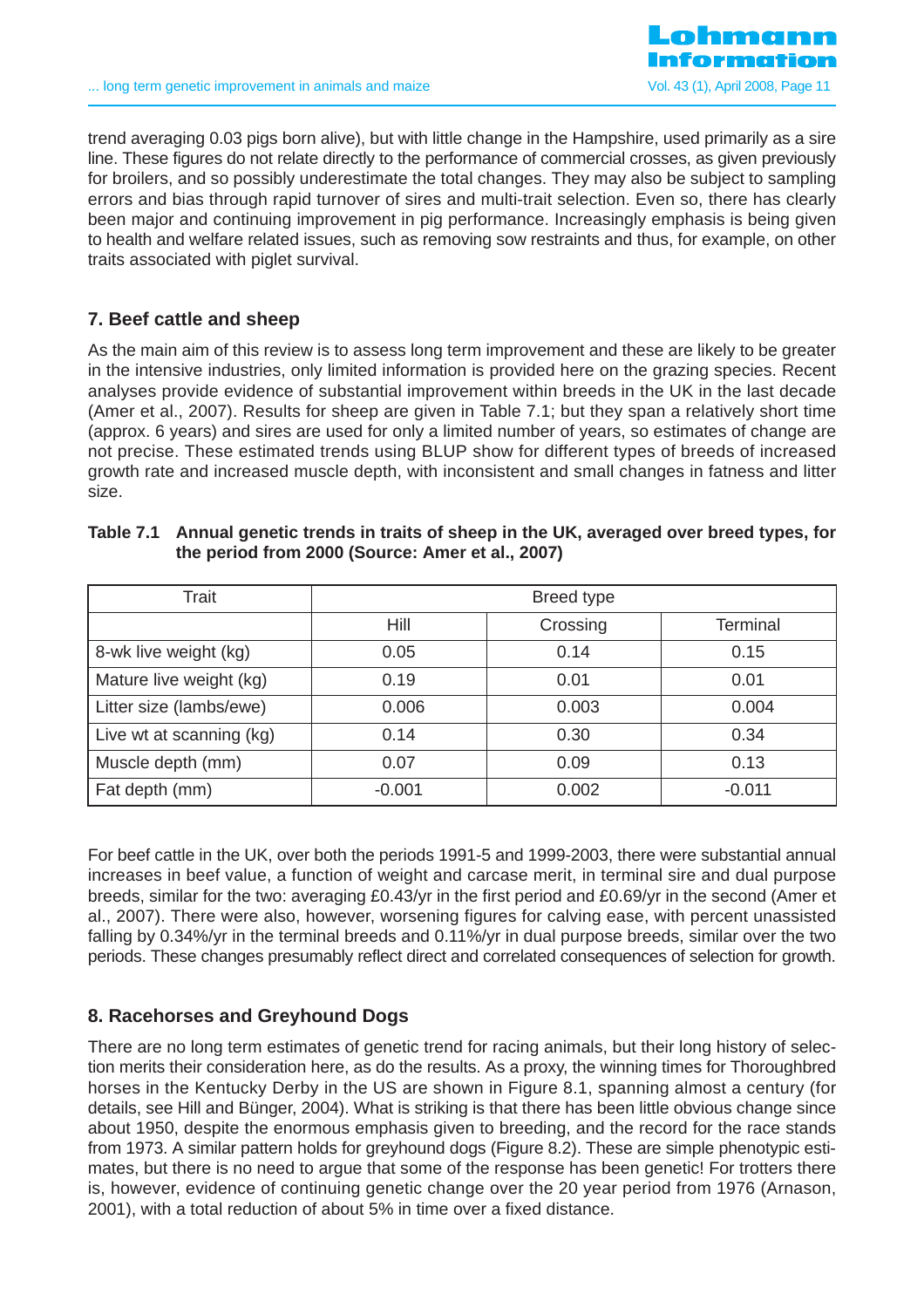

# **Figure 8.1 Changes in Thoroughbred horses: winning times in the Kentucky Derby. (Source: Hill and Bünger, 2004)**



data source: http://www.drf.com/home/crown2001/kd/derby\_stats.html

**Figure 8.2 Changes in Greyhound dogs: winning times in the English Greyhound Derby (480m except 500m 1975-84, run at a different location in London after 1984). (Source: Hill and Bünger, 2004)**



data source: http://www.greyhound-data.com

There has been quite extensive analysis of pedigree data in Thoroughbreds to estimate genetic parameters, and Gaffney and Cunningham (1988) and later others have reported values of almost 50% for Timeform ratings (relative performance measure used for handicapping) and winnings. Based on such analyses and using BLUP, Gaffney and Cunningham predicted there has been substantial genetic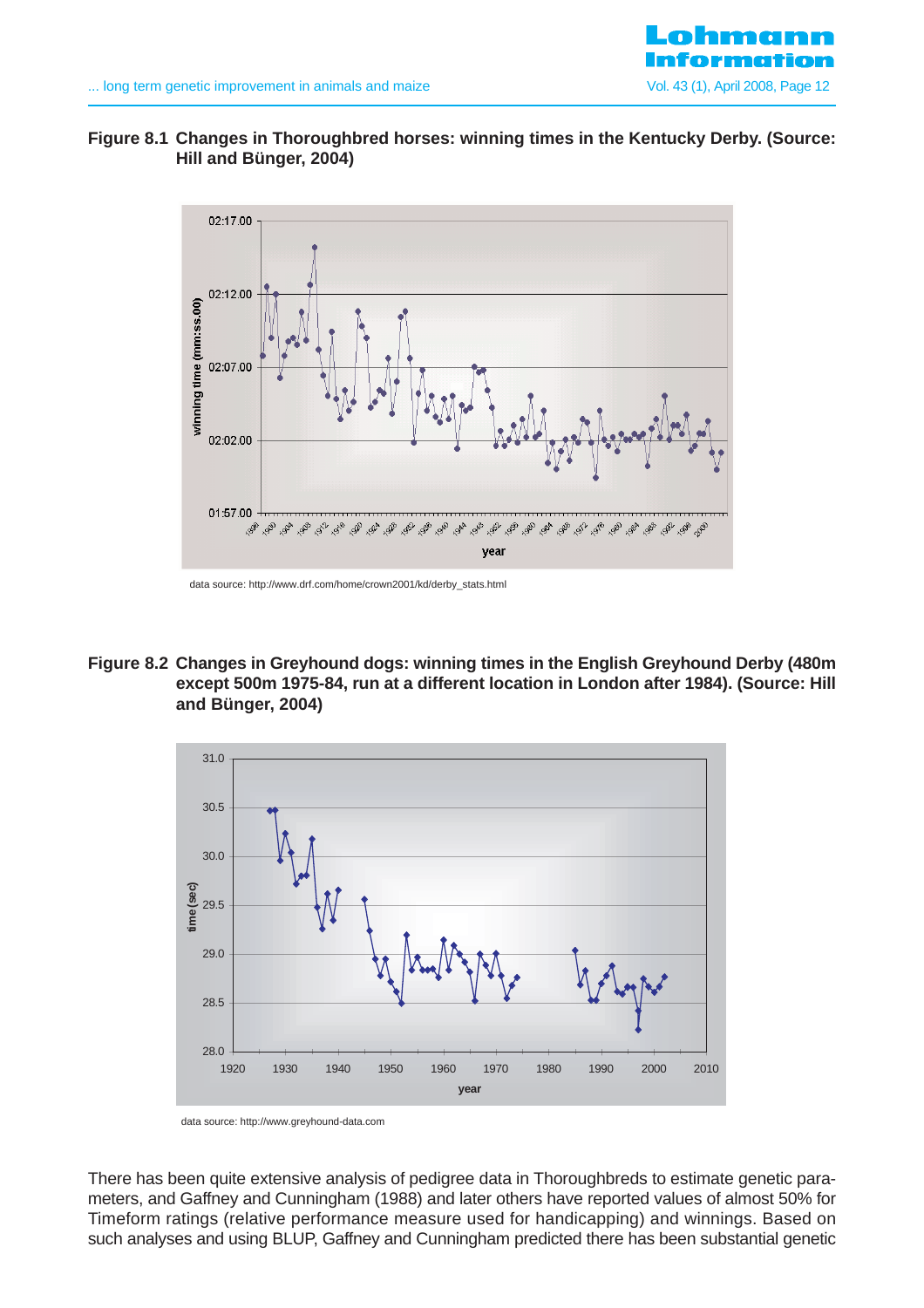

change, albeit while observing the lack of phenotypic change. They also note high selection intensities on performance, albeit rather long generation intervals. There are of course potential biases in heritability estimates, for example environmental covariance of sons and sires due to choice of trainer for offspring of the most successful stallions. Even so, there is recent evidence of no relationship between stud fee and earnings of offspring, surprising even in the absence of any genetic variation (Wilson and Rambault, 2007). Racehorse and Greyhound breeders have a different business model from those breeding and improving food animals.

### **9. Maize**

We are familiar with the enormous changes in yields of crop plants over the years, and shall not review these in detail. As results of a maize selection experiment are discussed in the next section and it is one of our major feed crops, here data on maize improvement are included for illustration. Duvick et al. (2004) gave results for trials in which maize varieties introduced in different years were grown from stored seed in trials conducted in the Midwest of the USA in three different years. The regression of yield on year of introduction provides an estimate of genetic trend (Figure 9.1). This is seen to be almost linear over a long period, with increases in excess of 1% of the mean per year. Furthermore, although there are big differences between the years in growing conditions as shown by the large differences between them in average yields, there appears to be little substantial evidence of genotype X environment interaction in that differences between hybrid cohorts were similar within each of the environments.

### **Figure 9.1 Grain yield per hybrid maize variety in each of three trials in the US regressed on year of hybrid introduction. (Source: Duvick et al., 2004)**



#### **Year of Hybrid Introduction**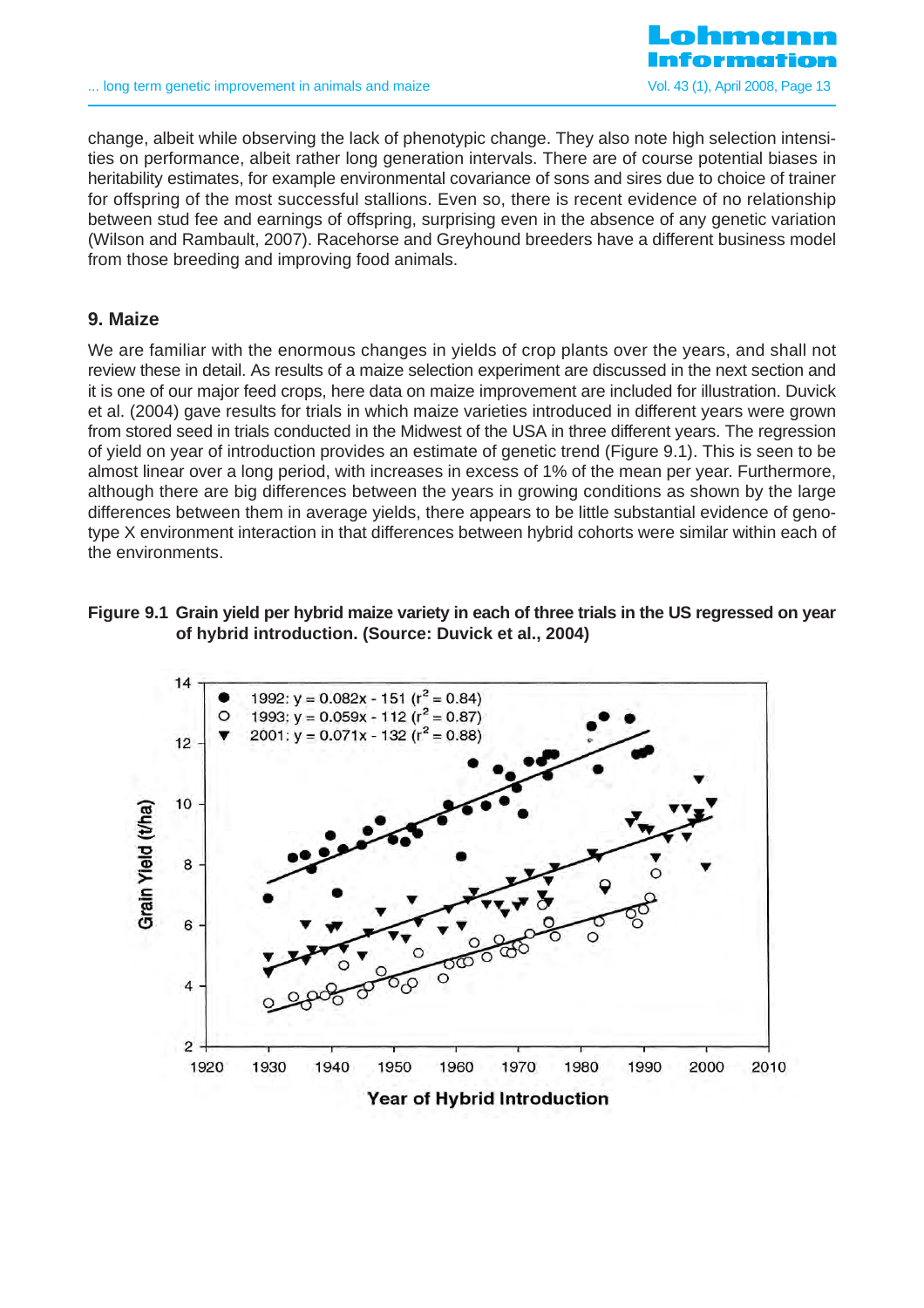

# **10. Results of long term selection experiments**

Turning now to consider prospects for future improvement, pointers can be obtained from the outcome of some selection experiments that have been run for very long time frames. These span 100 generations or so, are bred mainly in closed populations, and are thus of duration as long as or longer than our intensive breeding programmes. Many experiments of shorter duration have been conducted, in addition to others of longer duration in Drosophila, in which large responses have been obtained, but we use the following as pointers.

The classic experiment is that of the Illinois corn (maize) experiment, which has now exceeded 100 annual generations of selection in separate lines high and low for oil and for protein percentage in the kernel. Results for oil content are shown in Figure 10.1, which shows results for continued selection and for lines in which the direction of selection was reversed. A plateau at essentially 0% oil has been reached in the low line, but the up line continues to respond. The pattern is similar in the protein lines (not shown), but the plateau in the low line is at ca. 5% protein, presumably near a minimum for a viable seed. What is striking is the continued, near linear, response upwards, and the fact that the reversed selection after 48 generations was so effective, illustrating the large amounts of variation still present then. The lines were maintained with typically only 30 plants selected per generation, although with different numbers at different times during the course of the experiment.

**Figure 10.1 Results of 100 generations of selection in Illinois for high (H) and low (L) oil content in the maize kernel. In lines RHO and LHO the direction of selection was reversed, and in SHO it was reversed again. (Source: Dudley and Lambert, 2004)**



The second example is that of Marks' selection lines for body weight from a wide genetic base of Japanese quail reared on one of two diets. Response continued in both lines for 97 generations (Figure 10.2), almost linearly after the first 20 or so generations. The third example is the Dummerstorf high growth selected line, in which response has continued for 100 generations (Figure 10.3) with an effective population size of about 60. Whilst there were some indications of curvilinearity, pointing towards a plateaux of response, plateaux had not actually occurred in this time.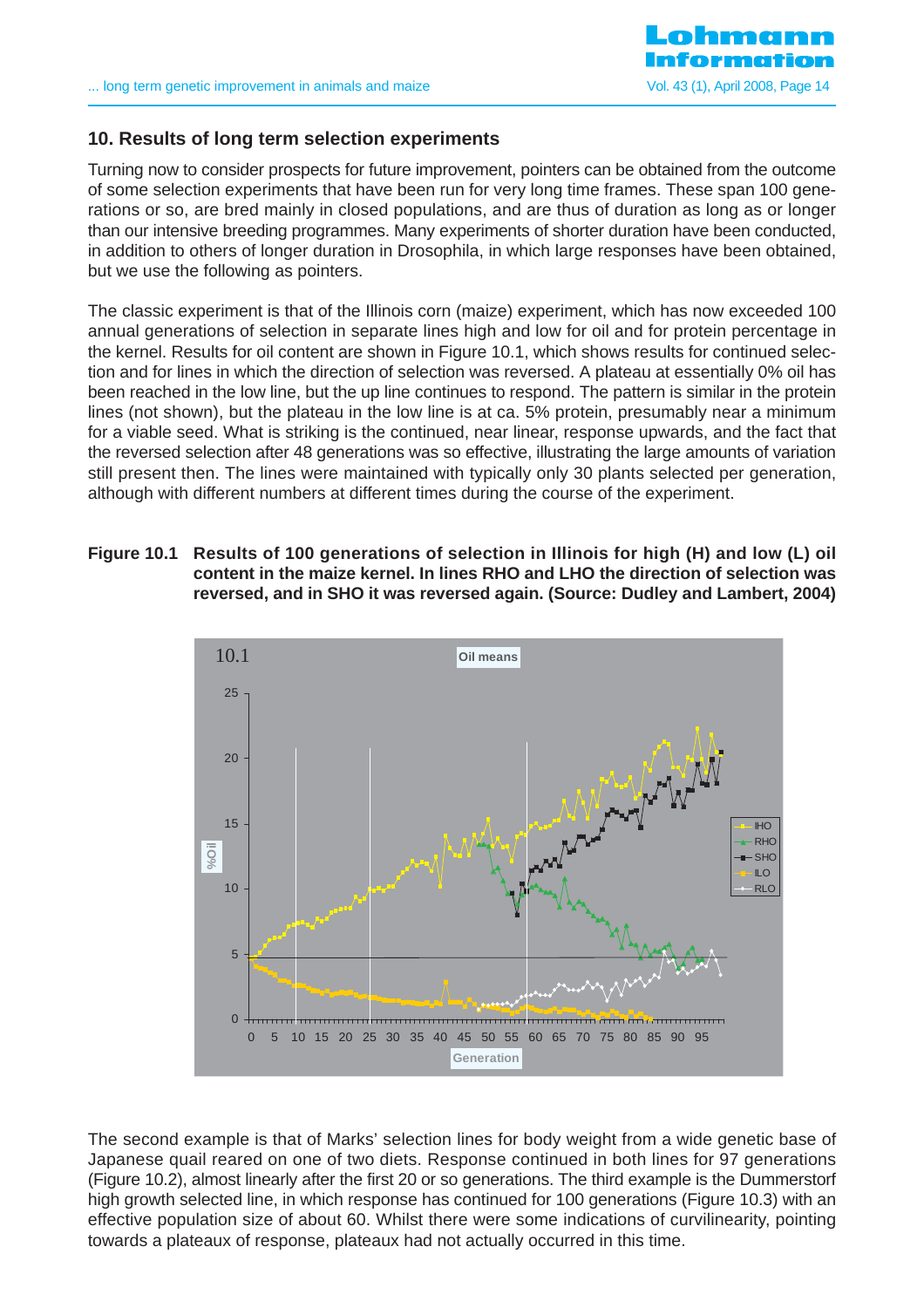

**Figure 10.2 Results of almost 100 generations of selection for increased 4 week body weight in Japanese quail on two different diets (P, T), with contemporary unselected controls (PC, TC). (Source: Marks, 1996)**



**Figure 10.3 Results of 100 generations of selection (Du-6) for 42 day body weight of male mice, together with an unselected control (Du-Ks) and a relaxed selection line (Du-r). (Source: Renne et al., 2003)**

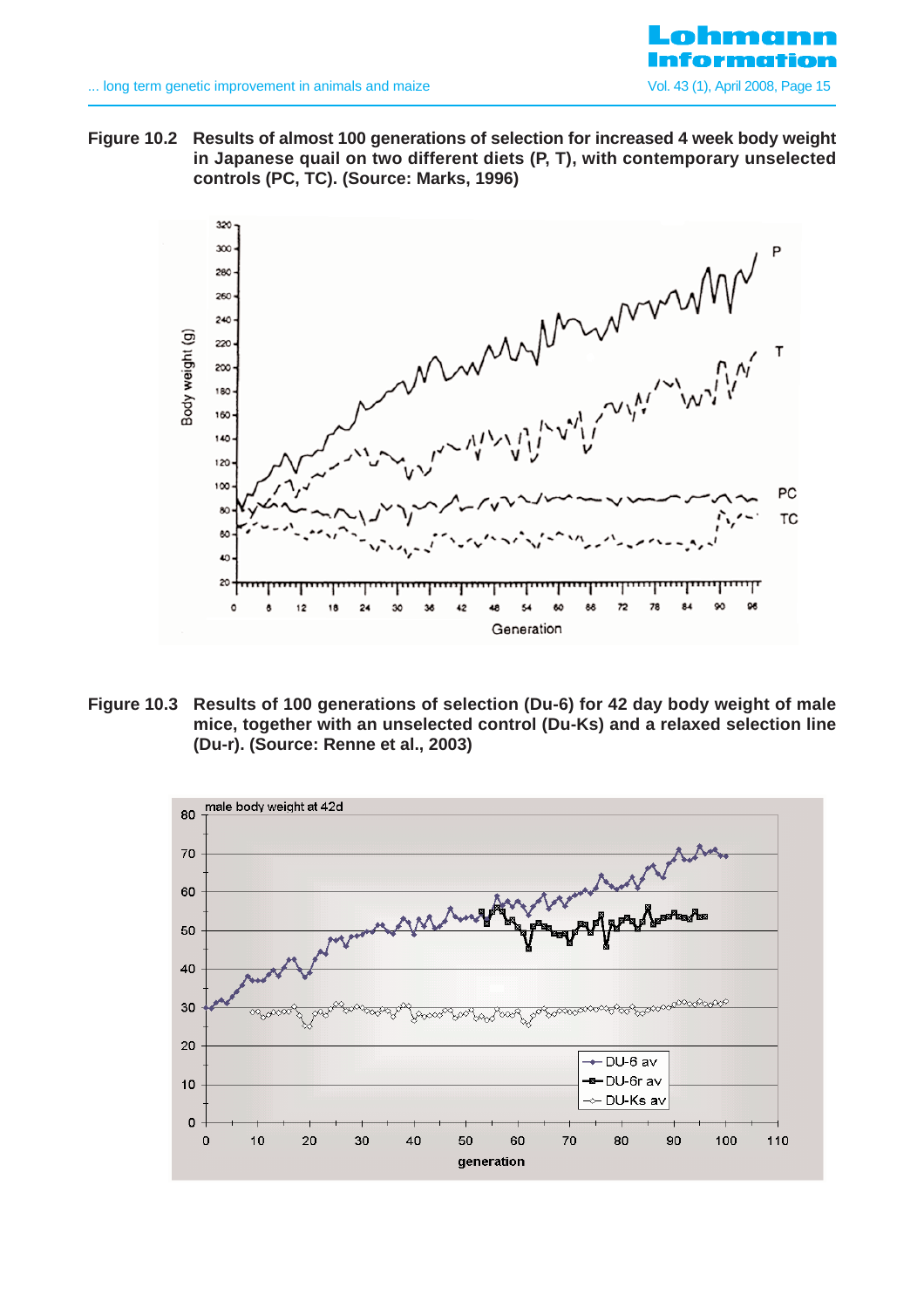These three experiments have been aimed at changing what are essentially growth or conformation traits. A 122 generation selection experiment has been conducted for litter size in mice (Holt et al., 2005), a trait with relatively low heritability and subject to more inbreeding depression. The high selected line was not closed, however, as selected lines were brought in from elsewhere. From an initial mean of about 10 animals born alive per litter, also approximately the mean of an unselected control population at the end, the mean of the selected line increased to about 20 and was still showing some response in the last 20 generations. A doubling of reproductive rate is not spectacular; nor is it trivial.

The laboratory selection experiments were conducted with much less intense selection that commercial breeders can achieve, but typically with smaller population sizes, and (except for litter size in mice) the populations were closed after their foundation. In some cases (for example in the Dummerstorf lines) when selection was relaxed, there was a regression in response, a feature seen much strongly in some experiments in Drosophila. Thus Yoo (1980) selected for abdominal bristle number in Drosophila for 80 generations, and while continued response was achieved, relaxation led to a big drop in response associated with genes having a positive effect on bristle number but a negative effect on fitness that were still segregating.

Very substantial changes have, of course, been observed in selection experiments run for fewer generations. Notably, Siegel conducted selection high and low for 8 week body weight in broilers, and the resultant lines diverged 8-fold in body weight after 37 generations (Liu et al., 1994). In the low lines, some birds show anorexia.

# **11. Prospects for continued improvement**

Modern developments, such as the introduction of molecular genetic methods, should have an important impact on rates of genetic progress, particularly for traits that are difficult to record on live animals (e.g. meat quality), sex limited (e.g. egg number) or lowly heritability (e.g. mortality). Whilst much emphasis so far has been on identifying QTL affecting production traits, and there have been a few successes (e.g. DGAT in dairy cows), the impact has not yet been great. The alternative scenario of utilising high density mapping of the whole genome to identify regions of genomic effect and of similarity of relatives, 'genomic selection' (Meuwissen et al., 2001), seems to offer more opportunities and is now being introduced. I shall not review these but address the more long term questions: What are opportunities for long term improvement? What is likely to influence them?

An important concern is whether there has been a substantial loss in variability in the commercial populations. There is little evidence that is the case. One source of information is from estimates of genetic variation in quantitative traits within lines. In analyses of Ross lines by Koerhuis and Thompson (1997) estimates were 25% and 32% in two lines. These figures are similar to or higher than the 'traditional' estimate of 25% heritability of growth rate, e.g. in the early generations of Siegel's experiment (Liu et al., 1994), albeit the modern estimates were based on more sophisticated statistical procedures. For egg production, Preisinger and Flock (2000) quote estimates of heritability of over 30% in the early phase of the laying period, 10% at peak lay (when most birds lay most days), and 20% in the mid-late period, values which would not seem out of line with historical estimates.

For dairy cattle, where the estimate of heritability used in the 1950s was about 25%, it is now 35% or more. Of course modern methods of analysis eliminating environmental and selection effects, better records and control of the environment enhance these later figures, but they do not indicate genetic variance is lacking.

A second kind of information comes from observations on variation at molecular markers in populations which are presumably do not influence the production traits and are indicators of neutral variability. A nice set of data collected on poultry has been provided by the International Chicken Polymorphism Map Consortium (2004), who compared SNP diversity within and between Jungle Fowl and modern broiler and egg laying stocks (Table 11.1).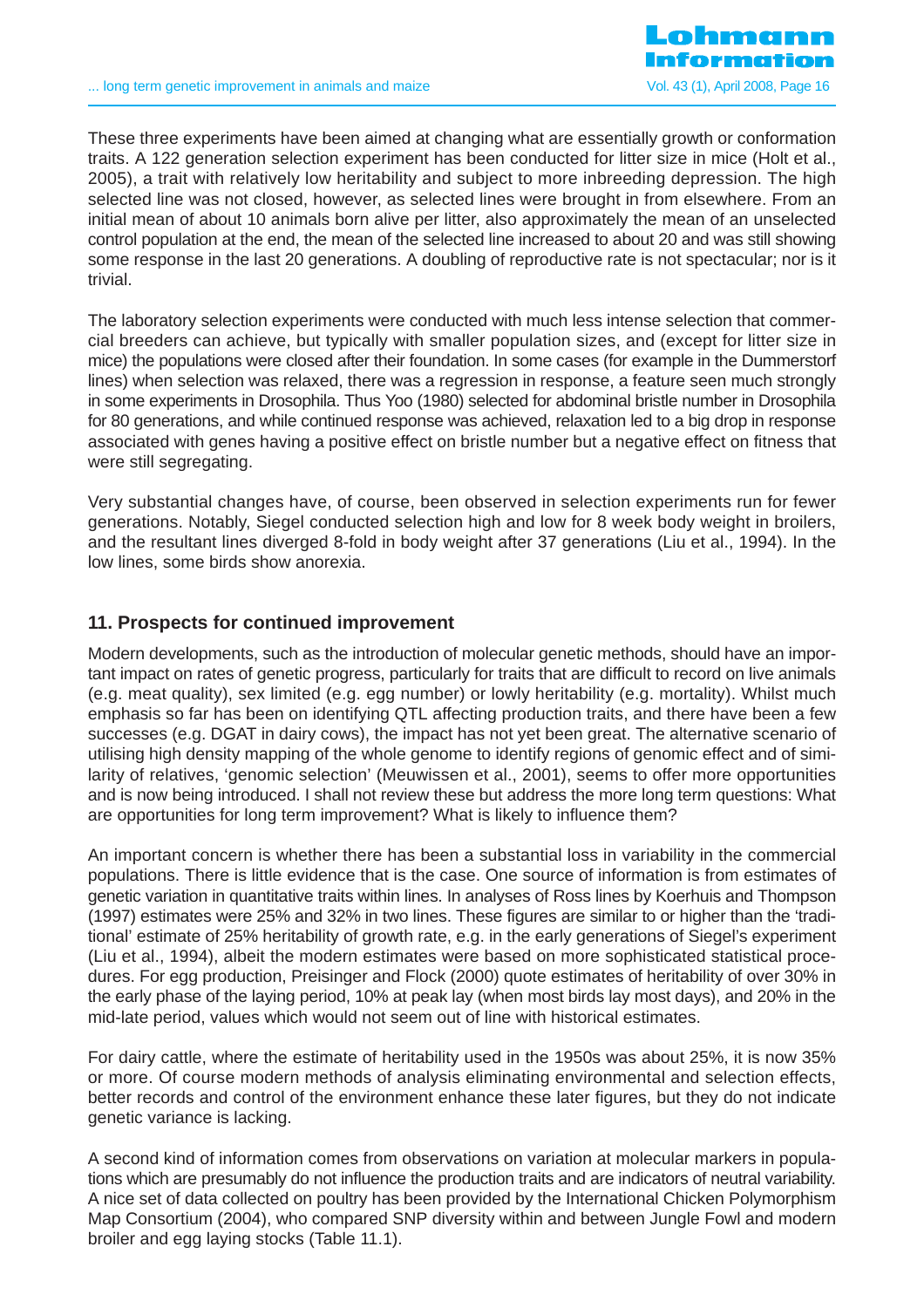### **Table 11.1 Estimation of molecular genetic diversity in chickens expressed as frequency of single nucleotide polymorphisms (SNPs) within and between populations. (Source: International Chicken Polymorphism Map Consortium, 2004)**

| Comparison        | SNPs/kb                      |      |
|-------------------|------------------------------|------|
| Wild vs. domestic | Red Jungle Fowl vs. Broiler* | 5.28 |
|                   | Red Jungle Fowl vs. Layer**  | 5.21 |
| Between domestic  | Broiler - Layer              | 5.19 |
| Within domestic   | Broiler - Broiler            | 4.28 |
|                   | Layer - Layer                | 3.72 |

\*Aviagen male line. \*\*White Leghorn line at Swedish University of Agricultural Sciences.

There is less variation within the egg layer stocks than within the broiler stocks, presumably because the former are typically maintained with lower effective population sizes as the primary selection trait is sex limited and accurate selection requires more emphasis on relatives' information. Although both broiler and layer lines are less variable than is the Jungle Fowl, they retain about 70% and 80% respectively of the molecular variation.

Calculations show that the long term selected experimental populations (see Section 10) would have lost much of their initial variation as a consequence of genetic drift (inbreeding) through finite population size, even if no selection had been practised to speed up fixation of favourable genes. It follows that the continued response must increasingly derive from new mutations that have arisen since intensive selection started (Hill, 1982). Selection experiments have been undertaken with selection starting from totally inbred populations, such that any response must have come from mutations that occurred since selection started. An example is given in Figure 11.1 (from Keightley, 1998).

### **Figure 11.1 Response to selection for 6 week body weight in a highly inbred line of mice. The left panel shows high, control, and low line means; the right panel shows the divergence. (Source: Keightley, 1998)**

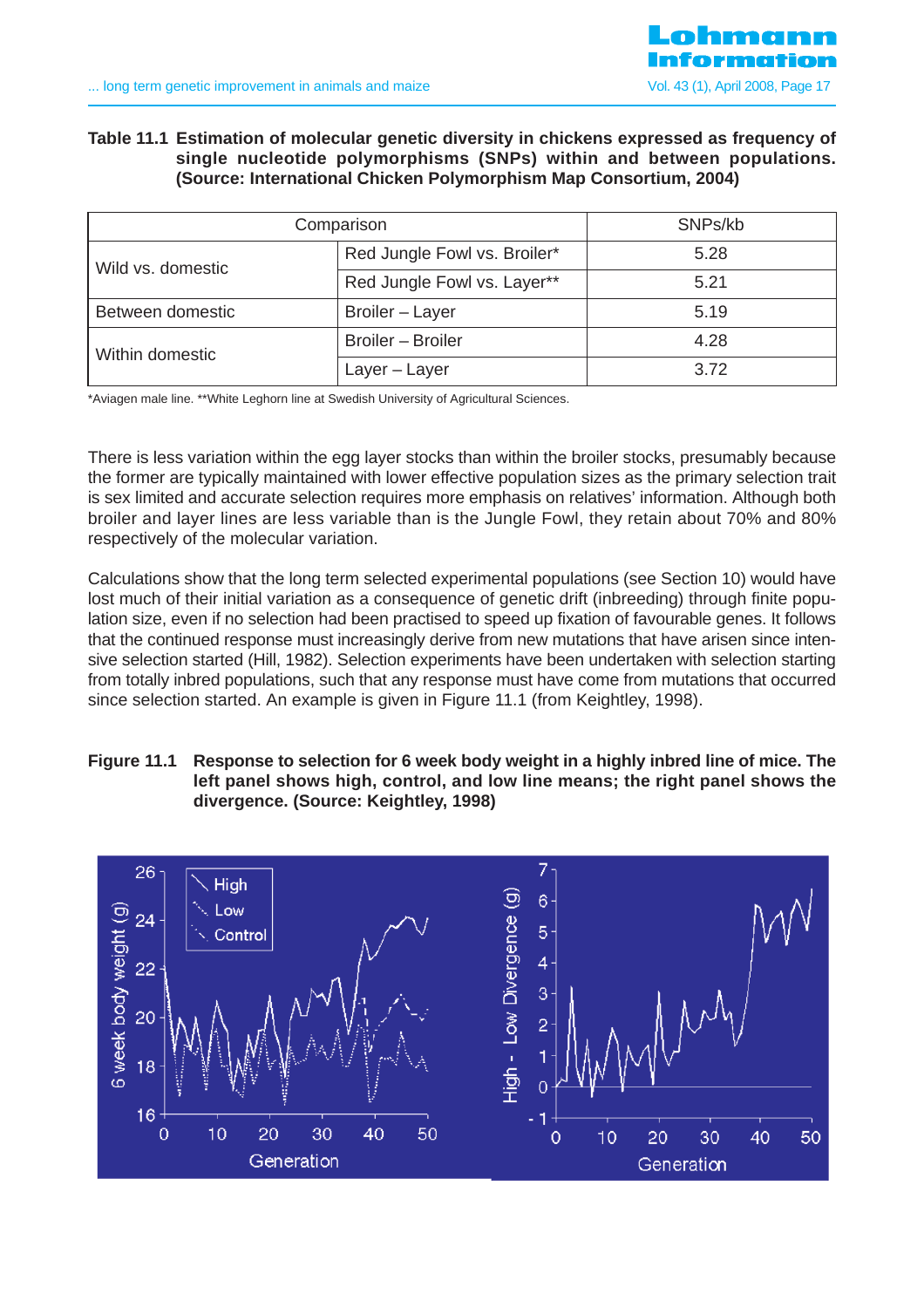The responses are small compared with those seen from outbred base populations (e.g. Fig 10.3), but even so the divergence reached about 20% of the mean after 50 generations in a very small experiment. Evidence from this and other experiments suggest this is of the order of 0.1% new heritability per generation, seemingly a small figure but it arises each generation and thus accumulates. Such a level of mutational heritability would also be sufficient to explain much of the continued responses seen in these lab/field experiments. Whilst direct evidence is lacking, it therefore seems reasonable to argue that mutation is the source of variation which is fuelling the continued responses seen in the production traits and also help to explain why heritabilities are not falling for say milk yield and poultry body weight or egg number. There is therefore no reason to expect responses to cease as variation will not run out.

Recurrent mutation is not the only possible explanation for continued responses. A hypothesis currently in vogue is that these are consequent on the release of new variation hidden in epistatic combinations (Carlborg et al., 2006), using evidence of epistasis in crosses made between high and low lines of Siegel's high and low weight selected broiler lines (Liu et al., 1994). Such epistatic effects cannot, however, explain the results of experiments started from an inbred base (e.g. Fig 11.1).

The rate of loss of existing variation in a closed population is proportional to 1/Ne and the magnitude of variance maintained by mutation proportional to Ne, where Ne is the effective population size. Thus population size plays a crucial role in long term gains, so the simple message is to keep it high, a theoretical prediction supported by laboratory selection experiments (see e.g. papers in Jannick, 2004). Sophisticated methods have now been developed to maximise response at fixed rates of inbreeding (i.e. specified Ne), taking account both of optimum use of each potential parent and relationships among them (e.g. Villanueva et al., 2006). When we consider the impact of molecular methods, we also have to consider the impact on Ne. Simple concentration on one single QTL is likely to reduce Ne. It is possible that genomic selection, in which emphasis is spread across the genome, with an increased emphasis on individual genotype rather than family performance, will enable Ne to be increased.

Thus we can be very positive about continued responses. But what about the horses and dogs – why don't they run faster? I do not know, and can only speculate, but will do so briefly. A) One argument is that little selection is practised, but successful horses on the track are prized as sires and get the best mates. B) Another is that the thoroughbreds have a very narrow base population and thus lack variation. But mutation subsequent to its foundation over two centuries ago should have generated new variation, as for other traits in other species. C) There may be a 'physiological limit' for speed. But other animals can run faster (e.g. cheetah), and in any case it is genes which determine the physiology and genetic change could affect such a limit (within constraints of metabolic biochemistry). D) Mutations do occur, but all are deleterious with respect to speed. This is my favourite explanation, but is also weak. In a sense it implies a physiological limit – nothing can be better. But if there is also strong selection on confirmation, then odd looking horses would get rejected before they had a chance to run. We can speculate indefinitely.

Even if we do not understand all the results, particularly those for the horses and dogs, it is clear from what has been presented that breeders have been highly effective in producing very large genetic changes over very long periods, and that there is reason to expect continued rapid change.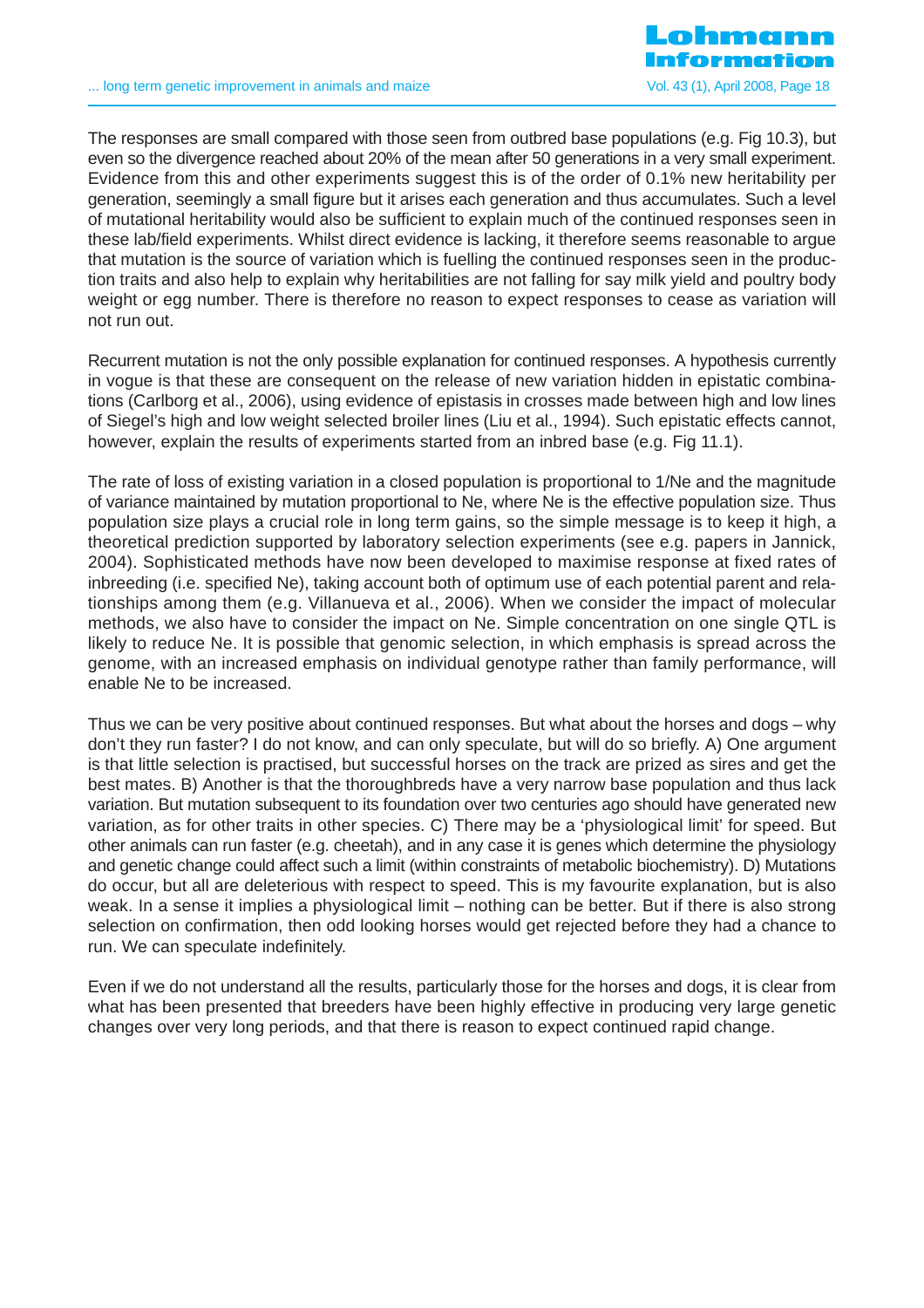

#### **Zusammenfassung**

# **Langfristige Zuchtfortschritte bei Nutztieren und Mais: Schätzmethoden, Ergebnisse und Aussichten**

Nach einem Überblick über methodische Fragen der Trennung genetischer und nicht-genetischer Veränderungen werden Beispiele von verschiedenen Nutztierpopulationen (Broiler, Legehennen, Milch- und Fleischrinder, Schweine und Schafe), Sportpferden und -hunden, Labortieren und Mais aufgrund der Literatur dargestellt und diskutiert.

Bei allen Nutztierarten und Mais konnten deutliche Leistungssteigerungen belegt werden, mögliche Ursachen stagnierender Rennleistungen bei Pferden und Windhunden werden aus genetischer Sicht diskutiert. Selektionsversuche mit Labortieren unter gleichen Umweltbedingungen über viele Generationen stützen die Prognose, dass bei Nutztieren und Nutzpflanzen auf absehbare Zeit kein Ende des Fortschritts wegen abnehmender genetischer Varianz zu befürchten ist.

#### **References**

- Amer, P.R., G.J. Nieuwhof, G.E. Pollott, T. Roughsedge, J.Conington, and G. Simm 2007. Industry benefits from recent genetic progress in sheep and beef populations. Animal 1: 1414-1426.
- Arnason, T. 2001. Trends and asymptotic limits for racing speed in standardbred trotters. Livest. Prod. Sci. 72: 135-145.
- Carlborg, Ö., L. Jacobssen, P. Åhgren, P. Siegel, and L. Anderson, L. 2006. Epistasis and the release of genetic variation during selection. Nature Genet. 38: 418-420.
- Chen, P., T. J. Baas, J. W. Mabry, J. C. M. Dekkers and K. J. Koehler. 2002. Genetic parameters and trends for lean growth rate and its components in U.S. Yorkshire, Duroc, Hampshire, and Landrace pigs. J. Anim. Sci. 80:2062-2070
- Chen, P., T. J. Baas, J. W. Mabry, K. J. Koehler and J. C. M. Dekkers. 2003. Genetic parameters and trends for litter traits in U.S. Yorkshire, Duroc, Hampshire, and Landrace pigs. J. Anim. Sci. 81:46-53
- Dickerson, G.E. 1955. Genetic slippage in response to selection for multiple objectives. In: Cold Spring Harbor Symposia on Quantitative Biology 20: 213-224.
- Dudley, J.W. and R.J. Lambert, 2004. 100 generations of selection for oil and protein content in corn. Plant Breed. Rev. 24: part 1, 79-110.
- Duvick, D.N., J.S.C. Smith and M. Cooper. 2004. Long-term selection in a commercial hybrid maize breeding program. Plant Breed. Rev. 24: part 2, 109-151.
- Fleming, E.C., C. Fisher and J. McAdam. 2007. Genetic progress in broiler traits implications for welfare. Proc. Brit. Soc. Anim. Sci. 2007, p. 50.
- Flock, D.K. and G. Heil. 2002. A long term analysis of time trends in the performance profile of white-egg and brown-egg hybrid laying strains based on results of official German random sample tests from 1974/5 to 1997/9. Arch. Geflügelk. 66: 1- 20.
- Gaffney, B. and E.P. Cunningham. 1988. Estimation of genetic trend in racing performance of thoroughbred horses. Nature 332: 772-724.
- Havenstein, G.B. 2006. Performance changes in poultry and livestock following 50 years of selection. Lohmann Information 41: 30-37.
- Havenstein, G.B., P.R. Ferket, J.L. Grimes, M.A. Qureshi and Nestor, K.E. 2007. Comparison of the performance of 1966 versus 2003-type turkeys when fed representative 1966 and 2003 turkey diets: Growth rate, livability, and feed conversion. Poult. Sci. 86: 232-240.
- Havenstein, G.B., P.R. Ferket and M.A. Qureshi, 2003a. Growth, liveability, and feed conversion of 1957 versus 2001 broilers when fed representative 1957 and 2001 broiler diets. Poult. Sci. 82:1500-1508.
- Havenstein, G.B., P.R. Ferket and M.A. Qureshi. 2003b. Carcass composition and yield of 1957 versus 2001 broilers when fed representative 1957 and 2001 broiler diets. Poult. Sci. 82: 1509-1518.
- Havenstein, G.B., P.R. Ferket, S.E. Scheideler and B.T. Larson. 1994. Growth, liveability, and feed conversion of 1957 vs. 1991 broilers when fed typical 1957 and 1991 broiler diets. Poult. Sci. 73: 1785-1794.
- Hill, W.G. l972. Estimation of genetic change. I. General theory and design of control populations. Anim. Breed. Abstr. 40: l-l5.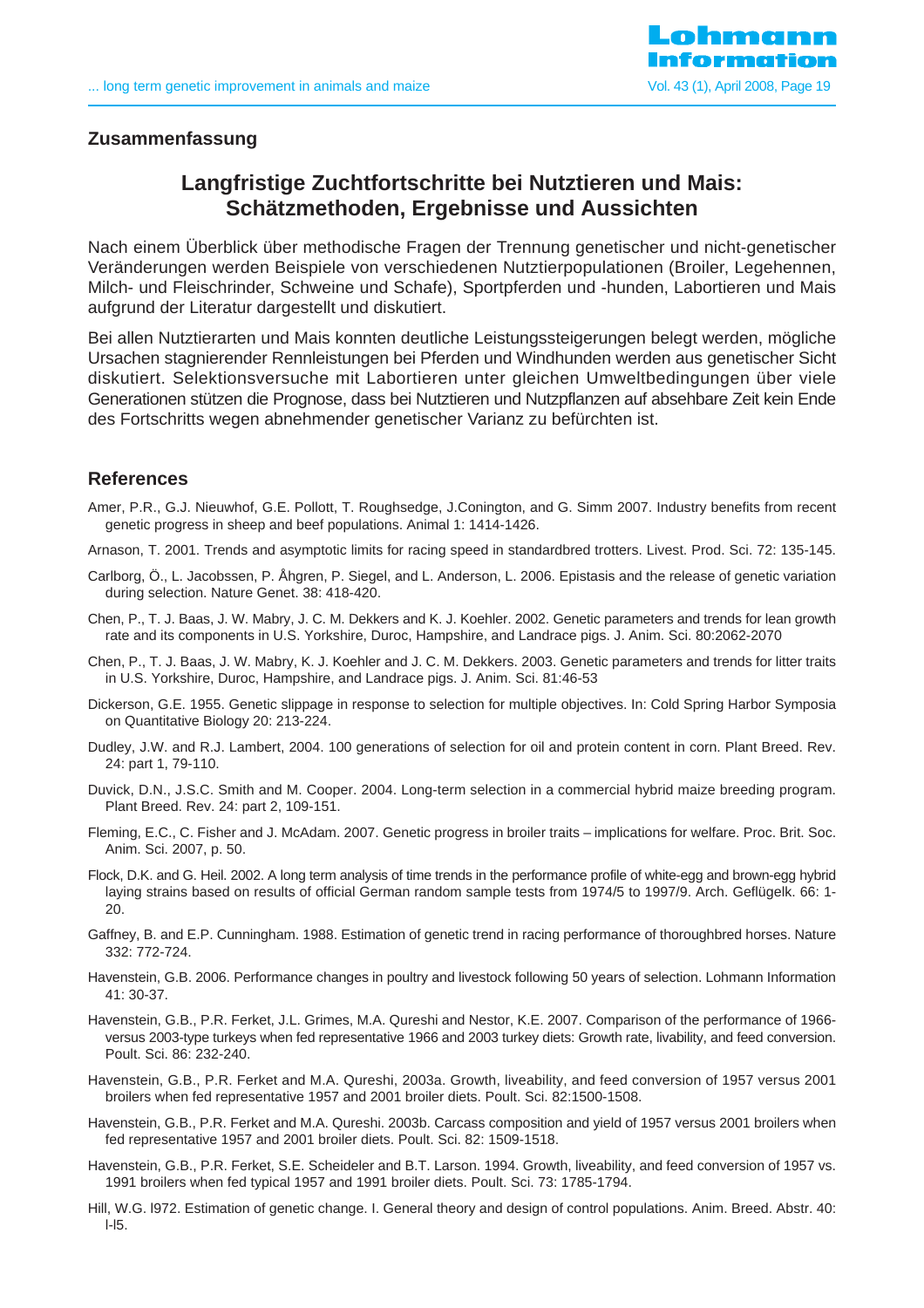- Hill, W.G. l982. Predictions of response to artificial selection from new mutations. Genet. Res. 40: 255-278.
- Hill, W.G., S.C. Bishop, B.J. McGuirk, J.C. McKay, G. Simm and A.J. Webb (eds.). 2000. The challenge of genetic change in animal production. Occas. Publ. 27, British Society of Animal Science. (http://www.bsas.org.uk/)
- Hill, W.G. and L. Bünger. 2004. Inferences on the genetics of quantitative traits from long-term selection in laboratory and farm animals. Plant Breed. Rev. 24: part 2, 169-210.
- Holt, M., T. Meuwissen and O. Vangen. 2005. Long-term responses, changes in genetic variances and inbreeding depression from 122 generations of selection on increased litter size in mice. J. Anim. Breed. Genet. 122: 199-209.
- International Chicken Polymorphism Map Consortium. 2004. A genetic variation map for chicken with 2.8 million singlenucleotide polymorphisms. Nature 432: 717-722.
- Janick, J. (ed.) 2004. Long term selection. Part 1: Maize. Part 2: Crops, Animals and Bacteria. Plant Breed Rev. 24 part 1, 1-253; 24 part 2, 1-290.
- Jones, D.R., K.E. Anderson and G.S. Davis. 2001. The effects of genetic selection on production parameters of single comb White Leghorn hens. Poult. Sci. 80: 1139-1143.
- Keightley, P.D. 1998. Genetic basis of response to 50 generations of selection on body weight in inbred mice. Genetics 148: 1931-1939.
- Koerhuis, A.N.M. and R. Thompson. 1997. Models to estimate maternal effects for juvenile body weight in broiler chickens. Genet. Sel. Evol. 29: 225-249.
- Liu, G., E.A. Dunnington and P.B. Siegel. 1994. Responses to long-term divergent selection for eight-week body weight in chickens. Poult. Sci. 73: 1642-1650.
- Marks, H.L. 1996. Long-term selection for body weight in Japanese quail under different environments. Poult. Sci. 75:1198- 1203.
- McKay, J.C., N.F. Barton, A.N.M. Koerhuis and J. McAdam. 2000. The challenge of genetic change in the broiler chicken. In The Challenge of Genetic Change in Animal Production. (W.G. Hill et al., eds.) Occ. Publ. Brit. Soc. Anim. Sci. 27: 1- 7.
- Merks, J.W.M. 2000. One century of genetic changes in pigs and future needs. In: Hill et al. (eds.) Occ. Publ. Brit. Soc. Anim. Sci. 27: 8-19.
- Meuwissen T.H.E., B.J. Hayes and M.E. Goddard. 2001. Prediction of total genetic value using genome wide dense marker maps. Genetics 157: 1819-1829.
- Preisinger, R. and D.K. Flock. 2000. Genetic changes in layer breeding: Historic trends and future prospects. In: Hill et al., (eds.) Occ. Publ. Brit. Soc. Anim. Sci. no. 27, 20-28.
- Rauw, W.M., E. Kanis, E.N. Noordhuizen-Stassen and F.J. Grommers. 1998. Undesirable side effects of selection for high performance efficiency in farm animals: a review. Livest. Prod. Sci. 56: 15-33.
- Renne, U., M. Langhammer, E. Wytrwat, G. Dietl and L. Bünger. 2003. Genetic-statistical analysis of growth in selected and unselected mouse lines. J. Expt. Anim. Sci. 42: 218-232.
- Villanueva, B., S. Avendaño and J.A. Woolliams. 2006. Prediction of genetic gain from quadratic optimization with constrained rates of inbreeding. Genet. Sel. Evol. 38: 127-146.
- Wall, E., S. Brotherstone, J.A. Woolliams, G. Banos and M.P. Coffee. 2003. Genetic evaluation of fertility using direct and correlated traits. J. Dairy Sci. 86: 4093-4102.
- Wilson, A.J. and A. Rambault. 2007. Breeding racehorses: what price good genes? Biol. Lett. doi:10.1098/rsbl.2007.0588.
- Yoo, B.H. 1980. Long-term selection for quantitative characters in large replicate populations of Drosophila melanogaster. II. Lethals and visible mutants with large effects. Genet. Res. 35: 19-31.

#### **Author's address:**

Prof. William G. Hill Institute of Evolutionary Biology, School of Biological Sciences University of Edinburgh, Edinburgh, EH9 3JT, UK Phone: +44-131-650 5705, Fax: +44-131-650 6564, e-mail: w.g.hill@ed.ac.uk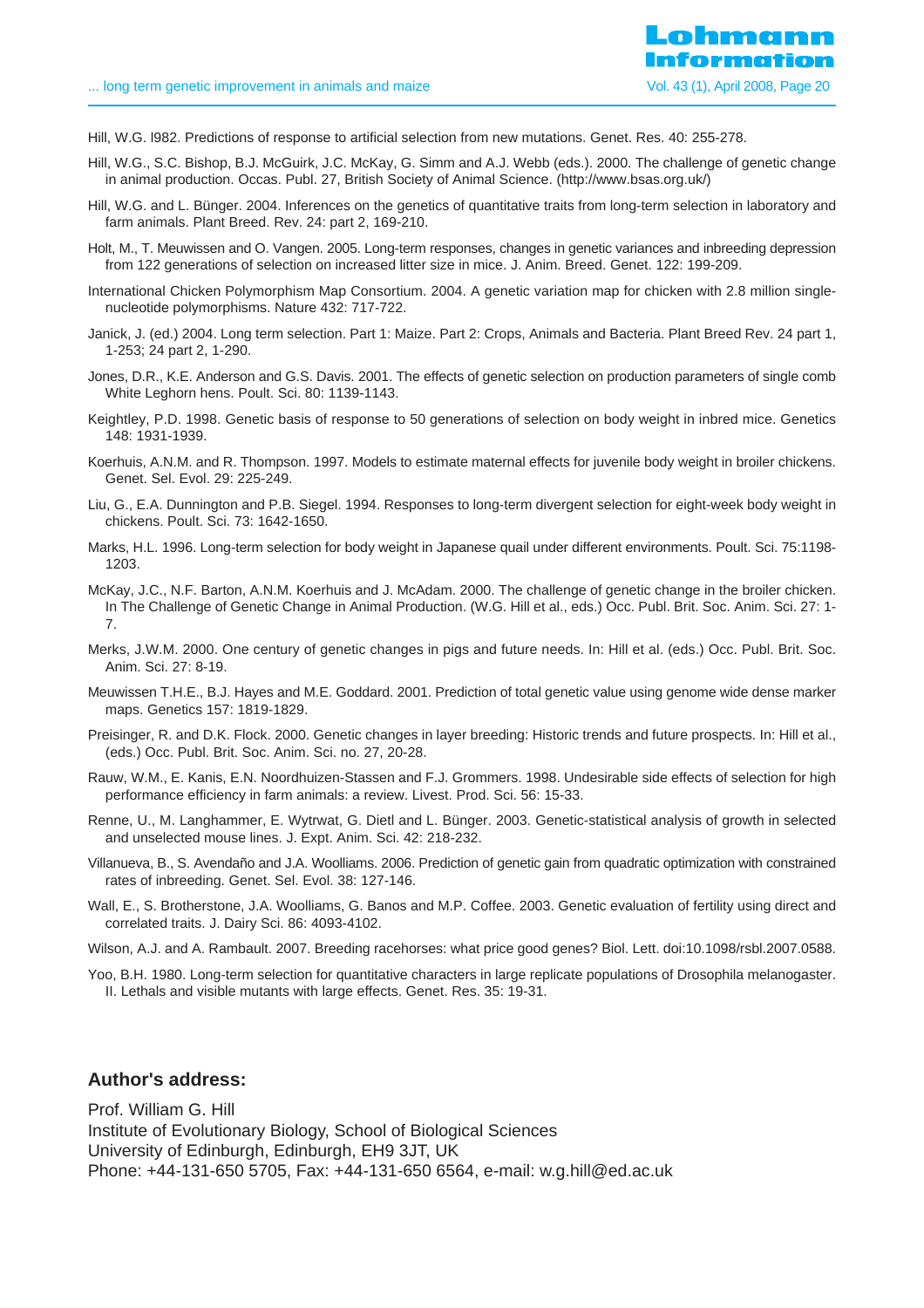

# **Bioenergy versus Processing: What is possible from an ethical point of view?**

**Roger J. Busch, Munich**

# **Agricultural production and public perception**

More than 90% of the German population have no personal relation to agriculture. Their conception of agriculture is - to a large extent - determined by aesthetic impressions and intermittent perceptions, often based on the negative example of crises (e.g. BSE, "rotten meat", pollution of the environment).

Knowledge about agriculture is not widely spread. Evidently, representatives of agricultural production had no interest to enhance the knowledge base of the public. Instead, agriculture's public communication is predominated by romanticized photographs. The actual mechanisation is often gladly avoided (including by the industry itself) – and complex interrelations of sustainability as guiding model for further development even more so.

"The public" adheres to a form of agriculture which doesn't exist any more.

The reluctance of agricultural industry to communicate the real complexity and mechanization of agricultural production could be understood as being "provident" towards the public (protection from overload), but also provides the breeding ground for profound misunderstandings at the same time.

# **The role of ethical analysis in public communication**

It seems to be necessary to reframe agriculture's communication. Ethics might be helpful in this regard. Ethics can be perceived as systematic reflection of the differing moral concepts in a society – and of the interactions between moral concepts.

Evaluating the actions of a player, it is important to consider: What is his specific area of responsibility? For which aspects does the player carry a moral responsibility, and for which does he not (or no longer)?

If agricultural players could display their actions as also being ethically justifiable (i.e. doing well within the realms of possibility) they could change the type of communication with the public. Then, agricultural players could show that they are efficiently working on solutions for inescapable challenges concerning the whole society.

### **The problems of current and future developments**

The shift of agricultural production – from processing to production of raw-materials for energy supply – increases the necessity to communicate underlying ethical standards to the relevant public. The crucial question is: Is the new field of activity of the "energy farmer" compatible with the moral concepts which are effective in conjunction with agriculture?

In fact,  $CO<sub>2</sub>$  reduction serves as a strong political objective, triggered by a specific analysis of climate change. This induces a strong demand for renewable resources. The evident necessity to substitute at least partially fossil energy by renewables puts even more public attention on it.

There are clear advantages for agriculturists: long-term reimbursement for supply, side-stepping to a socially unsuspicious area (instead of animal husbandry with high standards; tillage with the use of pesticides or genetic engineering etc.).

But also new social and societal problems emerge which need to be solved:

the interrelation of reduction in classical processing and at the same time potential "export" of an animal welfare problem;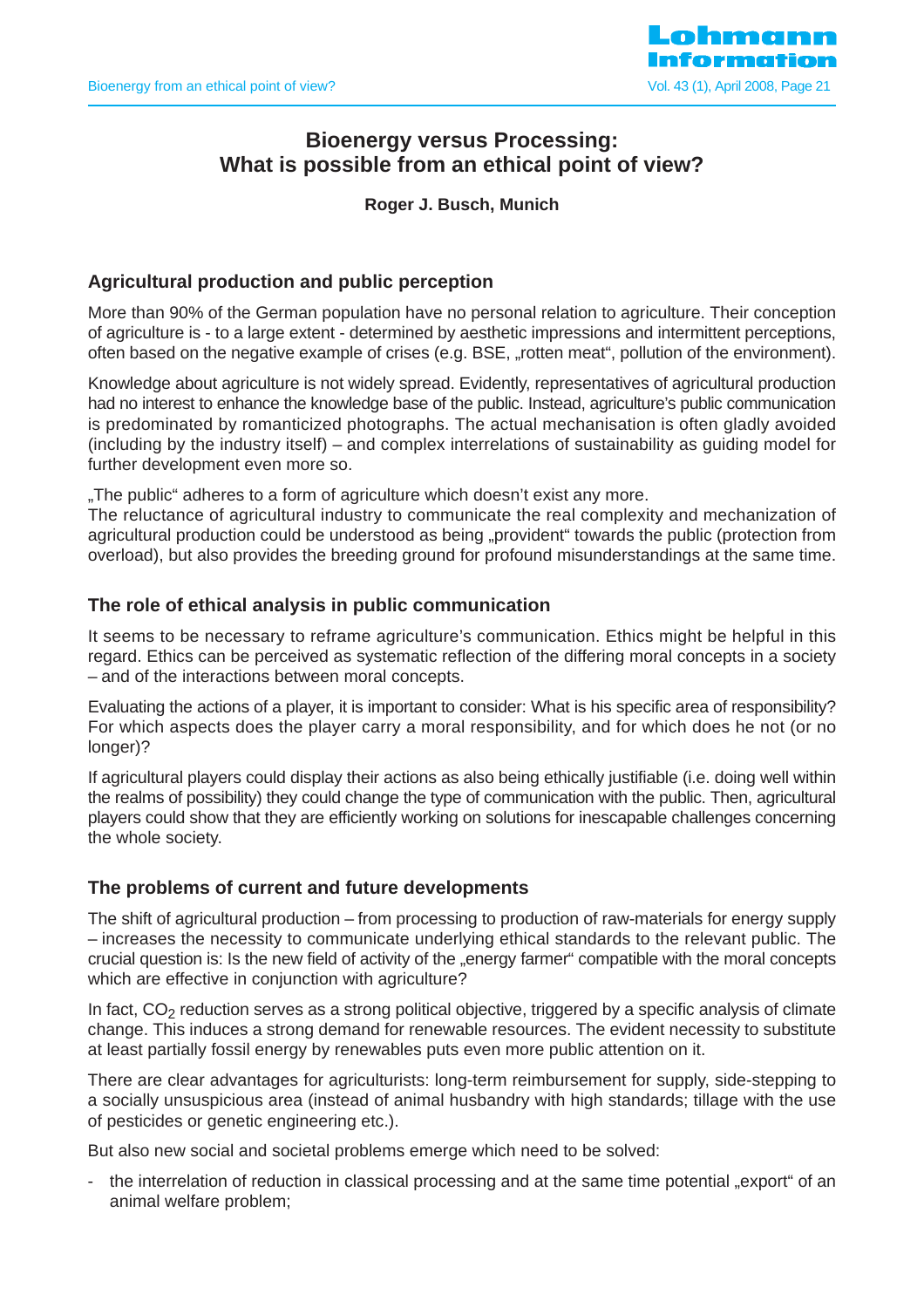

- the unlikely acceptance of tendencies to monoculture crop-growing practices;
- the unlikely acceptance of new crop-growing cultures;
- societal scepticism about global manufacturing: what are we doing better than the others?
- the inadequacy of the current political overall strategy based on the romantic fiction of national independence in energy supply.

Energy farmers and the production chain have to deal with problems too:

- missing reliable long-term framework conditions for producers;
- the unlikely long-term reliability of the raw materials base and material flow;
- the determination of utilisation of raw materials by volatility of the (global) demand (seller's market also in future?);
- the enhancement of conversion technology and efficiency;
- reliable availability of the required raw materials and the economic effects of scarcity.

# **Ethical decision-making aids**

In order to reframe inevitable societal discourse it is necessary to give a voluntary commitment to sustainable development – which at the same time serves as ethical basis. Sustainability implies to consider economic, ecological and social aspects co-equally. These aspects get concrete by specific criteria for evaluation serving as targets to realise:

- guarantee of provision for the population (food and energy);
- sustainable utilisation of renewable and non-renewable resources;
- international fairness of trade;
- preservation of social resources;
- conservation of cultural landscape and the cultural functions of nature;
- potential for  $CO<sub>2</sub>$  reduction and/or net gain of energy.

A closer look into actual proceedings, however, shows that these ethically well-founded targets face some severe problems.

Firstly, the absolute yield of energy supply by renewables is questionable regarding their potential to reduce  $CO<sub>2</sub>$  emission and to enhance the net gain of energy. This might be a technical problem striving for future solutions but political commitments actually assert this efficiency.

Secondly, the public's acceptance of the use of renewables actually is the only criterion positively fulfilled. But the threshold to non-acceptance is near. Monoculture crop-growing and unfamiliar new cultures do not get societal support.

Furthermore, the provision for the population (food and energy) might become problematic if the present shift in production would continue or even be accelerated. Rising food prices already triggered critical attention of consumers in this respect. International fairness in terms of trade is also regarded sceptically. Perhaps third parties in weaker economies might participate more efficiently. But that might have undesirable negative effects on the domestic market. So consumers' judgements are ambiguous.

And finally, the farmers have to deal with a profound change in their self-image. Do they become energy suppliers for industrial use, leaving their traditional role of food und feed suppliers? This might introduce a new problem of generation gap in the farmers' families.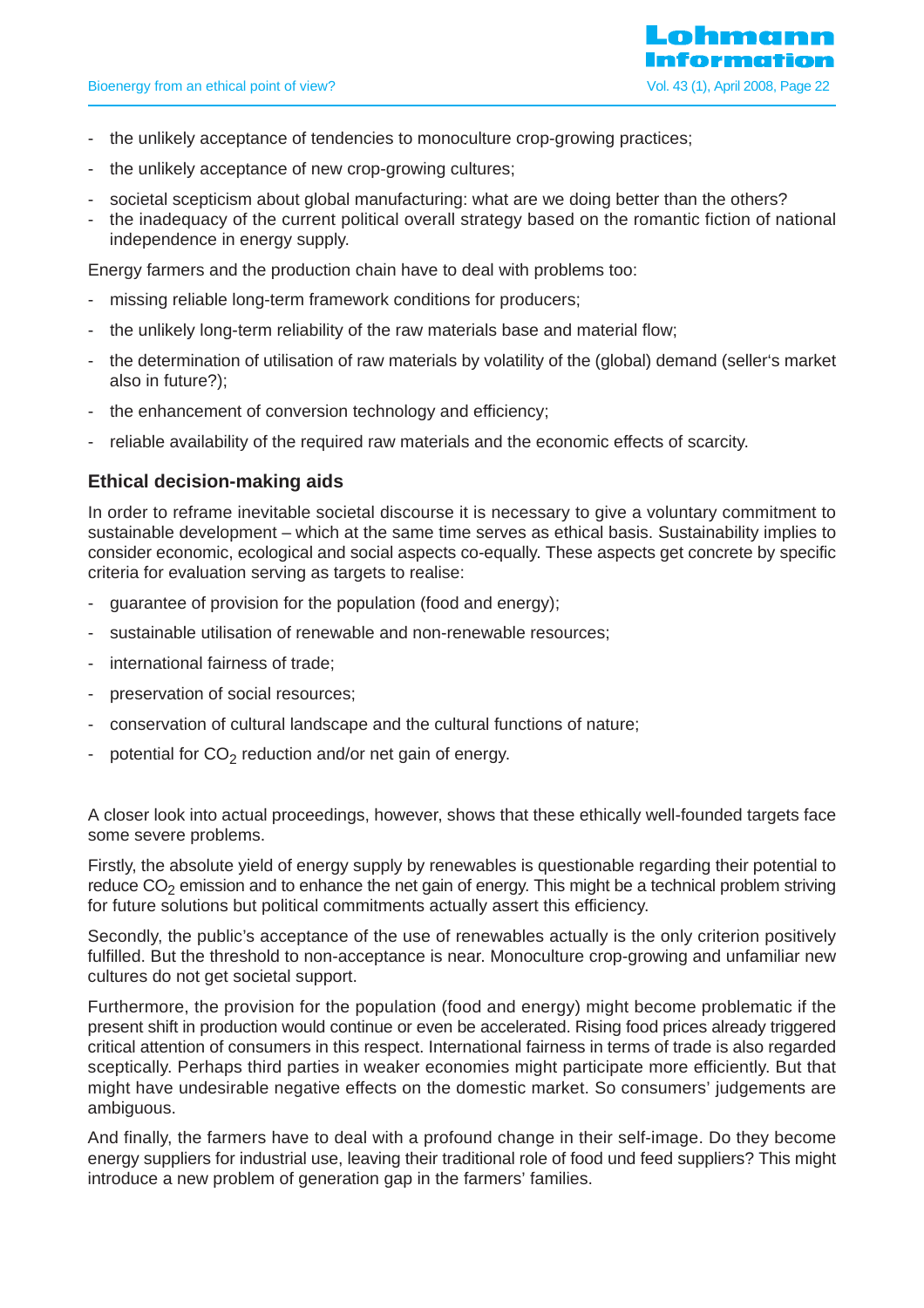### **Forecast and recommendations**

Taking into account the above mentioned problems, an ethical judgement will be ambiguous. But all ethical judgements on this subject area have an expiry date: if the available data change, ethical judgements might also have to change. The same applies to political regulations – or ought to. Agriculture is not suitable for populist actionism – even though it regularly celebrates a happy revival.

It is high time to clarify

- which technical data are adequately substantiated,
- which handicaps the stakeholders are prepared to accept,
- who is acting how with which interests and on doing so is blinding out relevant factors and/or is concealing relevant information.

Is it romantic to hope for an enlightened discourse herein? He, who has no visions – should consult a doctor!

# **Zusammenfassung**

# **Bioenergie statt Veredelung – Das Machbare in ethischer Perspektive**

Klimawandel und durch politische Regulierungsmaßnahmen bedingte Nachfrage nach nachwachsenden Rohstoffen haben Bewegung in die landwirtschaftliche Produktion gebracht. Die Landwirte haben ein neues Betätigungsfeld entdeckt: "Energie-Wirte" gelangen in das Zentrum der öffentlichen Wahrnehmung. Was aus der Perspektive der Branche plausibel erscheint, muss es für eine allgemeine Öffentlichkeit aber durchaus nicht sein. Hier erwächst die Herausforderung für die Landwirtschaft, den Bürgern verständlich zu machen, weshalb sie in spezifischer Weise handelt. Dass die Primärenergieproduktion ein sinnvolles Aktionsfeld für Landwirte sein kann, lässt sich ggf. anhand spezifischer ethischer Kriterien aufweisen, die dem Leitbild einer nachhaltigen Entwicklung zugeordnet sind. Eine Branchen-Kommunikation, die nicht allein ökonomisch determiniert ist, sondern auf ethischen Grundwerten aufbaut, erscheint angesichts der weit reichenden Veränderungs- und Verschiebungsprozesse im Zusammenhang mit der Nutzung nachwachsender Rohstoffe unverzichtbar.

# **Suggested additional literature**

- Busch, R. J. (2003): Ethik und Tierhaltung. Ansätze für eine ethisch vertretbare Tierhaltung. In: Landwirte in der Gesellschaft. Wege zu besserem Ansehen und Image. DLG, Frankfurt. S. 91-98.
- Busch, R.J. (2005): Ethische Verantwortung in der Tierzucht. Züchtungskunde 77, 420-425.
- Busch, R.J. und P. Kunzmann (2006): Leben mit und von Tieren. Ethisches Bewertungsmodell zur landwirtschaftlichen Nutztierhaltung. Utz Verlag München.
- Busch, R. J. und G. Prütz (2007): Biotechnologie in gesellschaftlicher Deutung. Utz Verlag München.
- Grimm, H. (2005): Ethical Issues in Agriculture, in: Interdisciplinary and Sustainability Issues, (Hg. Olaf Christen), in: Encyclopedia of Life Support Systems (EOLSS), Developed under the Auspices of the UNESCO, Eolss Publishers, Oxford, UK. [http://www.eolss.net].
- Grimm, H. (2006): Animal Welfare in Animal Husbandry How to Put Moral Responsibility for Livestock into Practice, in: M. Kaiser/M. Lien (Hg.), Ethics and the Politics of Food, Wageningen.

Journal for Agricultural and Environmental Ethics, Springer Verlag.

### **The author:**

The Reverend Dr. Roger J. Busch, theologian, Director of TTN Institute for Applied Ethics at Ludwig-Maximilians-University, Munich, Germany www.ttn-institut.de; Busch@elkb.de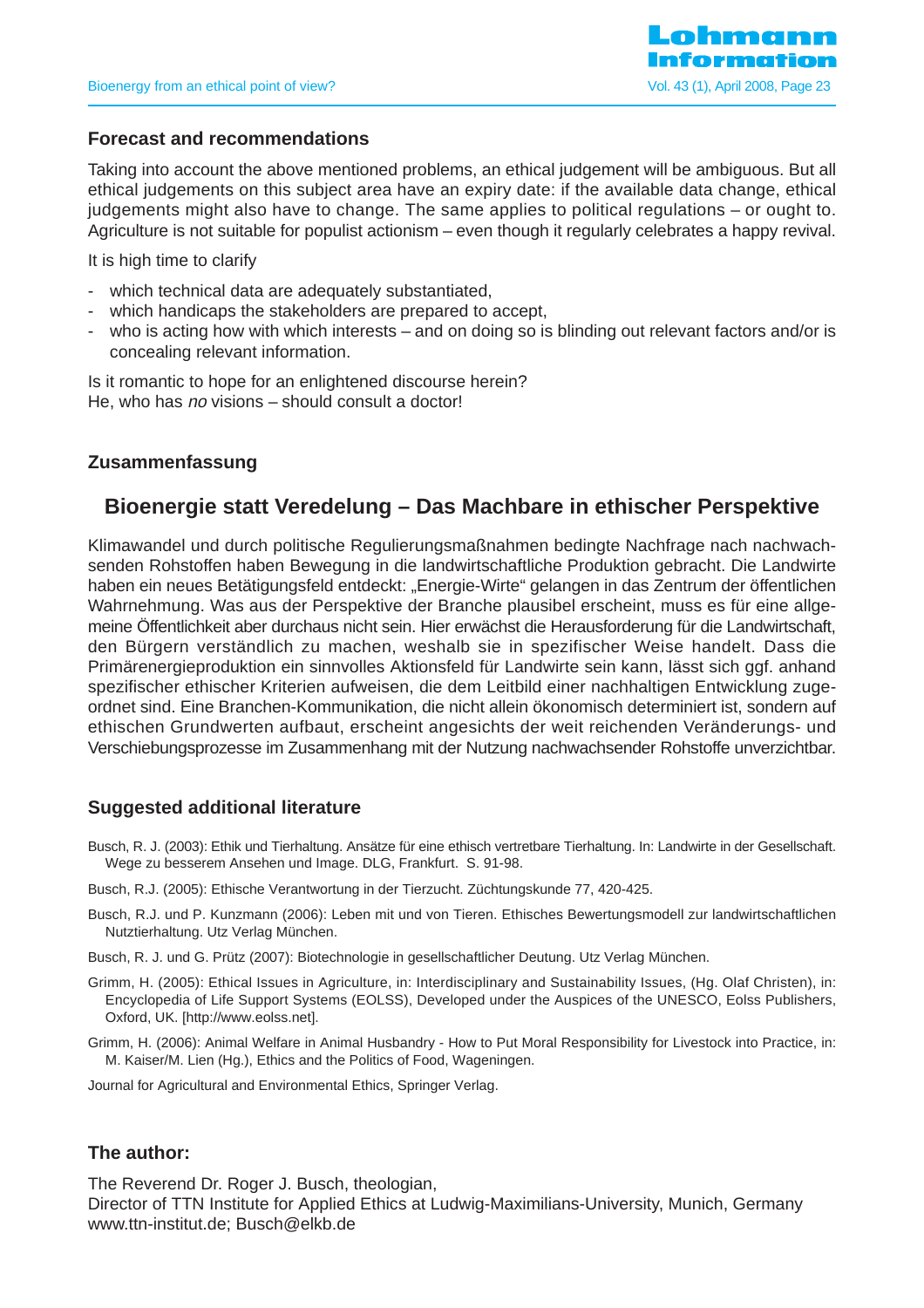

# **Economic und ecological aspects of bio-energy production**

### **Alois Heißenhuber, Stefan Berenz and Stefan Rauh TU München-Weihenstephan, Germany**

# **1. Introduction**

Rising crude oil prices, high dependency on imports and in particular the realization that climate change needs to be slowed down by reducing carbon dioxide emissions, are used as arguments for the usage of renewable energies and for the expansion of the use of renewable primary products. This is supposed to reduce the rate of global climate change, at the same time developing new income opportunities for agriculture and forestry. New jobs and the usage of agricultural raw materials for bio-energy production could lead to a stabilization of producer prices and desirable effects on family income in rural areas.

# **2. Promotion by government policy**

The rising of the crude oil price over the last years aroused the expectation of bio-energy already being competitive. In other countries this is already the case without interventions by the government. The equilibrium conditions specified in Figure 1 indicate at what crude oil price different forms of biofuel are (just) competitive. For the calculations in Figure 1, the price level of agricultural products in 2005 was used. In the meantime, however, prices for agricultural products increased significantly, especially from 2006 to 2007. The competitive conditions may still be the same, but the equilibrium level has shifted upward. This means that bio alcohol is still not competitive in Europe, even at crude oil prices exceeding \$ 100 per barrel, because the prices for agricultural products are more than twice as high today than in 2005 (Figure 2). In any case, the use of biofuels only results from market interventions by the government. In the same way, this applies also to some other sources of renewable energy.



#### **Figure 1: Parity prices between crude oil, gasoline and biofuels**

Source: SCHMIDHUBER 2006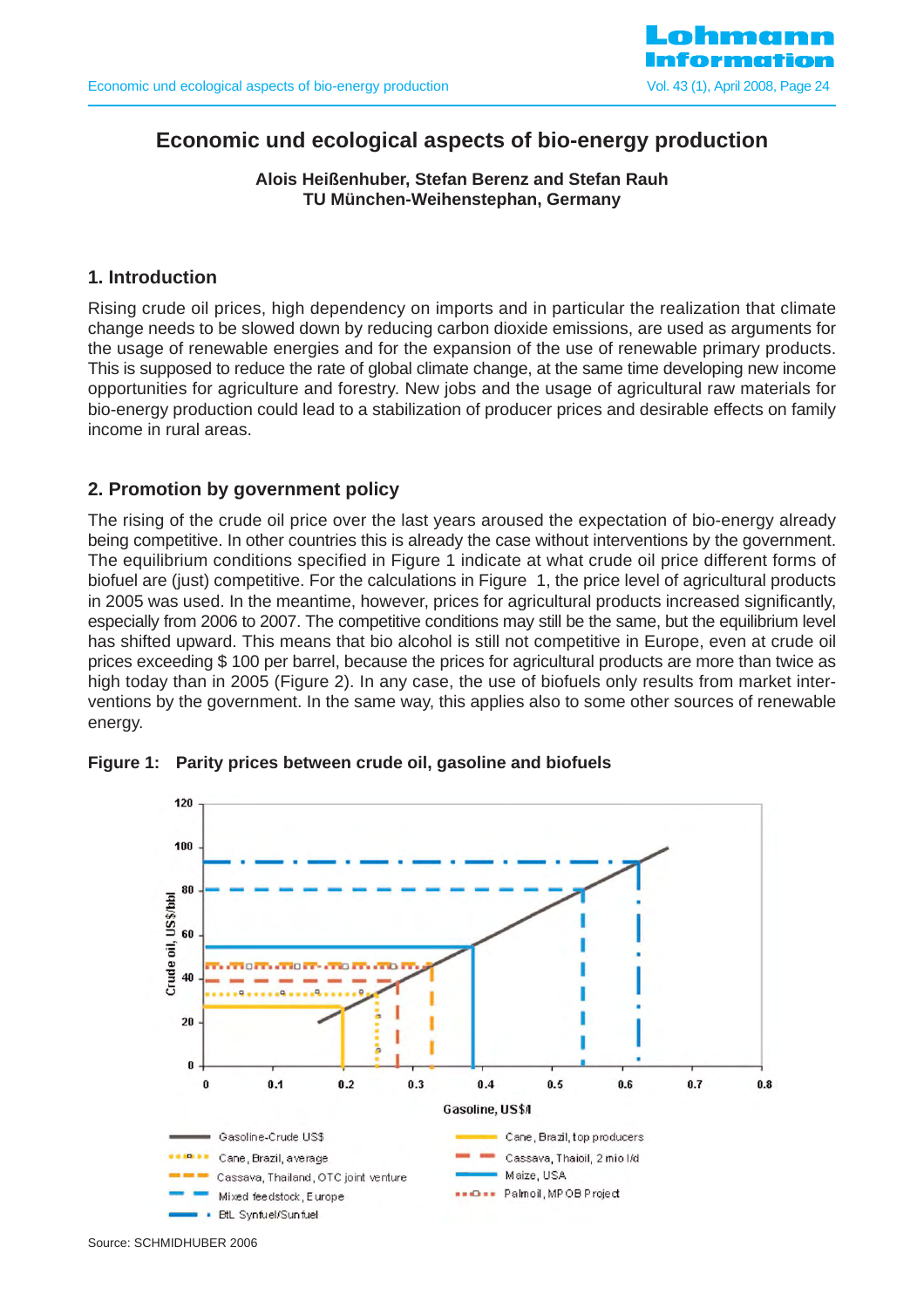



Source: own calculations according to MWV 2008, ZMP (different years)

The following approaches have been adopted by government policy:

- a) Increase in price of fossil energy
- b) Price reduction of bio-energy
- c) Purchase commitment of bio-energy at a fixed price
- d) Admixture obligation for bio-energy
- Concerning a) The price of fossil energy is increasing because of the tax on oil and the eco-tax. The burdens, however, are very different. Gasoline is the most burdened, diesel somewhat less (higher tax for cars with diesel engines), oil is significantly less burdened. Politically it is difficult to achieve equal burdens for all sources of energy.
- Concerning b) A price reduction of bio-energy can be achieved either through direct subsidization or through a lower tax burden. Politically the easiest measure probably was to enforce a tax exemption for biofuels. This was first done with biodiesel (from rapeseed oil). Therefore this kind of fuel could be offered at the gas station at a slightly lower price than conventional diesel. The state lost the corresponding revenues from fuel tax, while car owners got the impression that biodiesel is cheaper than diesel.
- Concerning c) The introduction of a commitment to purchase at a fixed price burdens the consumers of energy instead of the tax payers, who are affected in variant b). This was primarily done for electricity from renewable energy sources. As the share of renewable energy is still relatively small, the consumer does not realize that a very high price has to be paid e.g. for solar energy with about 50 ct/kWh. Concerning agriculture, the determination of the feed-in tariff for electricity from biogas plants was very important, in particular the so-called NawaRo surcharge for agricultural commodities of about 6 ct/kWh in addition to a base salary of about 10 ct/kWh. Moreover, this rate has been guaranteed for a period of 20 years (see Figure 3).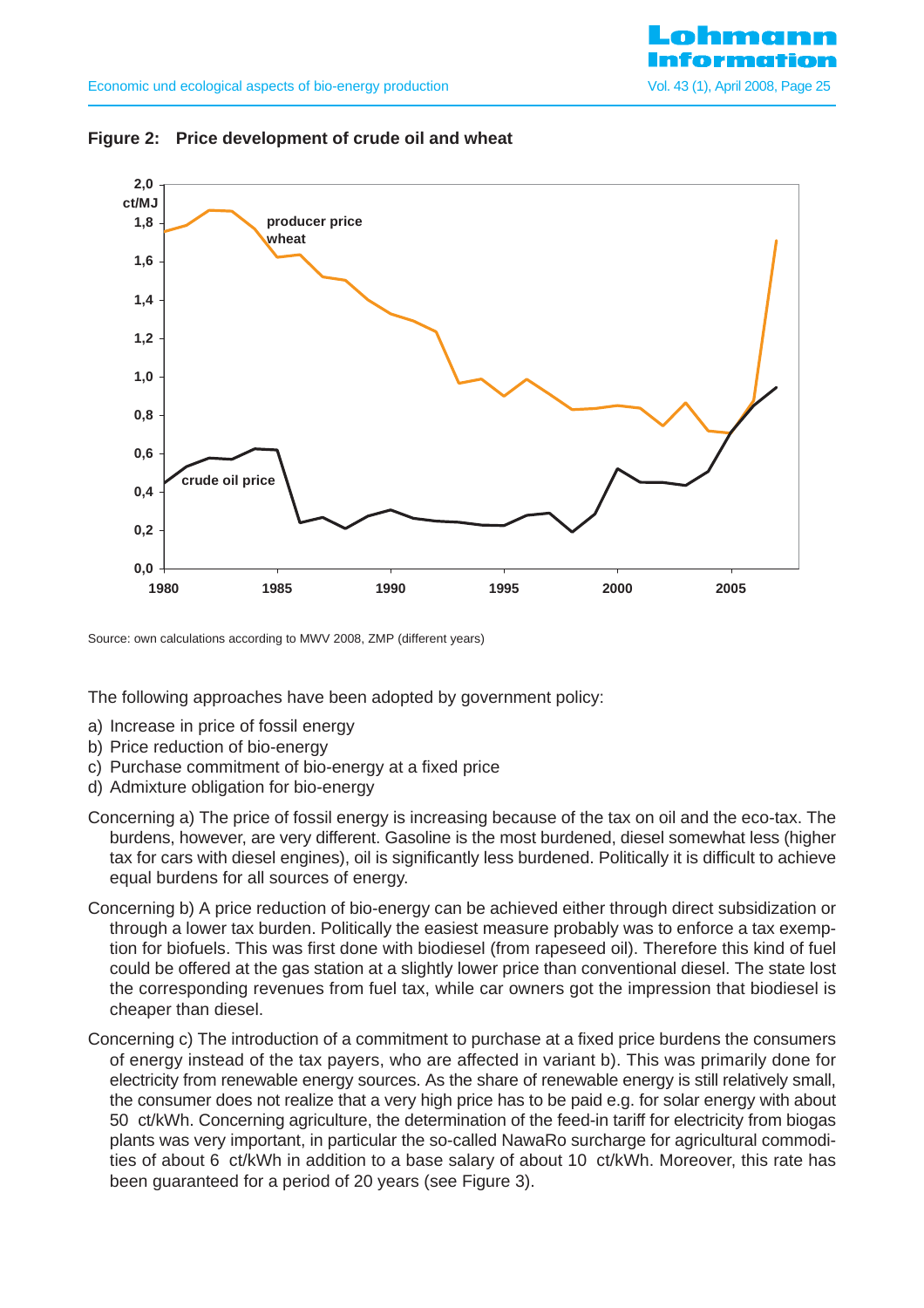



Source: own illustration according to THRÄN et al. 2005

Concerning d) The determination of a specific rate of admixture has recently been carried out for biofuels. Figure 4 shows admixture rates in Germany. As the mineral oil companies are free to decide where to buy the biofuel, the domestic production is no longer in the foreground. Ultimately, the admixture of biofuel can only help to protect the climate to the degree that biofuels burden the climate less than fossil fuels.



#### **Figure 4: Admixture rates**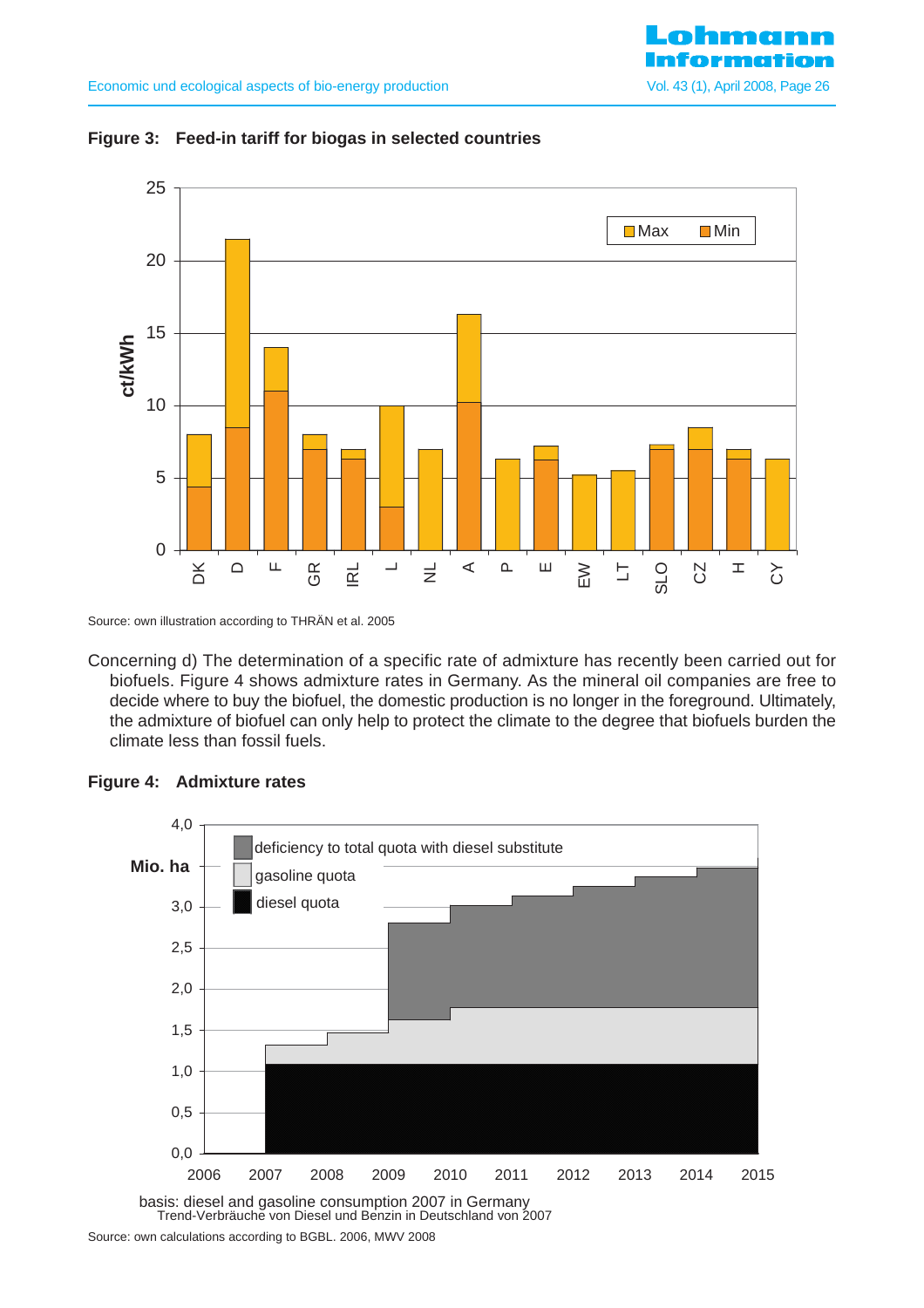As a preliminary conclusion it can be said that the political interventions helped the renewable energies to achieve a breakthrough. This does not only affect agriculture but also the equipment manufacturers, which do not only supply the domestic market, but also increasingly markets outside Germany.

After a period of broad promotion of renewable energies, it is now necessary to re-examine the policy on subsidies, taking into account all experiences and side effects. It is now clear that not all objectives set concerning the use of bio-energy can be achieved at the same time. Some objectives are conflicting and require prioritization. In Figure 5 selected procedures of bio-energy production are compared. Large differences exist specifically in the energy output per unit of area.

The following issues are discussed controversially today: Is it ensured that bio-energy helps to protect the climate? Are the social costs of the use of bio-energy to reduce carbon dioxide emissions justified? Are consumers willing to accept higher food prices resulting from increased use of biofuel?

# **3. Selected processes of bio-energy production**

For farms, a series of processes for the production of bio-energy is available. Figure 5 shows the most important indicators of selected procedures. Significant differences exist in the share of usable final energy and in the yield per hectare. Generally the production of biofuels generates consistently a lower yield per hectare than the production of heat, as in the first case a higher implementation loss through the conversion compared to the substitution in the case of heat generation arises. In the production of biofuel animal feed accrue as a by-product. In the case of biogas production, it is crucial to what extent the arising waste heat can be used. A recent variant is to feed the produced biogas into the gas distribution system after processing. This increases the utilisation level of the produced biomass. The processing causes additional costs and can therefore only be operated effectively with larger plants.



### **Figure 5: Primary und final energy content of different cultures**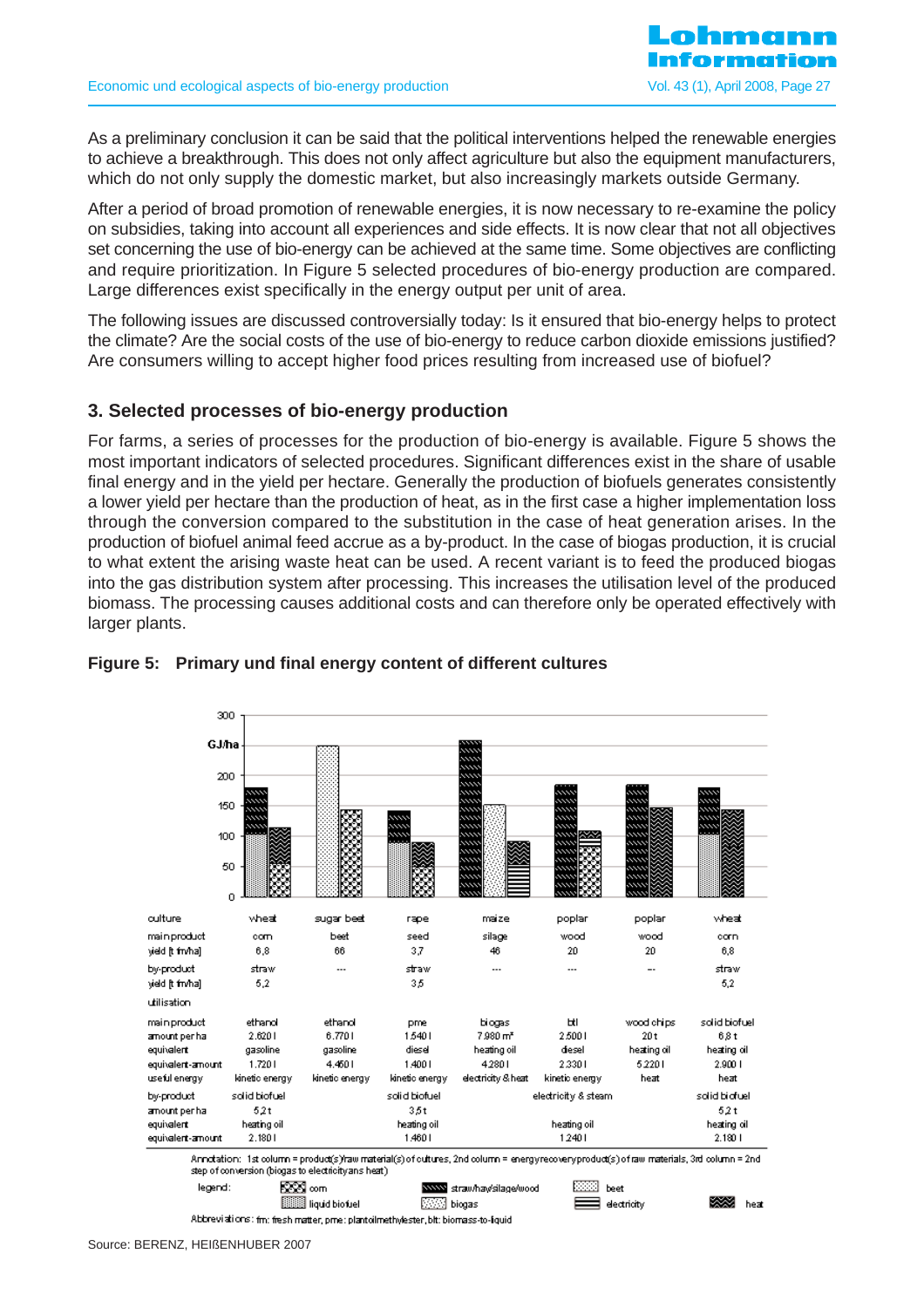

As far as the procedures listed in Figure 5 are concerned, competition between food and energy production is strongest in the domain of biogas production. Since corn silage can be used as feed for cattle and/or for the biogas plant, expansion of biogas production will either require additional acreage for the cultivation of maize silage or a reduction of the cattle population. As shown in Figure 6, we find e.g. in some regions of Bavaria a high density of livestock and at the same time a significant concentration of biogas plants. This competition for land results in rising cost of land lease and biomass, which burden the production cost of bio-energy.





according to KEYMER 2007, RÖHLING, KEYMER 2007

An argument for the extension of bio-energy production is seen in the creation of additional jobs. Figure 7 shows the work hours required for important procedures of animal production on a farm. Furthermore it shows the work hours needed for the processing of agricultural products per unit of area, in the dairy or in the slaughterhouse. It also shows the different sources of biogas. From this comparison follows that the expansion of bio-energy production, represented by the example of biogas, creates additional jobs only if biogas is produced without reducing milk and/or meat production. This is possible if e.g. liquid manure or residual materials are used.

In addition to the biogas production (in Germany 2007 about 0.4 million hectares), the production of biofuels with approximately 1.1 million ha for biodiesel and 0.3 million ha for bioethanol occupies the largest amount of land. From the perspective of the commodity producer the situation has changed significantly in recent years. In 2005, the price of cereals was still about 10  $\epsilon$  per 100 kg, currently prices are around 20  $\epsilon$  per 100 kg. The cost of bioethanol production has increased correspondingly. As Figure 8 shows, at a crude oil price of almost \$ 70 per barrel the price of gasoline (including taxes) is about 1.30 €/l. This kind of gasoline corresponds to a price of bioethanol of just 0.60 € per liter (excluding fuel taxes). The producer of bioethanol could keep the production cost at this level at raw material costs of about 10 €/100 kg for cereals. Currently, the bioethanol producer has to pay about 20 €/100 kg for the raw materials. Under these circumstances, domestically produced bioethanol is not competitive, especially as imported biofuels are significantly cheaper. The economic situation of biofuel producers in Germany is unfavourable, and many plants already shut down.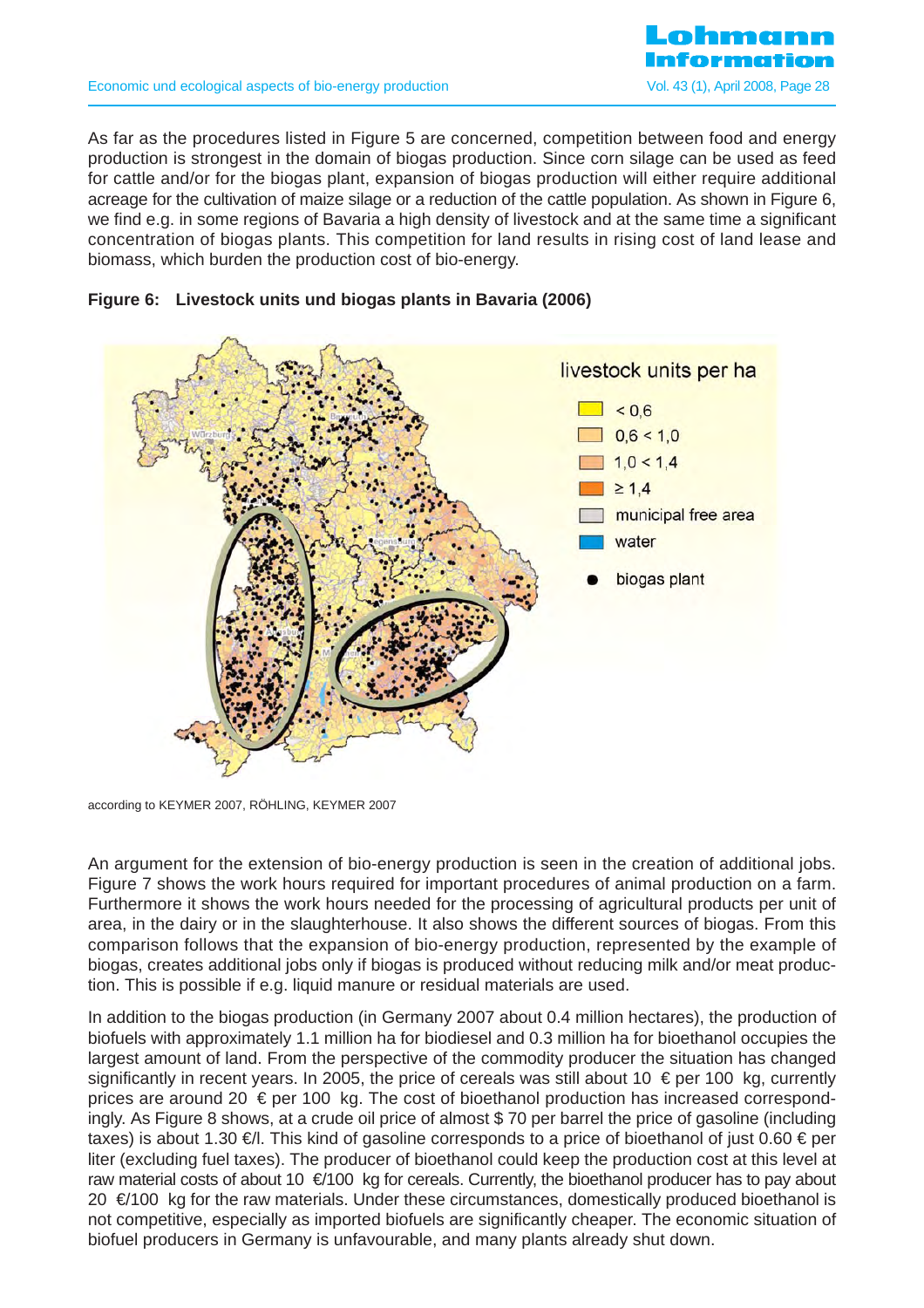

## **Figure 7: Working time required per hectare of selected value-added chains of agriculture**



Source: own calculations according to RAUH und HEIßENHUBER 2008, AUER 2007, BERENZ et al. 2008, BVDF 2007, MÜLLER 2007, BMELV 2006, KTBL 2006, WEINDLMEIER 2006, FNR 2005, LFL 2003

**Figure 8: Bioethanol from wheat as substitute for gasoline** 

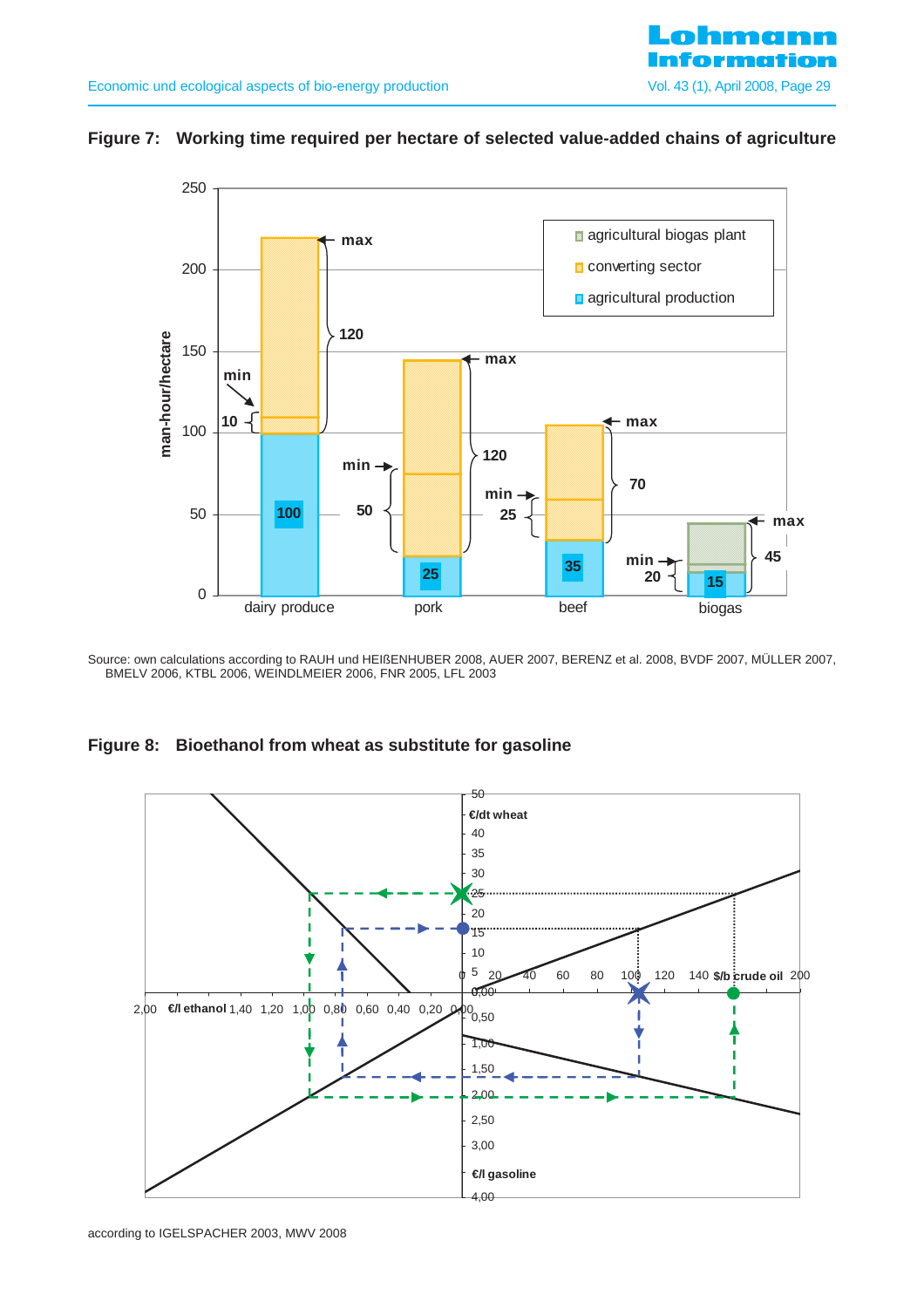

# **4. Environmental aspects of bio-energy production**

The use of bio-energy is justified with the saving of fossil fuels and with a reduction in the emission of climatically critical gases. Figure 9 shows the energy balance as well as the greenhouse gas balance of biodiesel (PME). Thus, the use of biodiesel instead of fossil fuel leads to a saving of fossil fuel. The main cause is the use of the solar energy stored in the crops. It should be pointed out that with the use of the oil from rapeseed by-products accrue as well, which is in the example of biodiesel the rapeseed cake, which remains after processing the rapeseed. This has to be considered in the balance. A clear assessment of the greenhouse gases is more difficult. In particular, the released amount of nitrous oxide  $(N_2O)$  varies considerably. Since nitrous oxide is about 300-times more damaging to the environment than carbon dioxide, the cultivation of rapeseed together with a subsequent use of biodiesel can even cause a burden for the climate in comparison to fossil diesel. The procedures of crop production need to be optimized with appropriate attention to nitrous oxide emissions. This applies for the production of renewable raw materials as well as animal feed.



#### **Figure 9: Energy balance and greenhouse gas balance of biodiesel (PME)**

according to DREIER, TZSCHEUTSCHLER 2000, BOUWMAN 1996, BOUWMAN, et al. 2002, own assumptions and calculations

Calculations for other bio-energy lines (for example, the heat recovery of fast-growing wood) show that for them a more favourable greenhouse gas balance can be achieved. In general, procedures which substitute fossil fuels directly are superior to those procedures which need a chemical conversion. These differences can be seen in the costs of reducing climate-sensitive emissions ( $CO<sub>2</sub>$  reduction). For heat production, these costs are lower than for the production of biofuel.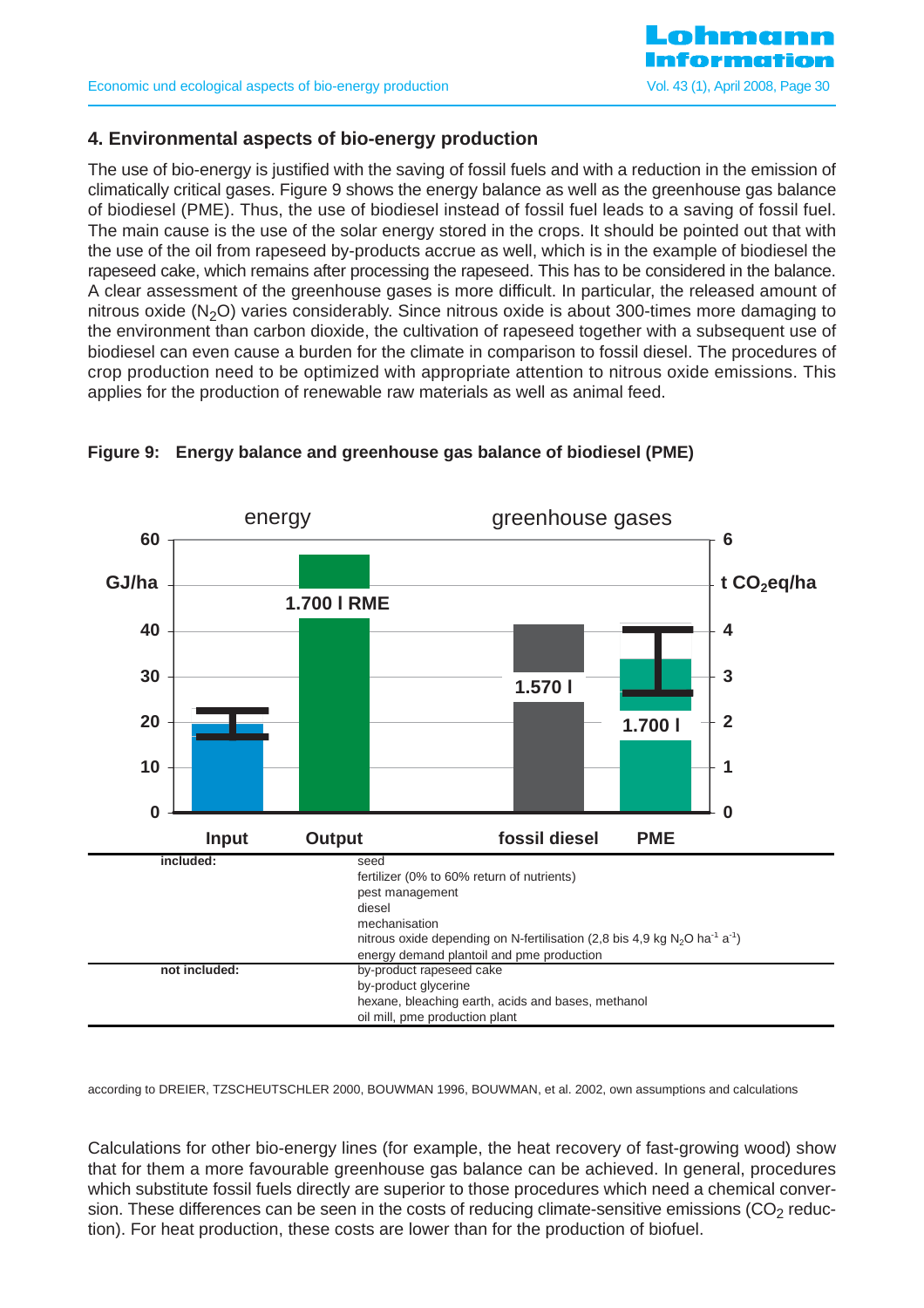

# **Summary**

Bio-energy is used in Europe mainly as a result of government policies. Justifications for government intervention are the reduction of  $CO<sub>2</sub>$  emissions and dependency on energy imports. Surplus agricultural production for many years favoured the governmental promotion of bio-energy. Recent supply shortage for agricultural products calls for a critical review of past policies of promoting bio-energy. The effect of increased production and use of bio-energy on the protection of the environment is discussed critically, keeping food production as first priority in perspective. In the amendment of the EEG, this requirement has probably been taken into consideration. Against this background, the admixture quotas for biofuels are critical. In view of the significant rise in food prices, arable land in Europe can only be used to a limited extent for bio-energy. Additional requirements are covered with the help of imports. Political decision makers will face increasing pressure from consumers to reduce promotion of bio-energy to avoid further increase in food prices.

Present information, based on recent price developments, leads us to the conclusion that agricultural food and feed production will have priority over bio-fuel production. For agricultural raw materials the price of fossil fuels is now the lower price limit, while the food market is more competitive. The preferred option for agriculture and rural development is the use of biogenic waste or the double use of agricultural products.

# **Zusammenfassung**

# **Bioenergieproduktion aus ökonomischer und ökologischer Sicht**

Der Hauptgrund für die Produktion und Nutzung von Bioenergie in Europa ist eine steuerliche Begünstigung, um CO<sub>2</sub> Emissionen und die Abhängigkeit von Energieimporten zu verringern. Solange die Landwirtschaft mit Überschussproduktion und entsprechend niedrigen Erzeugerpreisen zu kämpfen hatte, war die Erzeugung von Bioenergie eine plausible Alternative. Inzwischen hat sich jedoch das Verhältnis von Angebot zu Nachfrage derart verschoben, dass es an der Zeit ist, die politische Unterstützung der Bioenergie einer kritischen Prüfung zu unterziehen.

Wenn man die Sicherung der Lebensmittelversorgung als oberste Priorität gelten lässt, muss man sich fragen, was der Einsatz von Bioenergie zum Umweltschutz beitragen kann. In der Novellierung des EEG dürfte diese Forderung bereits Berücksichtigung finden. Vor diesem Hintergrund werden auch die Beimischungsquoten für Biokraftstoffe kritisch gesehen. Angesichts erheblich gestiegener Erzeugerpreise für Lebensmittel und Tierfutter kann nur ein kleiner Teil der landwirtschaftlichen Nutzfläche für die Produktion von Bioenergie genutzt werden. Der weitere Bedarf muss aus Importen gedeckt werden. Politisch wird der Druck steigen, die Förderung der Bioenergie zurückzunehmen, um einen Preisanstieg nicht zusätzlich zu forcieren.

Unsere Schlussfolgerung aus der jüngsten Preisentwicklung ist, dass die Produktion von Lebensmitteln und Futter für die tierische Veredelung vorrangig gegenüber Bioenergie sein wird. Bei den agrarischen Rohstoffen gibt jetzt der Preis der fossilen Energieträger die Preisuntergrenze vor. Die höhere Wettbewerbskraft liegt aber beim Nahrungsmarkt. Für die Landwirtschaft und den ländlichen Raum besteht vor allem die Chance der Nutzung von biogenen Reststoffen bzw. in der Doppelnutzung von agrarischen Rohstoffen.

### **5. Literature**

- BERENZ, S.; HEIßENHUBER, A. (2007): Ökonomische Aspekte zur energetischen Nutzung von Biomasse. Berichte über Landwirtschaft 85 (2), S. 165-177.
- BERENZ, S.; HOFFMANN, H. und PAHL, H. (2008): Konkurrenzbeziehungen zwischen der Biogaserzeugung und der tierischen Produktion. In: HEIßENHUBER, A.; KIRNER, L.; PÖCHTRAGER, S.; SALHOFER, K.: Agrar- und Ernährungswirtschaft im Umbruch, Gesellschaft für Wirtschafts- und Sozialwissenschaften des Landbaues e.V., Band 42, Landwirtschaftsverlag Münster-Hiltrup, Weihenstephan.
- BGBL. (Bundesgesetzblatt) Teil 1 (2006): Gesetz zur Einführung der Biokraftstoff-quote durch Änderung des Bundes-Immissionsschutzgesetzes und zur Änderung energie- und stromsteuerrechtlicher Vorschriften (Biokraftstoffquotengesetz -BioKraftQuG) vom 18.12.2006, S. 3180-3188.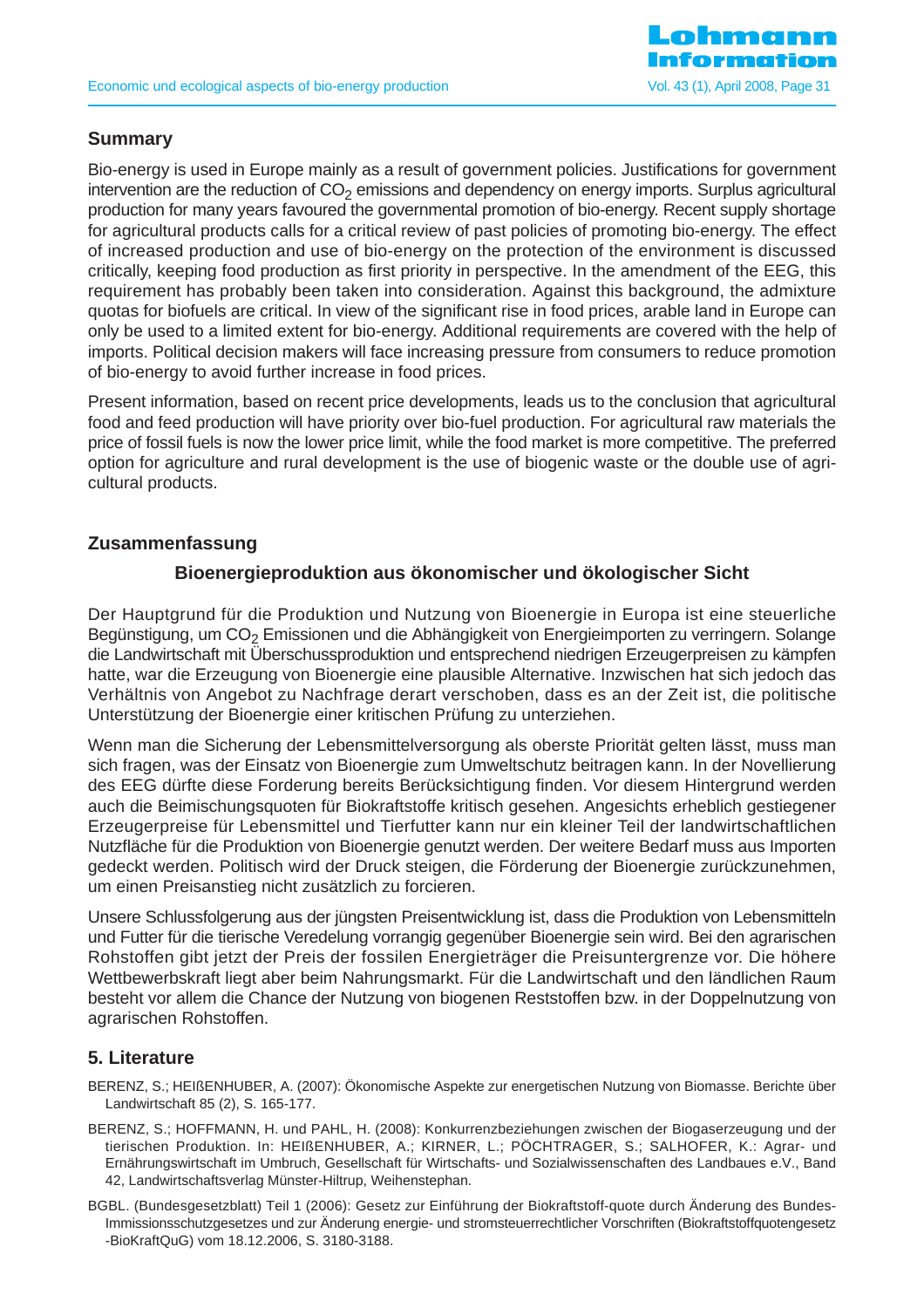- BMELV (Bundesministerium für Landwirtschaft, Ernährung und Verbraucherschutz) (Hrsg.) (2006): Statistisches Jahrbuch über Ernährung, Landwirtschaft und Forsten der Bundesrepublik Deutschland 2006. Landwirtschaftsverlag GmbH Münster-Hiltrup, Bonn.
- BOUWMAN, A. F. (1996): Direct emission of nitrous oxide from agricultural soils. Nutrient Cycling in Agroecosystems 46 (1), 53-70.
- BOUWMAN, A. F.; BOUMANS, L. J. M.; BATJES, N. H. (2002): Emissions of N2O and NO from fertilized fields: Summary of available measurement data. Global Biogeochemical Cycles 16 (4), 1058.
- BVDF (Bundesverband der Deutschen Fleischwarenindustrie) (2007): Umsatz, Beschäftigte und Arbeitsstunden im produzierenden Ernährungsgewerbe 1.
- (Abrufdatum: 05.07.2007).
- DREIER, T.; TZSCHEUTSCHLER, P. (2000): Ganzheitliche Systemanalyse für die Erzeugung und Anwendung von Biodiesel und Naturdiesel im Verkehrssektor. Bayerisches Staatsministerium für Landwirtschaft und Forsten, Gelbes Heft 72, München.
- FNR (Fachagentur für Nachwachsende Rohstoffe e.V.) (Hrsg.) (2005): Leitfaden Bioenergie Planung, Betrieb und Wirtschaftlichkeit von Bioenergieanlagen. Gülzow.
- IGELSPACHER, R. (2003): Ganzheitliche Systemanalyse zur Erzeugung und Anwendung von Bioethanol im Verkehrssektor. Bayerisches Staatsministerium für Landwirtschaft und Forsten, Gelbes Heft 76, München.
- KEYMER, U. (2007): Energieerzeugung aus Nachwachsenden Rohstoffen: Ein wirtschaftliches Wagnis? Vortrag zur 16. Jahrestagung des Fachverbandes Biogas e.V. am 01. Februar 2007 in Leipzig. http://www.lfl.bayern.de, http://www.lfl.bayern.de/ilb/technik/16285/index.php (Abrufdatum: 14.2.2007).
- KTBL (Kuratorium für Technik und Bauwesen in der Landwirtschaft e.V.) (Hrsg.) (2006): Betriebsplanung Landwirtschaft 2006/07. 20. Auflage, Darmstadt.
- LFL (Bayerische Landesanstalt für Landwirtschaft) (Hrsg.) (2003): Leitfaden für die Düngung von Acker- und Grünland. Freising.
- MWV (Mineralölwirtschaftsverband e. V.) (2008): Preisstatistiken. http://www.mwv.de/cms (Abrufdatum: 11.02.2008).
- RAUH, S. und HEIßENHUBER, A. (2008): Flächenkonkurrenz der Nahrungsmittel- und Energieproduktion um Biomasse anhand des Beispiels Bayern. In: KOPETZ, H.; EBERL, W.; FERCHER, E.: Mitteleuropäische Biomassekonferenz 2008, Österreichischer Biomasse-Verband, Graz, S. 112.
- RÖHLING, I.; KEYMER, U. (2007): Biogasanlagen in Bayern 2006 Ergebnisse einer Umfrage. Bayerische Landesanstalt für Landwirtschaft (LfL), Freising-Weihenstephan.
- SCHMIDHUBER, J. (2006): Impact of an increased biomass use on agricultural markets, prices and food security: A longerterm perspective. International Symposium of Notre Europe, 27.-29. 11. 2006, Paris.
- THRÄN, D.; WEBER, M.; SCHEUERMANN, A.; FRÖHLICH, N.; ZEDDIES, J.; HENZE, A.; THOROE, C.; SCHWEINLE, J.; FRITSCHE, U.; JENSEIT, W.; RAUSCH, L. und SCHMIDT, K. (2005): Nachhaltige Biomassenutzungsstrategien im europäischen Kontext. Institut für Energetik und Umwelt (IE), Leipzig.
- WEINDLMEIER, J. (2006): Arbeitszeitaufwand für Milcherfassung und -verarbeitung in Molkereien. Leiter der Professur für Betriebswirtschaftslehre der Milch- und Ernährungsindustrie in Weihenstephan, persönliche Mitteilung, 07.11.2006
- ZMP (Zentrale Markt- und Preisberichtstelle GmbH) (Hrsg.) (versch. Jahrgänge): ZMP Marktbilanz; Getreide Ölsaaten Futtermittel; Deutschland Europäische Union Weltmarkt. Bonn.

## **Author's address:**

Prof. Dr. Dr. h.c. Alois Heissenhuber Stefan Berenz Stefan Rauh

TU München-Weihenstephan Lehrstuhl für Wirtschaftslehre des Landbaues Alte Akademie 14 D-85350 Freising-Weihenstephan Email: heissenhuber@wzw.tum.de URL: http://www.wzw.tum.de/wdl/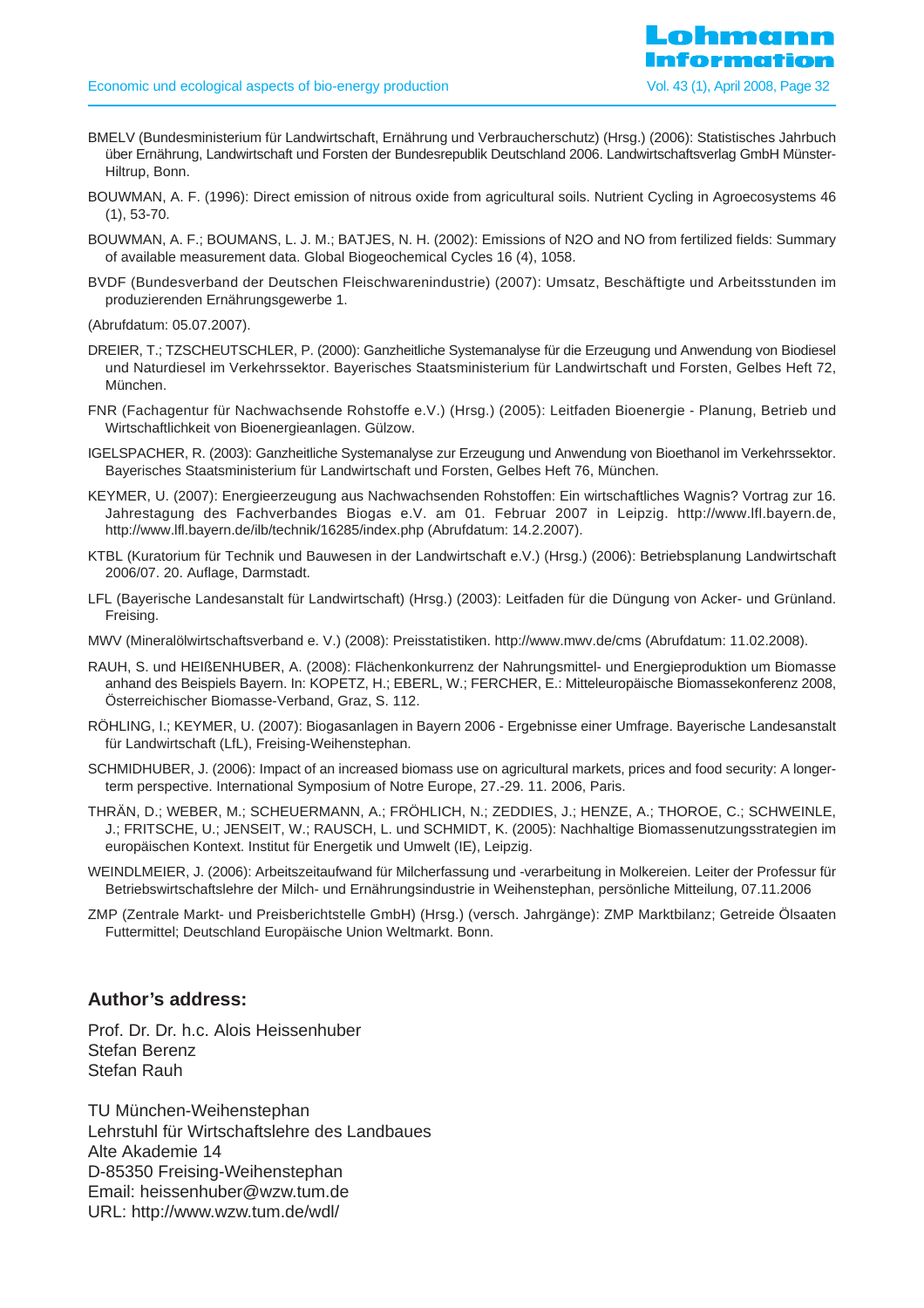

# **Global Potential for Energy Recovery from Renewable Resources**

### **Jürgen Zeddies, University of Hohenheim, Germany**

Crop based bio-energy can be an important and increasing factor for the energy supply, if the agricultural sector is able to provide mass-produced energy crops. One relevant factor presently limiting the development of bio-energy systems based on energy crops is the availability of land for biomass production. Land availability for energy crop production depends on the overall amount of available agricultural land and the demand of land for food and feed production. The method of estimation of the potential is shown by Thrän et al. (2006) and Henze and Zeddies (2007). The results are derived from statistics of FAOSTAT, EUROSTAT and FAO and will be shown for selected countries and on global scale for continents.

### **Drivers for the future food and feed demand**

There are various drivers which influence the actual and future food and feed demand. In the following overview, I will address the following main factors:

- Development of the global human population
- Per-Capita consumption of food (global per-capita consumption is changing slowly but at an increasing rate; production of animal products needs more acreage than production of plant products)
- Increase of vields of specific plant products due to progress in plant breeding, farming technology and assimilation of production systems (in Africa and Asia)
- Climate changes influencing the availability of arable land and the potential for crop production
- Loss of agricultural acreage by soil degradation (erosion, salinisation) and additional need of areas for non-agricultural purposes
- Competing needs for nature conservation and for flood protection
- Extensification to protect the environment
- Use of arable land for the production of raw material for the industry
- Use for attractive non subsidized exports

The main factors are the development of the global population and future per-capita consumption driven by (1) developments of the world wide economic growth and resulting purchasing power and (2) developments of plant yields for food, feed and biomass production.

Important, but difficult to predict with sufficient accuracy, will be climate changes and their influence on agriculture.

### **Development of food consumption**

The main variables determining the potential for food and non-food production are shown in Figure 1 and Table 1: population, per-capita consumption, self-sufficiency, area utilized for agriculture and crop yield. Self-sufficiency was calculated from the self-sufficiency portion of the most important food items, weighted by their proportion of the entire food consumption in grain units.

Food consumption is primarily determined by the development of a country's population. In Germany and most of the EU-27 member countries, the population is constant or slightly decreasing, in the transformation countries Ukraine and Russia the decline is significant. On the other hand, continued strong population growth is anticipated in Asia, America, Africa and Australia (Figure 1 and Table 1).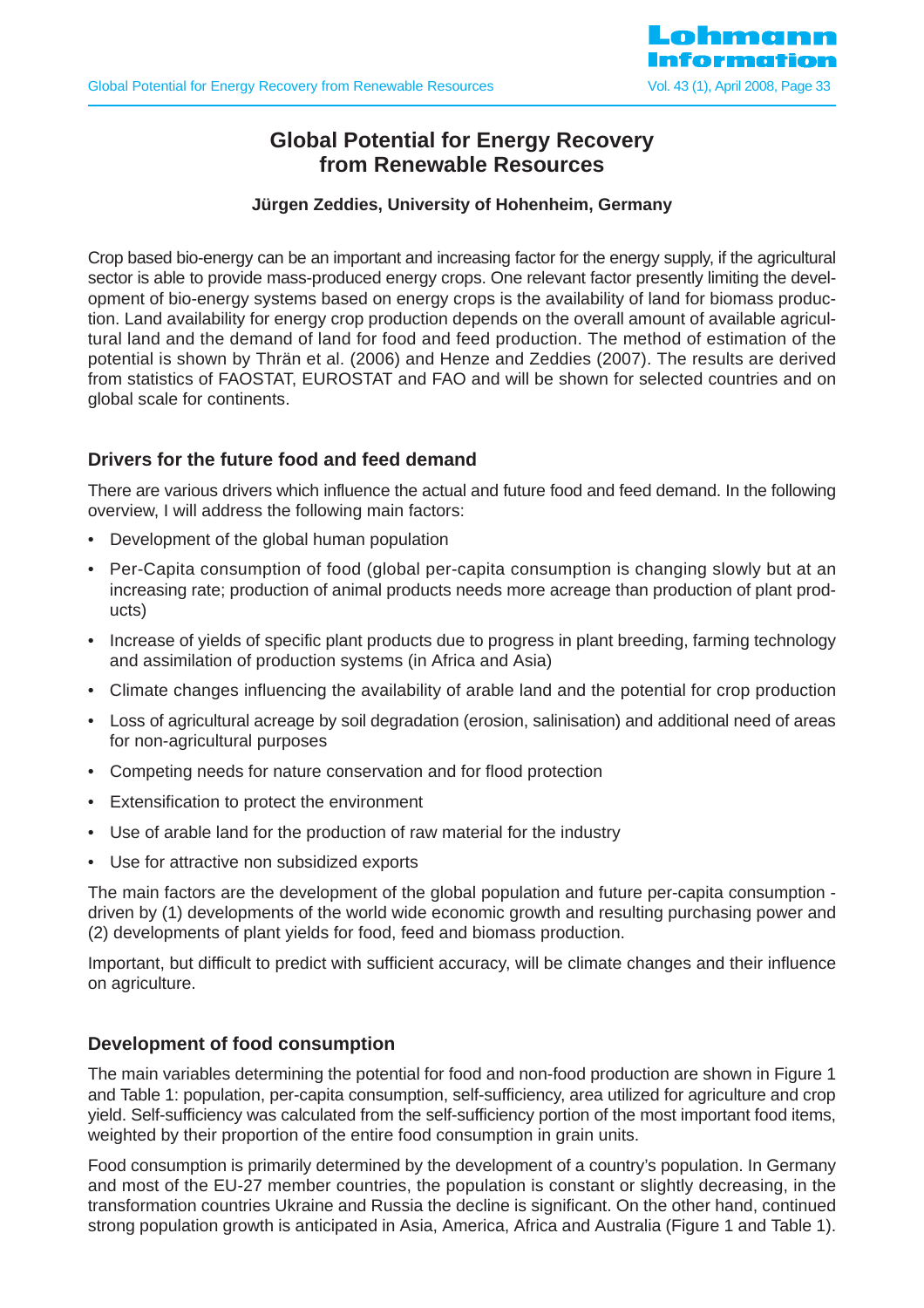### **Figure 1 Expected population development 2003-2020 (%)**



Source: Own calculations

| Country               | Population                   |                  |                                 | Per capita consumption   |                  | Share of<br>self-<br>sufficiency | Agricultural area             |                                  |                  | Rates of change in yield<br>as % (weighted mean)<br>of agricultural area |             |                  |
|-----------------------|------------------------------|------------------|---------------------------------|--------------------------|------------------|----------------------------------|-------------------------------|----------------------------------|------------------|--------------------------------------------------------------------------|-------------|------------------|
|                       | $Ø$ 2002 -<br>2005<br>(1000) | $2003 -$<br>2010 | Change in %<br>$2010 -$<br>2020 | Ø 2002 -<br>2005<br>(GE) | $2003 -$<br>2010 | Change in %<br>$2010 -$<br>2020  | in food<br>$Ø$ 2002 -<br>2005 | Ø 2002 -<br>2005<br>$(1000)$ ha) | $2003 -$<br>2010 | Change in %<br>$2010 -$<br>2020                                          | 2003 - 2010 | $2010 -$<br>2020 |
| Germany               | 82.476                       | 0.12             | $-0.34$                         | 1.178                    | 1.48             | 0.00                             | 1.0840                        | 17.003                           | $-1.31$          | $-1.87$                                                                  | 6.34        | 9.05             |
| <b>United Kingdom</b> | 59.470                       | 1.92             | 3.10                            | 1144                     | 4.90             | 0.00                             | 0.7628                        | 16,985                           | $-1.40$          | $-2.00$                                                                  | 0.00        | 0.00             |
| Sweden                | 8.876                        | 0.72             | 0.98                            | 1232                     | 4.00             | 0.00                             | 0.9672                        | 3,186                            | $-3.62$          | $-5.18$                                                                  | 4.06        | 5.79             |
| <b>EU-27</b>          | 484,638                      | 0.34             | $-0.43$                         | 1186                     | 3.17             | 1.26                             | 1.0112                        | 193,566                          | $-2.93$          | $-4.19$                                                                  | 4.51        | 6.36             |
| Australia             | 19,731                       | 6.15             | 7.43                            | 1.344                    | $-0.78$          | $-1.11$                          | 1.6357                        | 442,940                          | $-2.71$          | $-3.87$                                                                  | 0.25        | 0.36             |
| <b>Brazil</b>         | 178.470                      | 8.07             | 8.77                            | 1.037                    | 3.50             | 5.00                             | 1.2182                        | 263,013                          | 4.96             | 7.09                                                                     | 4.53        | 6.48             |
| China                 | 1.311.709                    | 4.67             | 4.76                            | 572                      | 14.00            | 15.00                            | 0.9694                        | 553,255                          | 2.47             | 3.53                                                                     | 2.17        | 3.09             |
| India                 | 1,065,462                    | 10.17            | 11.79                           | 411                      | 8.20             | 10.00                            | 0.9671                        | 180.180                          | $-0.26$          | $-0.37$                                                                  | 7.80        | 11.14            |
| Russia                | 143,246                      | $-4.01$          | $-6.17$                         | 903                      | 2.80             | 4.00                             | 0.8049                        | 216.147                          | $-0.84$          | $-1.21$                                                                  | 6.87        | 9.81             |
| Ukraina               | 48.523                       | $-5.12$          | $-7.46$                         | 803                      | 0.00             | 4.00                             | 1.1452                        | 41,352                           | $-0.95$          | $-1.36$                                                                  | 5.00        | 7.00             |
| <b>USA</b>            | 294,043                      | 7.10             | 9.32                            | 1.698                    | 4.73             | 0.00                             | 1.0663                        | 415,605                          | $-1.43$          | $-2.04$                                                                  | 4.38        | 6.26             |
| Total                 | 3,545,822                    |                  |                                 |                          |                  |                                  |                               | 2,306,058                        |                  |                                                                          |             |                  |

#### **Table 1 Trends for key variables in selected countries**

Source: Own calculations

**Per capita consumption** is expected to change at different rates in different countries, increasing at above average rates especially in China and India (Figure 2, Table 2). A somewhat slower increase of about 5% is expected for Brazil. Continuing population growth and increasing per-capita consumption is expected for the USA until 2010, primarily due to high energy consumption for beef production. A small increase in per capita consumption is predicted for the EU-27 member countries, while stagnating per capita consumption is expected for Australia and rising per capita consumption in Russia and the Ukraine.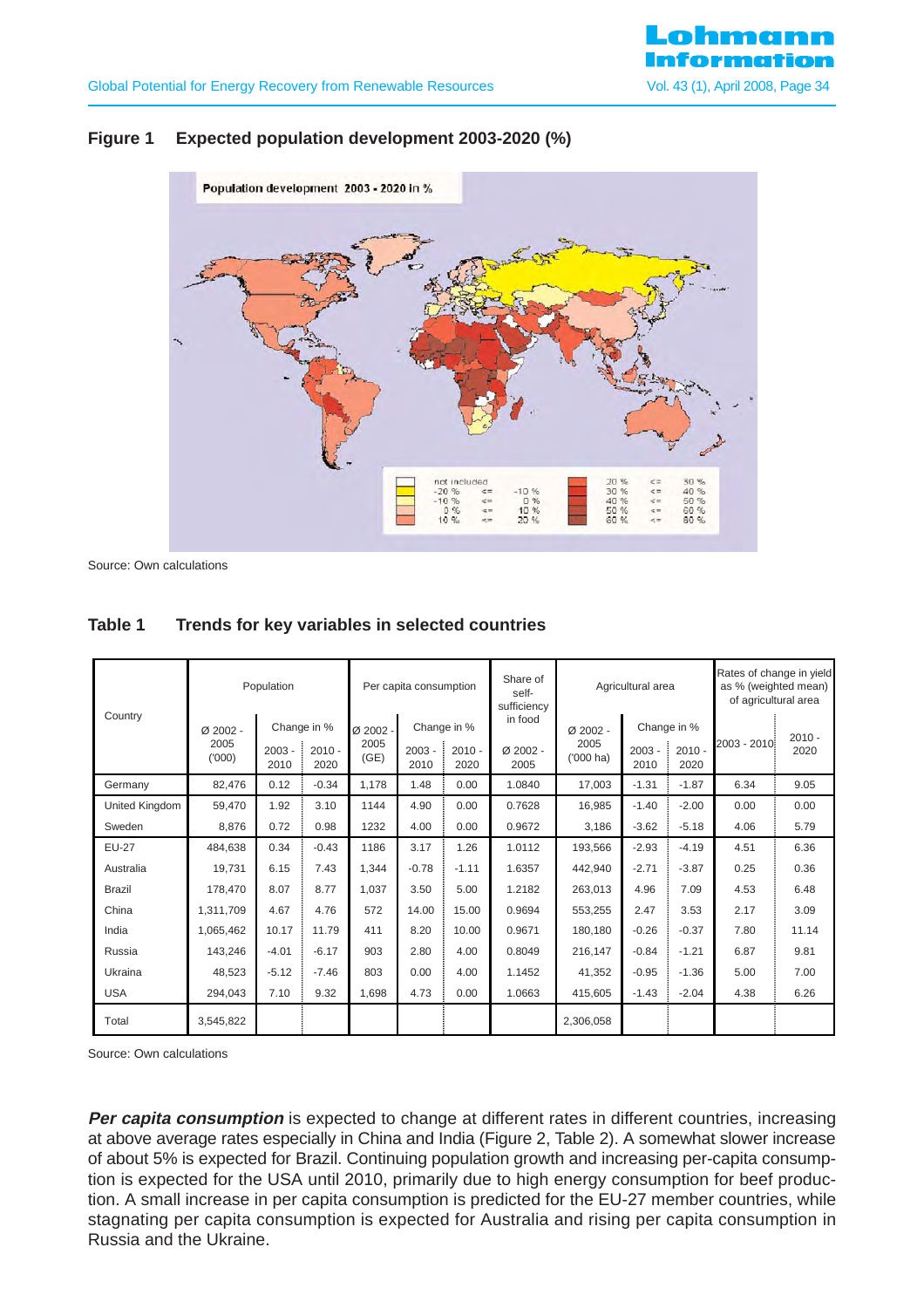

# **Figure 2 Development of per-capita consumption 2003-2020 (%)**



Source: Own calculations

# **Table 2 Development of the global food demand and population until 2020**

|                              |               | Population              |             | Per capita<br>income | Per capita consumption |                         |         | Share of self-<br>sufficiency in |  |
|------------------------------|---------------|-------------------------|-------------|----------------------|------------------------|-------------------------|---------|----------------------------------|--|
| Country                      | Ø 2002 - 2005 |                         | Change in % | US \$/year           | $Ø$ 2002 -<br>2005     | Change in %             |         | food production                  |  |
|                              | (000)         | 2003 - 2010 2010 - 2020 |             | Ø 2002 - 2005        | (GE)                   | 2003 - 2010 2010 - 2020 |         | Ø 2002 - 2005                    |  |
| Germany                      | 82,476        | 0.12                    | $-0.34$     | 28,500               | 1,178                  | 1.48                    | 0.00    | 1.0840                           |  |
| <b>EU-27</b>                 | 484,638       | 0.34                    | $-0.43$     | 22,305               | 1,186                  | 3.17                    | 1.26    | 1.0112                           |  |
| Europe                       | 791,611       | 0.00                    | $-1.02$     | 15,403               | 1,051                  | 2.29                    | 2.53    | 0.9710                           |  |
| North America                | 325,553       | 6.89                    | 9.03        | 38,336               | 1.667                  | 4.64                    | 0.00    | 1.0760                           |  |
| <b>Central America</b>       | 169,921       | 10.16                   | 11.47       | 4,980                | 738                    | 6.32                    | 7.12    | 0.8525                           |  |
| South America                | 362,096       | 9.17                    | 10.63       | 2,966                | 924                    | 3.21                    | 3.96    | 1.1603                           |  |
| America                      | 857,570       | 8.50                    | 10.19       | 16,950               | 1,169                  | 4.37                    | 3.09    | 1.0673                           |  |
| Australia                    | 19,731        | 6.15                    | 7.43        | 25,260               | 1.344                  | $-0.78$                 | $-1.11$ | 1.6357                           |  |
| Oceania                      | 5,935         | 5.19                    | 5.75        | 13,484               | 969                    | $-3.62$                 | 1.19    | 2.9162                           |  |
| Asia                         | 3,677,249     | 8.23                    | 9.60        | 2,535                | 495                    | 9.13                    | 10.43   | 0.9593                           |  |
| Africa                       | 794,128       | 15.73                   | 20.13       | 795                  | 399                    | 2.58                    | 3.85    | 0.8154                           |  |
| Total 133 (134)<br>countries | 6,146,224     | 8.17                    | 9.66        | 6,005                | 652                    | 6.69                    | 7.49    | 0.9613                           |  |

Source: Own calculations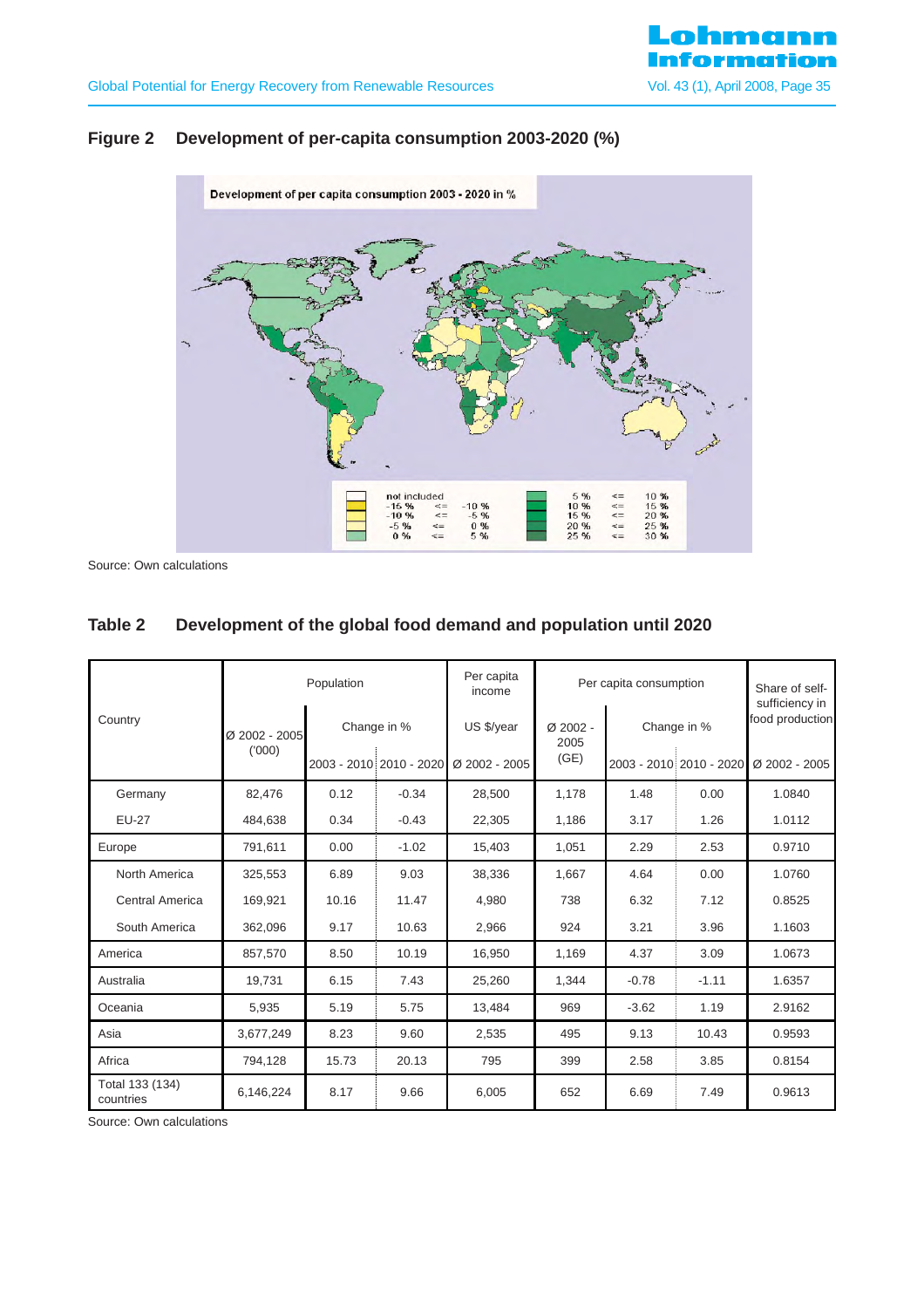**Self-sufficiency** for food differs considerably between individual countries. The EU-27<sup>1</sup>, China, India and the USA are close to self-sufficiency, while Brazil with its huge agricultural potential can export 20% of its production and Australia has even 160% self-sufficiency. Russia on the other hand depends strongly on imports, with about 80% self-sufficiency. The global situation and predicted developments are shown in Table 2.

# **Development of supply**

The figures for **agriculturally utilised area** in different countries (Table 1) are based on the FAO statistics 1991 – 2005. The agriculturally utilised area is decreasing in industrial countries like Australia, USA, Russia and the EU, but increasing in threshold countries like Brazil and China due to increased utilisation of land for agriculture and to some extent deforestation. This trend is expected to continue in the coming years until 2020. Global changes in climate have not been taken into consideration, but they may lead to gains in arable areas e.g. in Northern Europe and/or losses in other areas e.g. in sub-Sahara countries of Africa. These effects have to monitored, but no hard figures will be available before 2020. Figures for continents are shown in Table 3.

### **Table 3 Global agricultural area and crop land until 2020**

|                              |               | Agricultural area |             |               | Crop land   |             |
|------------------------------|---------------|-------------------|-------------|---------------|-------------|-------------|
| Country                      | Ø 2002 - 2005 |                   | Change in % | Ø 2002 - 2005 |             | Change in % |
|                              | $(000)$ ha)   | 2003 - 2010       | 2010 - 2020 | $(000)$ ha)   | 2003 - 2010 | 2010 - 2020 |
| Germany                      | 17,003        | $-1.31$           | $-1.87$     | 11,855        | 0.72        | 1.03        |
| <b>EU-27</b>                 | 193,566       | $-3.07$           | $-4.39$     | 111,203       | $-3.02$     | $-4.32$     |
| Europe                       | 515,360       | $-1.56$           | $-2.23$     | 303,066       | $-3.23$     | $-4.62$     |
| North America                | 483,137       | $-1.26$           | $-1.80$     | 221,089       | $-2.49$     | $-3.55$     |
| <b>Central America</b>       | 138,814       | 1.96              | 2.79        | 35,295        | 2.66        | 3.80        |
| South America                | 552,957       | 2.21              | 3.16        | 106,108       | 5.04        | 7.20        |
| America                      | 1,174,908     | 0.76              | 1.08        | 362,491       | 0.22        | 0.31        |
| Australia                    | 442,940       | $-2.71$           | $-3.87$     | 48,296        | 3.44        | 4.92        |
| Oceania                      | 17,800        | $-0.51$           | $-0.73$     | 1,800         | $-26.81$    | $-38.30$    |
| Asia                         | 1,409,777     | 1.10              | 1.57        | 471,114       | 2.38        | 3.40        |
| Africa                       | 1,027,978     | 2.15              | 3.07        | 183,583       | 6.06        | 8.65        |
| Total 133 (134)<br>countries | 4,588,762     | 0.57              | 0.82        | 1,370,349     | 0.94        | 1.51        |

Source: Own calculations

<sup>1</sup> Within the EU, Great Britain shows a traditionally low degree of self-sufficiency. Sweden and Germany are close to being self-sufficient.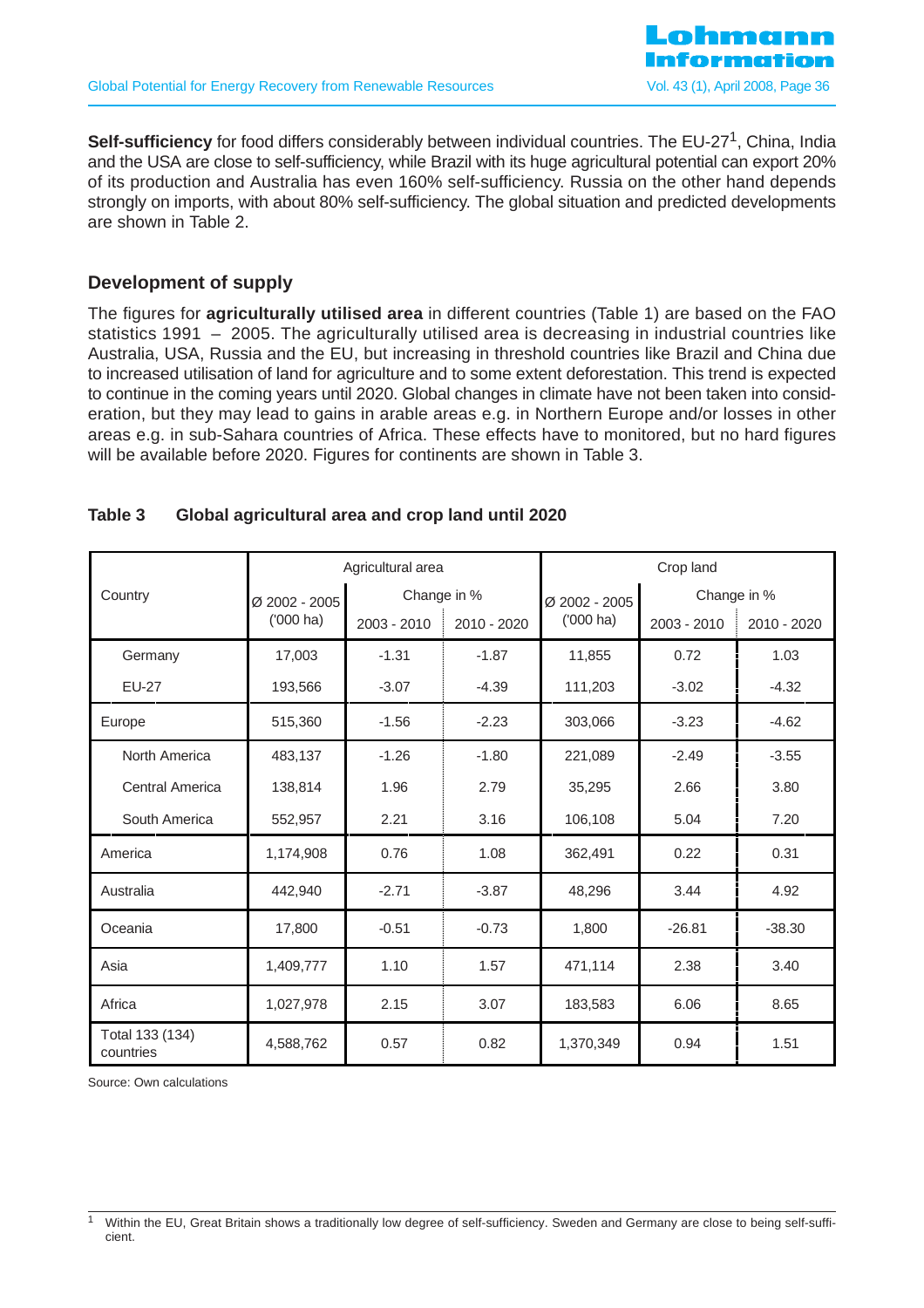The assumptions regarding **future development of yield** are of cardinal importance for the prediction of potential production (Table 4). Estimates are derived from linear regression coefficients calculated for the period 1994 - 2005<sup>2</sup> for the relevant cultivars (grain, oil crops, root crops, sugar cane and sugar beet, starchy root crops and agricultural feed crops (e.g. corn silage). For strongly deviating trends within time series, rates of change were based on "educated guesses".

# **Table 4 Global area for cereal production and yield development until 2020**

| Country                      | Cereal area                  | Yield of cereal<br>dt/ha |             | mean) in % of crop land | Rate of change of yields (weighted Rate of change of yields (weighted<br>mean) in % of agricultural area |             |  |
|------------------------------|------------------------------|--------------------------|-------------|-------------------------|----------------------------------------------------------------------------------------------------------|-------------|--|
|                              | Ø 2002 - 2005<br>$(000)$ ha) | Ø 2002 - 2005            | 2003 - 2010 | 2010 - 2020             | 2003 - 2010                                                                                              | 2010 - 2020 |  |
| Germany                      | 6,892                        | 65.2                     | 9.73        | 13.90                   | 6.34                                                                                                     | 9.05        |  |
| <b>EU-27</b>                 | 60,065                       | 48.0                     | 7.86        | 11.23                   | 5.05                                                                                                     | 7.12        |  |
| Europe                       | 133,337                      | 33.8                     | 13.22       | 18.82                   | 8.04                                                                                                     | 11.40       |  |
| North America                | 73,038                       | 54.5                     | 9.71        | 13.87                   | 4.36                                                                                                     | 6.19        |  |
| Central America              | 12,942                       | 27.6                     | 6.86        | 9.81                    | 1.97                                                                                                     | 2.84        |  |
| South America                | 35,930                       | 32.7                     | 15.28       | 21.83                   | 3.09                                                                                                     | 4.45        |  |
| America                      | 121,910                      | 45.2                     | 11.06       | 15.80                   | 3.49                                                                                                     | 5.00        |  |
| Australia                    | 19,299                       | 17.3                     | 2.05        | 2.93                    | 0.22                                                                                                     | 0.32        |  |
| Oceania                      | 134                          | 68.8                     | 12.01       | 17.15                   | 2.71                                                                                                     | 3.86        |  |
| Asia                         | 291,214                      | 33.6                     | 9.50        | 13.58                   | 3.43                                                                                                     | 4.92        |  |
| Africa                       | 92,133                       | 13.7                     | 8.24        | 11.77                   | 1.63                                                                                                     | 2.35        |  |
| Total 133 (134)<br>countries | 658,028                      | 32.5                     | 10.24       | 14.61                   | 3.25                                                                                                     | 4.66        |  |

Source: Own calculations

In the countries dominating the world trade with agricultural products, i.e. Brazil, the USA, the EU-27 with large agricultural area states like France, Germany and Poland, yields are characterized by sustained significant increases. Noteworthy increases in yield were achieved in the past, even in the most densely populated countries of the world, China and India, and further increases in yield can be expected. In Russia and the Ukraine yields decreased initially after the political changes in the early 1990s and are still at a low level compared to the potential of soil and climate.

For areas with specific and apparently increasing drought, like Australia, yield increases were negative. They are quite frequently ascribed to the results of climatic change in this respect. Changes in climate will not only result in increased limitation of growth in yield as a result of temperature increases and rainfall deficits in arid areas, but also in growth impulses due to higher  $CO<sup>2</sup>$ -concentrations and increased temperatures in other areas. However, these effects appear to be limited and insignificant until 2020.

<sup>&</sup>lt;sup>2</sup> The growth rate per year is established from the regression coefficients with reference to the average yield level of the past three years. In Germany, for instance, it is 1.29% for grain. The average improvement rate per year, weighted with the area proportions of all cultures, is 0.97%; this results in a growth of 6.35% for the period 2003 - 2010, based on 2003. Based on this increase in yield, the improvement rate for the decade 2010 - 2020 with constant absolute increase in yield per year is 9.07%, based on 2010.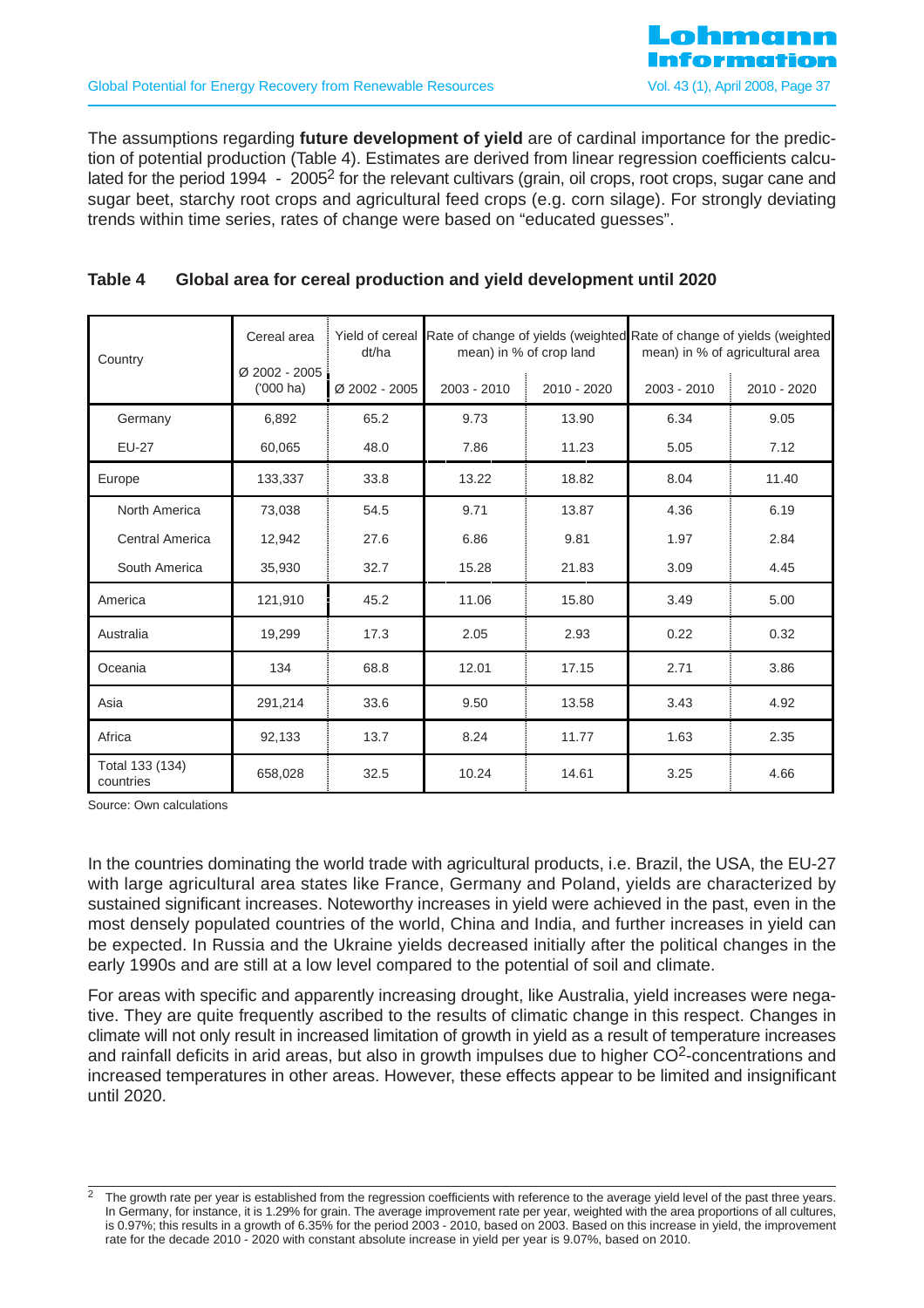# **Land availability for non-food**

Land availability for bio-energy or export is a result of development of demand and supply of food. Surpluses can be used for other purposes. The available land is shown for selected major countries (Table 5) and for continents (Table 6).

|                |                |               | Potenial area Ø 2002 - 2005 in 1000 ha |                      |                                    | Potential area in 1000 ha and % |               |           |               |            |          |
|----------------|----------------|---------------|----------------------------------------|----------------------|------------------------------------|---------------------------------|---------------|-----------|---------------|------------|----------|
| Country        | Fallow<br>land | Crop<br>prod. | Surplus<br>Milk prod.                  | <b>Beef</b><br>prod. | Potential<br>area for<br>bioenergy | Ø 2002 -<br>2005                | $\frac{0}{0}$ | 2010      | $\frac{0}{0}$ | 2020       | $\%$     |
| Germany        | 838            | 1,438         | 480                                    | 443                  | 3,199                              | 3,199                           | 18.81         | 3,894     | 22.90         | 5,248      | 30.87    |
| United Kingdom | 58             | 140           | $-4,596$                               | $-461$               | 198                                | 198                             | 1.16          | $-870$    | $-5.13$       | $-932$     | $-5.49$  |
| Sweden         | 284            | 247           | 16                                     | $-53$                | 547                                | 547                             | 17.15         | 423       | 13.27         | 411        | 12.89    |
| <b>EU-27</b>   | 14,145         | 9,390         | 4,942                                  | 1,997                | 30,475                             | 30,475                          | 15.74         | 27,991    | 14.46         | 32,467     | 16.77    |
| Australia      | 24,909         | 12,268        | 65,658                                 | 89,925               | 192,760                            | 192,760                         | 43.52         | 168,161   | 37.96         | 136,898    | 30.91    |
| <b>Brazil</b>  | 12,560         | 7,596         | $-3,532$                               | 13,475               | 33,632                             | 33,632                          | 12.79         | 35,667    | 13.56         | 43,989     | 16.73    |
| China          | 0              | 1,012         | $-18,749$                              | $-3,167$             | 1,012                              | 1,012                           | 0.18          | $-78,321$ | $-14.16$      | $-154,401$ | $-27.91$ |
| India          | $\mathbf 0$    | 3,152         | 34                                     | 658                  | 3,843                              | 3,843                           | 2.13          | $-16,773$ | $-9.31$       | $-37,903$  | $-21.04$ |
| Russia         | 69,443         | 2,637         | $-4,151$                               | $-5,110$             | 72,080                             | 72,080                          | 33.35         | 87,323    | 40.40         | 109,597    | 50.70    |
| Ukraina        | 11,486         | 2,309         | 890                                    | 248                  | 14,933                             | 14,933                          | 36.11         | 17,962    | 43.44         | 21,174     | 51.20    |
| <b>USA</b>     | 67,493         | 23,510        | $-4,262$                               | $-3,270$             | 91,003                             | 91,003                          | 21.90         | 64,732    | 15.58         | 51,961     | 12.50    |
| <b>Balance</b> | 200,036        | 61,874        | 40,830                                 | 94,755               | 439,738                            | 439,738                         | 19.07         | 306,743   | 13.30         | 203,783    | 8.84     |

# **Table 5 Potential of agricultural land for bio-energy production for selected countries**

Source: Own calculations

In **Europe (EU-27)**, at least 30 million ha of land were available in 2002-2005 for bio-energy sources. Assuming increasing progress in yield, up to twice as much could be available in 2020. Essentially no additional contribution is expected from grassland, yields on grazing land are expected to remain unchanged.

Besides the USA, **Australia** is one of the countries with the highest grain export surplus. With more than 440 million ha of agriculturally utilized area, more than 20 ha of agricultural area is available per capita. However, a strong negative trend has been observed in recent years<sup>3</sup>. If this trend continues, the significant potential for bio-energy available in 2003 (almost 193 million ha), will drop to 137 million ha in 2020, because strong population growth coincides with a reduction in agriculturally utilised land area and yield per ha.

The **USA** has an agriculturally utilized area comparable to the size of Australia, but only 1.4 ha of agriculturally usable land per capita. Significant increases in yield per ha have been achieved and are expected in the future, based on cultivation of high yield maize varieties; utilization of genetically modified cultivars is expected to play a major role here. With an area of 91 million ha (beyond supply for the own population), the USA not only has a huge production potential based on higher average yields, but can also add to this potential from fallow areas, intensified irrigation and dual-crop production. However, all scenarios point to a decreasing area potential for bio-energy in the USA over time.

**Brazil** is currently one of the main exporters of agricultural products and at the same a major exporter of bio-ethanol world-wide. The agriculturally utilised area has been expanded significantly during the

Since yields have also been slightly regressive, structural changes could also be ascribed to influences of climatic change besides numerous economic factors.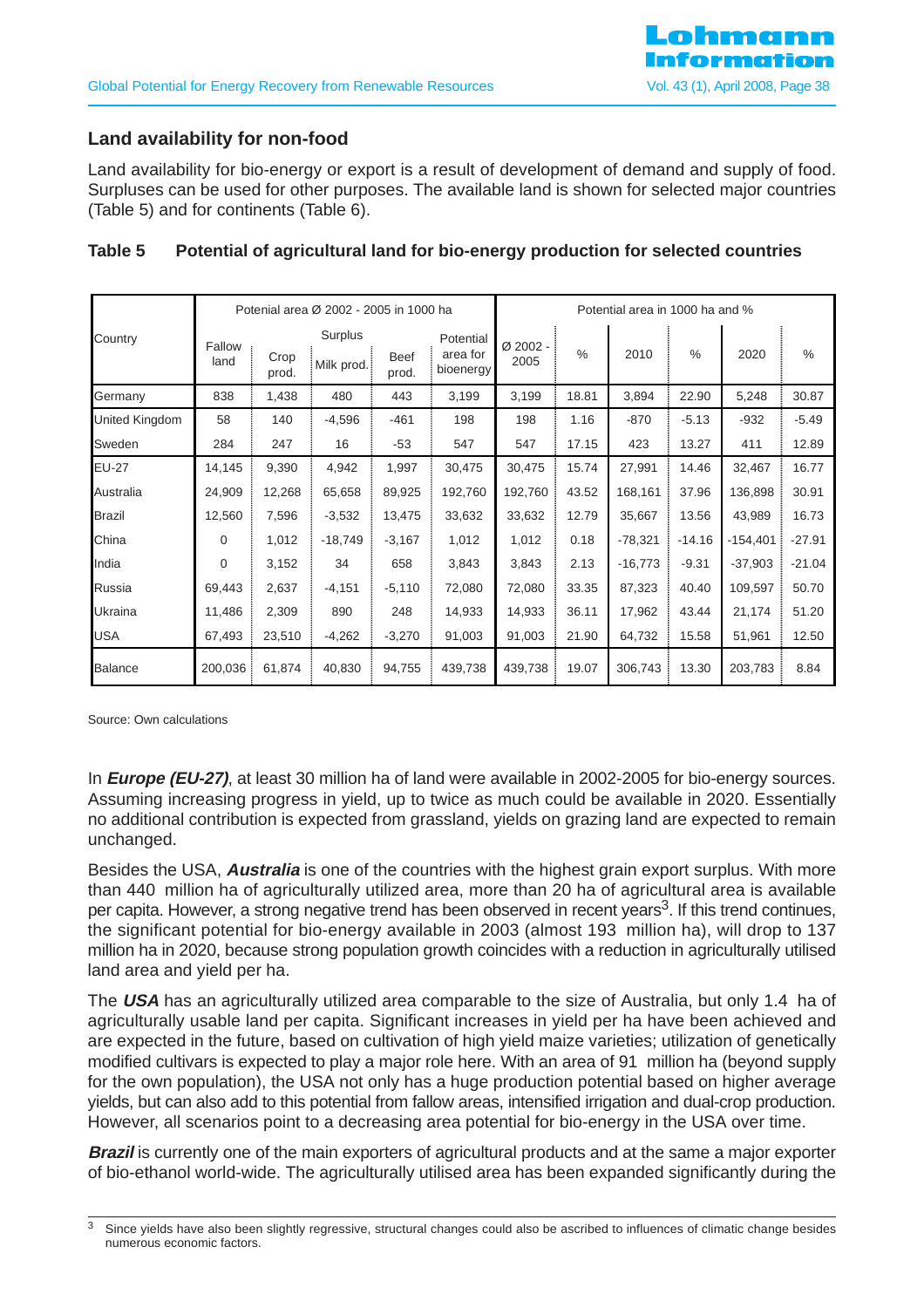past ten years, and at the same time average yield has increased at a faster rate than in the EU-27 and the USA. The area available for bio-energy is expected to increase only slowly from currently 33 million ha until 2010, but stronger after 2010 to reach 44 million ha in 2020 (while retaining the currently high proportion of utilising agricultural raw materials for bio-energy, especially bio-ethanol).

**China** can currently provide enough food for itself, but only about 0.4 ha agriculturally used area is available per capita, and this number is decreasing rapidly. On the other hand, China has been able to increase yield even more than highly developed industrial countries and is expected to continue this trend until 2020. Only about 1 million ha are available for bio-energy cultivation. Domestically produced dairy products and beef are short in supply and are being imported. If the additionally required foodstuffs for 2010 are produced domestically, which is assumed in our estimates, there will be a shortage of 78 million ha in 2010 and 154 million ha in 2020.

This area requirement is calculated on the basis of the less productive grasslands in the north and west of the country. However, China will not be able to satisfy the growing demand for dairy products and beef by utilizing only these areas, but will use high yield alfalfa and maize, thereby reducing the required area below the highly over-estimated figures shown in the table. Obviously major political efforts will be necessary to counteract the current trend of increasing imports of foodstuffs.

**India** has only 0.17 ha of area per capita. This area is utilised intensively by multiple crops and a significant increase in output has already been achieved by increased cultivar yields and an acceleration of the cropping index. The trends indicate that imports of foodstuffs will increase to feed the growing population, unless efforts to retain self-sufficiency from own resources are successful. Without a reversal of current trends, a deficit of 38 million ha of area potential is predicted for 2020.

**Russia** has of a huge agriculturally usable area of 216 million ha, about 1.5 ha per capita. The level of productivity was still quite low for 2002 – 2005, following a sharp decline after the transformation period in the 1990s, but a positive trend is seen in recent years. Russia possesses a significant area potential to increase the production of foodstuffs, mainly fallow areas which are currently not being utilised. Starting from an extremely low level, production will probably increase significantly more than reflected by the regression analysis during a period of profound political changes. The renovation of agricultural technology which started a few years ago will certainly have its effects on output. In the medium term Russian agriculture may also benefit significantly from the predicted global warming. With increasing agricultural prices, an area potential of more than 100 million ha can be made available for the generation of bio-energy or for export of food.

Statistics for the **Ukraine** reflect similar trends due to the transformation process as for Russia. The Ukraine is a country with agricultural surplus, but (contrary to Russia) it has not yet started to increase productivity by modernizing agricultural technology. Growing area and production potential can result in comparable orders of magnitude as in Russia. It is unlikely that past trends of decreasing per-capita consumption and yield per ha will continue. Our estimates indicate a growth potential for bio-energy of about 20 million ha.

Adding up the area potential per continent shows that the global potential for agricultural surpluses or bio-energy will decrease from almost 660 million ha in the base years 2002-05 to 255 million ha by 2010 and a deficit of 200 million ha in 2020, mainly due to an increase in the demand for food. It is calculated that Asia has a deficit of 250 million ha, Africa a deficit of 400 million ha to reach selfsufficiency in food production, without any reserves for bio-energy.

We have only estimated the area potential, not the production potential. The analysis shows, however, that the potential for food production for export is decreasing. Of all countries included in our study, only the EU-27, Brazil, Russia, the Ukraine, Argentina and Canada show a potential to increase the area of land used for agriculture. The USA and Australia will lose significant shares in the world market for agricultural products.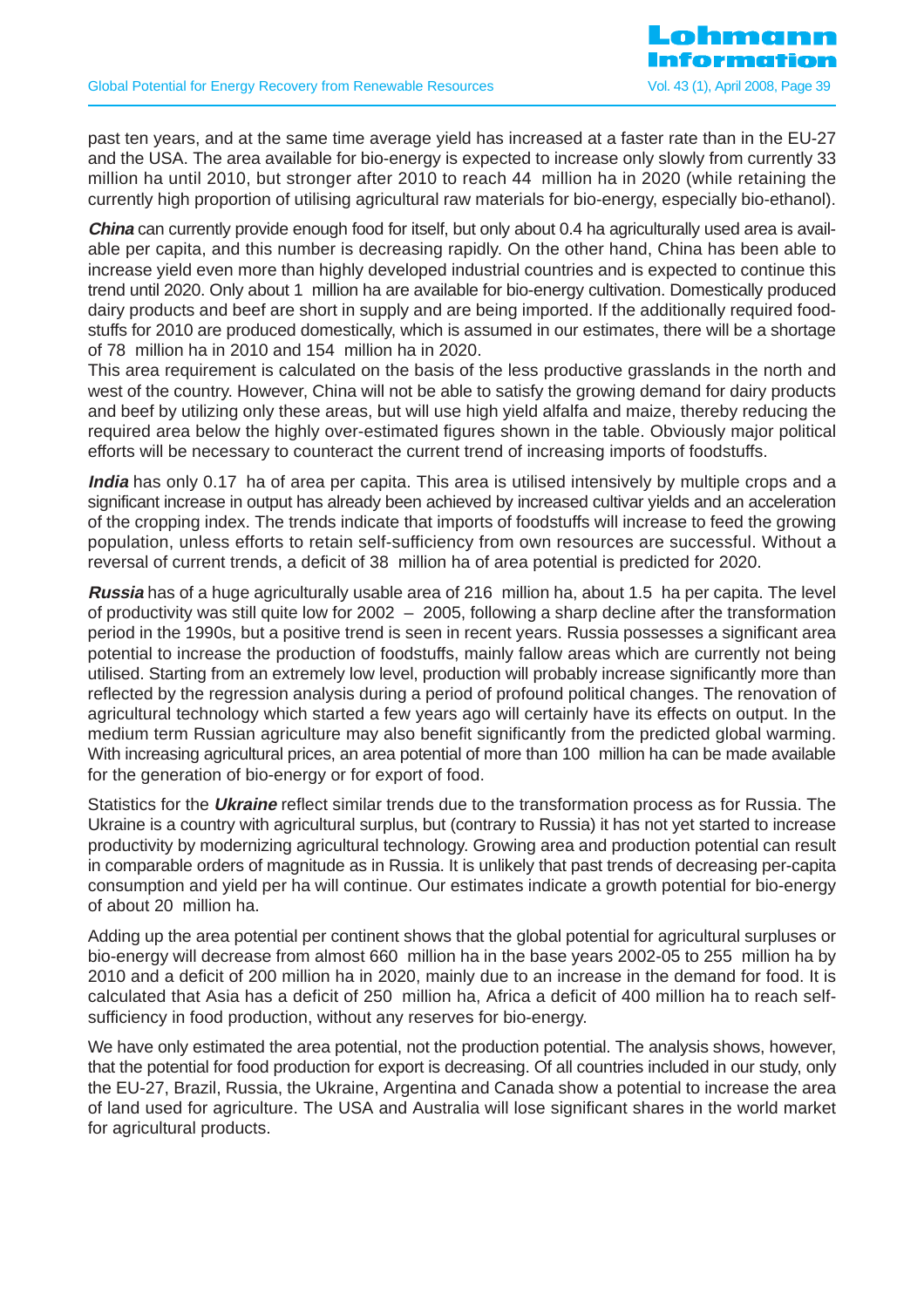|                              |                  |       |            | Area potential in 1000 ha and % |             |          |
|------------------------------|------------------|-------|------------|---------------------------------|-------------|----------|
| Country                      | Ø 2002 -<br>2005 | $\%$  | 2010       | $\%$                            | 2020        | $\%$     |
| Germany                      | 3,199            | 18.81 | 3,892      | 22.89                           | 5,244       | 30.84    |
| <b>EU-27</b>                 | 30,475           | 15.74 | 28,771     | 14.86                           | 34,257      | 17.70    |
| Europe                       | 126,812          | 24.61 | 155,969    | 30.26                           | 201,580     | 39.11    |
| North America                | 126,123          | 26.11 | 99,826     | 20.66                           | 89,169      | 18.46    |
| <b>Central America</b>       | 17,952           | 12.93 | $-1,989$   | $-1.43$                         | $-22,706$   | $-16.36$ |
| South America                | 73,634           | 13.32 | 52,457     | 9.49                            | 34,801      | 6.29     |
| America                      | 217,709          | 18.53 | 150,294    | 12.79                           | 101,263     | 8.62     |
| Australia                    | 192,760          | 43.52 | 168,035    | 37.94                           | 136,601     | 30.84    |
| Oceania                      | 13,182           | 74.05 | 13,632     | 76.58                           | 13,958      | 78.41    |
| Asia                         | 62,234           | 4.41  | $-82,890$  | $-5.88$                         | $-248,439$  | $-17.62$ |
| Africa                       | 45,494           | 4.43  | $-149,758$ | $-14.57$                        | $-404,080$  | $-39.31$ |
| Total 133 (134)<br>countries | 658,191          | 14.34 | 255,282    | 5.56                            | $-199, 116$ | $-4.34$  |

### **Table 6 Global potential of land for bio-energy**

Source: Own calculations

# **Export-/Import balances and external trade of agricultural commodities**

Based on estimated availability of area for non-food, the export-import changes to be expected in future can be calculated, subject to the assumption of an unchanged cultivation situation and taking into consideration the trends of domestic consumption as well as trends of domestic supply. In the EU, an above average growth is experienced. In Table 7 and Table 8 the import/export balances of the selected countries and the continents are listed.

If we assume that the countries in question will not expand bio-energy production and use additional output (from fallow areas and yield increase) only to increase export of food and feed, then grain surplus in the EU-27 for export could increase by 19 million t to about 78 million t in 2020. At the same time current oil seed imports of 20 million t could remain virtually unchanged, while the import gap for plant oils would increase slightly.

The agricultural surplus countries Australia and USA would in future be able to offer increasing export volumes of grain on the world market. Brazil would also be able to increase its export surplus for grain. Even China and India would exceed their requirement for foodstuffs substantially. However, they would not appear as exporters on the world market, because they will have huge deficits of oils, vegetables, etc. They will utilise excess grain areas for vegetables and feeds. Russia and Ukraine have significant production reserves, which can be added to the global grain market.

Overall, this results in a significant increase in export volumes for the provision of grain of these important agricultural production and foodstuff consumer countries. The EU, and increasingly China, will appear on the world market as importers of oil seeds, followed by India, with an increasing net import demand.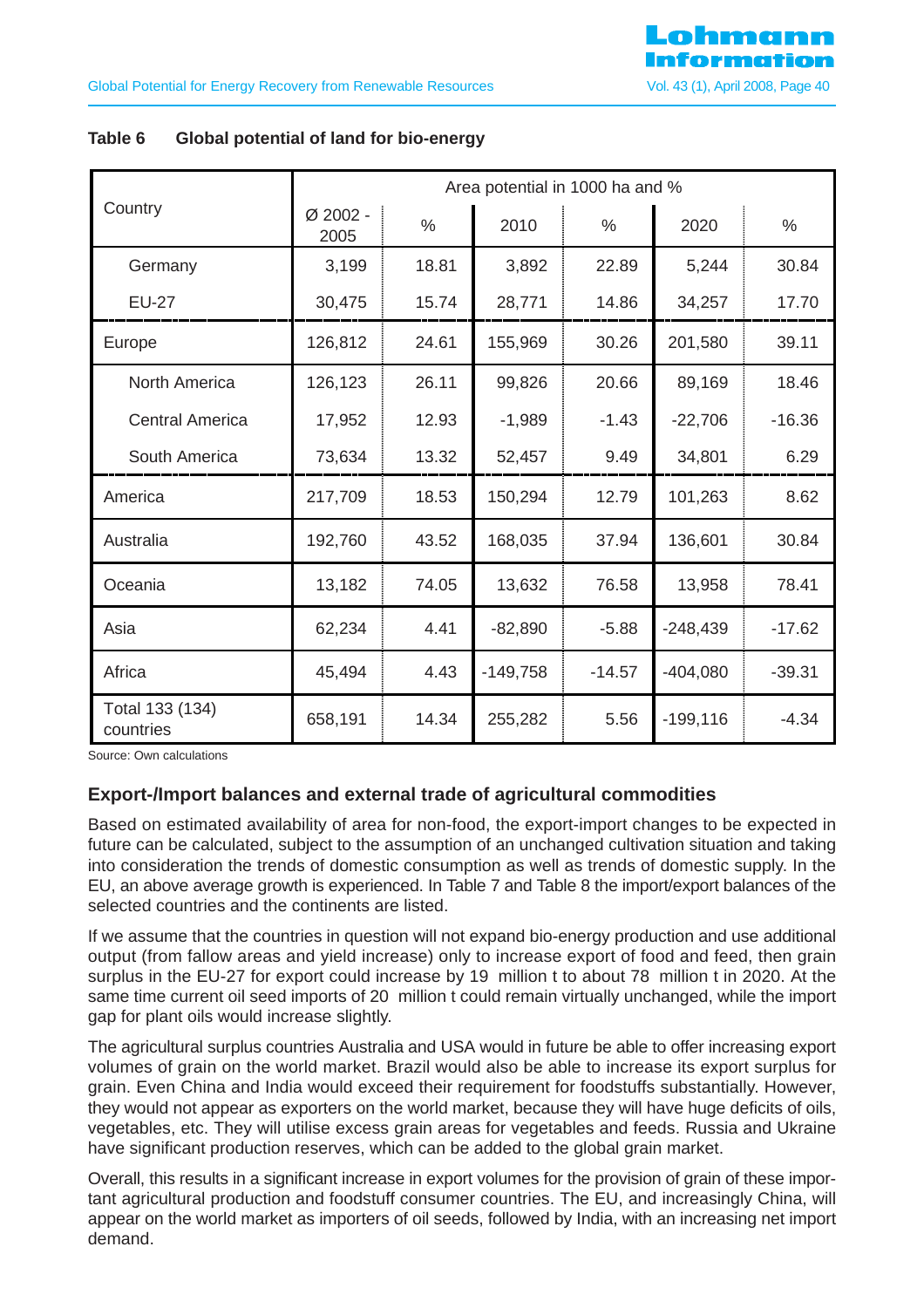|                | Cereals<br>net-export(+)/-import(-) |        |         |                  | <b>Oilseeds</b><br>net-export(+)/-import(-) |          |                  | Vegetable oil<br>net-export(+)/-import(-) |          |  |
|----------------|-------------------------------------|--------|---------|------------------|---------------------------------------------|----------|------------------|-------------------------------------------|----------|--|
| Country        | Million t                           |        |         |                  | Million t                                   |          |                  | Million t                                 |          |  |
|                | Ø 2002 -<br>2005                    | 2010   | 2020    | Ø 2002 -<br>2005 | 2010                                        | 2020     | Ø 2002 -<br>2005 | 2010                                      | 2020     |  |
| Germany        | 8.49                                | 17.03  | 25.41   | $-5.78$          | $-5.81$                                     | $-6.20$  | $-0.16$          | $-0.19$                                   | $-0.23$  |  |
| United Kingdom | 0.99                                | 0.70   | $-0.38$ | $-1.41$          | $-1.60$                                     | $-1.92$  | $-1.13$          | $-1.24$                                   | $-1.40$  |  |
| Sweden         | 1.14                                | 1.26   | 0.80    | $-0.25$          | $-0.23$                                     | $-0.22$  | $-0.04$          | $-0.04$                                   | $-0.04$  |  |
| <b>EU-27</b>   | 18.70                               | 57.14  | 77.81   | $-20.05$         | $-19.86$                                    | $-21.19$ | $-3.84$          | $-4.14$                                   | $-4.52$  |  |
| Australia      | 18.59                               | 36.35  | 38.12   | 1.60             | 1.87                                        | $-0.27$  | $-0.14$          | $-0.17$                                   | $-0.20$  |  |
| <b>Brazil</b>  | $-9.24$                             | 10.10  | 18.90   | 14.70            | 44.75                                       | 68.13    | 1.69             | 1.67                                      | 1.61     |  |
| China          | 5.08                                | 33.19  | 70.80   | $-16.94$         | $-32.95$                                    | $-55.16$ | $-4.29$          | $-5.46$                                   | $-7.05$  |  |
| India          | 6.58                                | 14.77  | 32.11   | 0.46             | $-6.95$                                     | $-16.60$ | $-4.71$          | $-7.07$                                   | $-10.24$ |  |
| Russia         | 4.08                                | 67.05  | 96.58   | 0.29             | 3.50                                        | 3.47     | $-0.89$          | $-0.97$                                   | $-1.08$  |  |
| Ukraina        | 4.34                                | 18.40  | 21.99   | 0.85             | 2.10                                        | 1.71     | 0.51             | 0.55                                      | 0.61     |  |
| <b>USA</b>     | 78.78                               | 239.43 | 282.89  | 28.87            | 65.30                                       | 64.29    | 0.37             | 0.42                                      | 0.48     |  |
| Total          | 126.92                              | 476.43 | 639.21  | 9.77             | 57.76                                       | 44.38    | $-11.29$         | $-15.16$                                  | $-20.39$ |  |

# **Table 7 Export-/Import balance of various countries**

Source: own calculations

# **Table 8 Export-/Import balances of the continents**

|                              | Cereals<br>net-export $(+)$ / -import $(-)$ |                      |          |                    | <b>Oilseeds</b><br>$net-export (+) / -import (-)$ |           |                  | Vegetable oil<br>$net-export(+) / -import (-)$<br>million tons |          |  |
|------------------------------|---------------------------------------------|----------------------|----------|--------------------|---------------------------------------------------|-----------|------------------|----------------------------------------------------------------|----------|--|
| Country                      | $Ø$ 2002 -<br>2005                          | million tons<br>2010 | 2020     | $Ø$ 2002 -<br>2005 | million tons<br>2010                              | 2020      | Ø 2002 -<br>2005 | 2010                                                           | 2020     |  |
| Germany                      | 8.49                                        | 17.03                | 25.41    | $-5.78$            | $-5.81$                                           | $-6.20$   | $-0.16$          | $-0.19$                                                        | $-0.23$  |  |
| <b>EU-27</b>                 | 18.70                                       | 56.94                | 78.40    | $-20.05$           | $-19.83$                                          | $-21.03$  | $-3.84$          | $-4.14$                                                        | $-4.52$  |  |
| Europe                       | 23.42                                       | 163.11               | 238.41   | $-20.49$           | $-14.73$                                          | $-15.10$  | $-5.12$          | $-5.68$                                                        | $-6.40$  |  |
| North America                | 94.32                                       | 282.90               | 327.85   | 32.79              | 75.13                                             | 73.87     | 0.69             | 0.87                                                           | 1.11     |  |
| <b>Central America</b>       | $-23.41$                                    | $-12.80$             | $-17.90$ | $-5.94$            | $-4.91$                                           | $-4.59$   | $-1.13$          | $-1.30$                                                        | $-1.51$  |  |
| South America                | 2.76                                        | 34.43                | 50.64    | 22.78              | 58.17                                             | 87.29     | 5.96             | 5.91                                                           | 5.73     |  |
| America                      | 73.67                                       | 304.53               | 360.59   | 49.63              | 128.39                                            | 156.56    | 5.53             | 5.48                                                           | 5.33     |  |
| Australia                    | 18.59                                       | 36.35                | 38.12    | 1.60               | 1.87                                              | $-0.27$   | $-0.14$          | $-0.17$                                                        | $-0.20$  |  |
| Oceania                      | $-0.79$                                     | 1.34                 | 1.77     | $-0.07$            | $-0.08$                                           | $-0.09$   | $-0.12$          | $-0.13$                                                        | $-0.14$  |  |
| Asia                         | $-59.00$                                    | 76.66                | 166.78   | $-31.36$           | $-64.47$                                          | $-110.82$ | 5.66             | $-0.39$                                                        | $-8.50$  |  |
| Africa                       | $-42.48$                                    | $-28.80$             | $-38.91$ | $-0.28$            | $-2.27$                                           | $-5.89$   | $-3.45$          | $-4.67$                                                        | $-6.21$  |  |
| Total 133 (134)<br>Countries | 13.41                                       | 553.19               | 766.75   | $-0.97$            | 48.71                                             | 24.39     | 2.36             | $-5.57$                                                        | $-16.12$ |  |

ource: Own calculations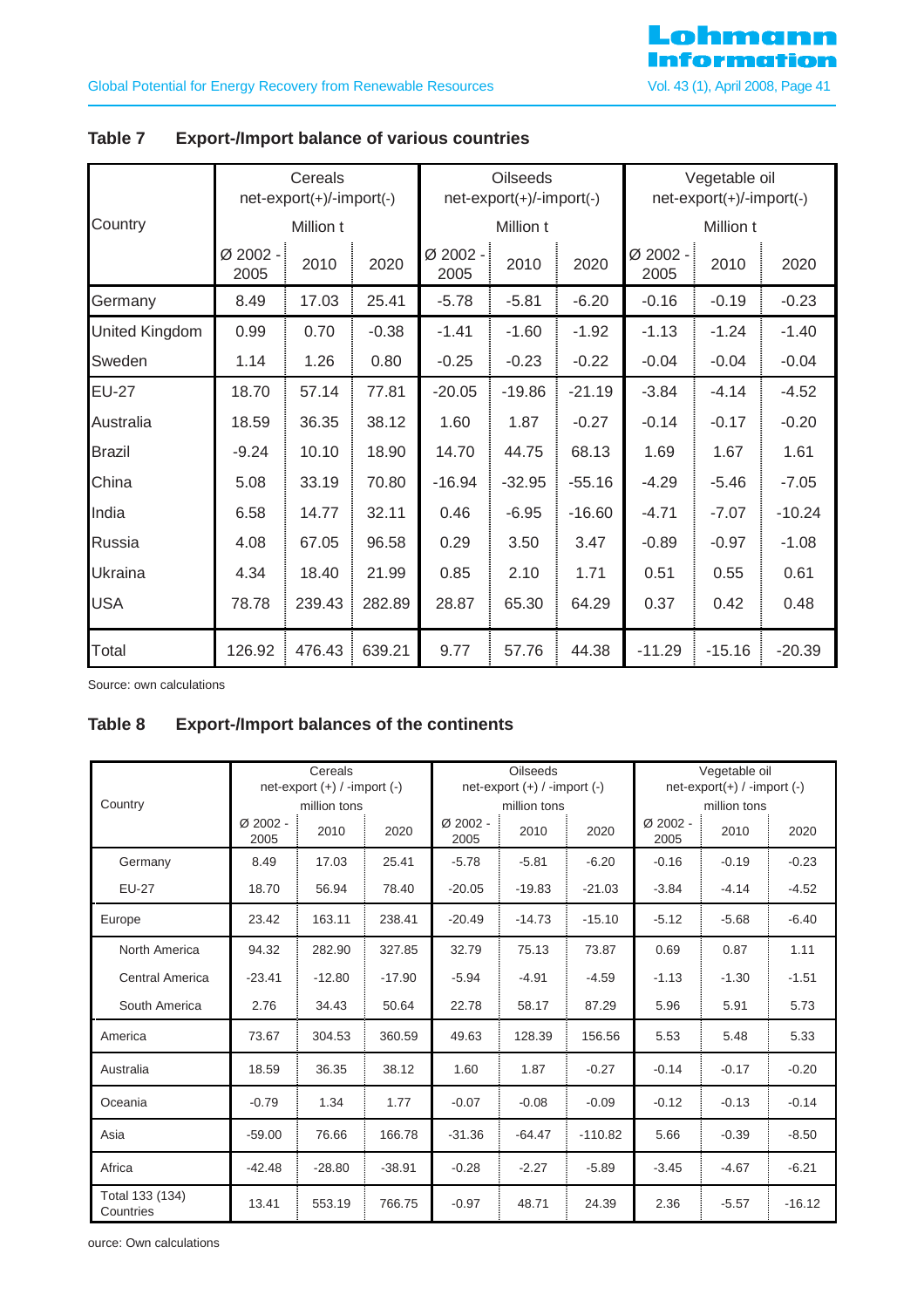On the other hand growing production volumes, especially of soy beans in Brazil and the USA, will lead to a growing export surplus for these countries. The demand for oil seeds for foodstuffs can be covered, provided national promotion of bio-diesel production from oil seeds (as in the EU, the USA and Brazil) does not counteract this. An increasing import deficit emerges for plant oils, which have previously been made available for export by a few tropical countries, i.e. Malaysia and Indonesia. This deficit could be compensated at least partially by international trade of surplus oil seeds.

# **Conclusions**

The availability of potential bio-energy sources can be estimated by different approaches. Theoretical and technical potentials must take into consideration the use of plant products in competition with demand for food and feed, nature conservation and other demands on limited area. Prognoses of economical potential require realistic estimates of future prices for agricultural raw materials, energy sources and statistical models which simultaneously take the competition between alternative land usage incentives to invest in new facilities into account. This can only be attempted for individual countries with complex models, but not for larger economic areas, like the EU-27 or the entire world. Although this study is based on simplified assumptions to establish the "exploitable area potentials", the results and conclusions should be useful for political decision makers and all those who have to plan ahead.

Taking into consideration fallow land and yield improvements, the results show that substantial agricultural potentials could be utilised before acute price reactions and provision dependencies will arise for food and feeds.

A huge potential for bio-mass production as source of renewable energy exists in the EU-27, selected major countries and on all continents. However, the question is still open to what extent bio-mass can be utilised for bio-energy production in competition with adequate nutrition of a growing world population.

# **Zusammenfassung**

# **Globale Potenziale der Energiegewinnung aus erneuerbaren Ressourcen**

Während die letzten zwei Jahrzehnte der globalen landwirtschaftlichen Entwicklung von strukturellen Überschüssen bei fast allen Agrarrohstoffen für Nahrungsmittel gekennzeichnet waren, stellt sich die Frage, ob die Ressourcen der Agrarwirtschaft in Zukunft ausreichen, um die kräftig steigende Nachfrage nach Nahrungsmitteln zu decken und darüber hinaus Biomasse für Energieträger bereitzustellen. Im vorliegenden Beitrag wird die Nahrungsmittelnachfrage nach ausgewählten für die Welternährung wichtigen Ländern und für alle Kontinente bis zum Jahr 2020 abgeschätzt und der Angebotsentwicklung für agrarische Rohstoffe gegenüber gestellt. Aus den Entwicklungen beider lassen sich Potenziale für Bioenergie für Länder und global grob voraussagen. Während der Anteil der Weltagrarproduktion für die Verwendung für Bioenergie im Jahr 2007 noch unter 4 % lag, steigt dieser Anteil in den nächsten Jahren kräftig an. Gleichzeitig ist seit einigen Jahren die Nahrungsmittelnachfrage weltweit unerwartet kräftig gestiegen und das Angebot an Agrarprodukten und die Politik haben darauf nicht oder nur zögerlich reagiert. Die Bilanzierung der Wachstumsraten der Nachfrage- und Angebotsentwicklung agrarischer Rohstoffe weltweit und in wichtigen Regionen der Erde ergibt ein unterschiedliches Bild. Deutschland hat schon in den letzten Jahren ein beträchtliches Flächenpotenzial (ca. 3 Mio. ha) für Nahrungsmittelexporte und Bioenergieproduktion verwendet. Dieses wird bei stagnierender Bevölkerung und weitgehend unverändertem Pro-Kopf-Verbrauch durch zunehmende Erträge auf etwa 5 Mio. ha im Jahr 2020 ansteigen. Nach Aussetzung der Flächenstilllegung wird die EU-27 im Jahr 2020 über ein Flächenpotenzial von ca. 30 Mio. ha verfügen, das nicht für die inländische Nahrungsmittelversorgung benötigt wird. Große Zuschussgebiete für Nahrungsmittel und/oder Agrarrohstoffe entstehen in Asien und Afrika. Dadurch werden die Agrarrohstoffe bis zum Jahr 2020 deutlich knapper und die noch verfügbaren Produktionsreserven für die Deckung der Nahrungsmittelnachfrage bis dahin fast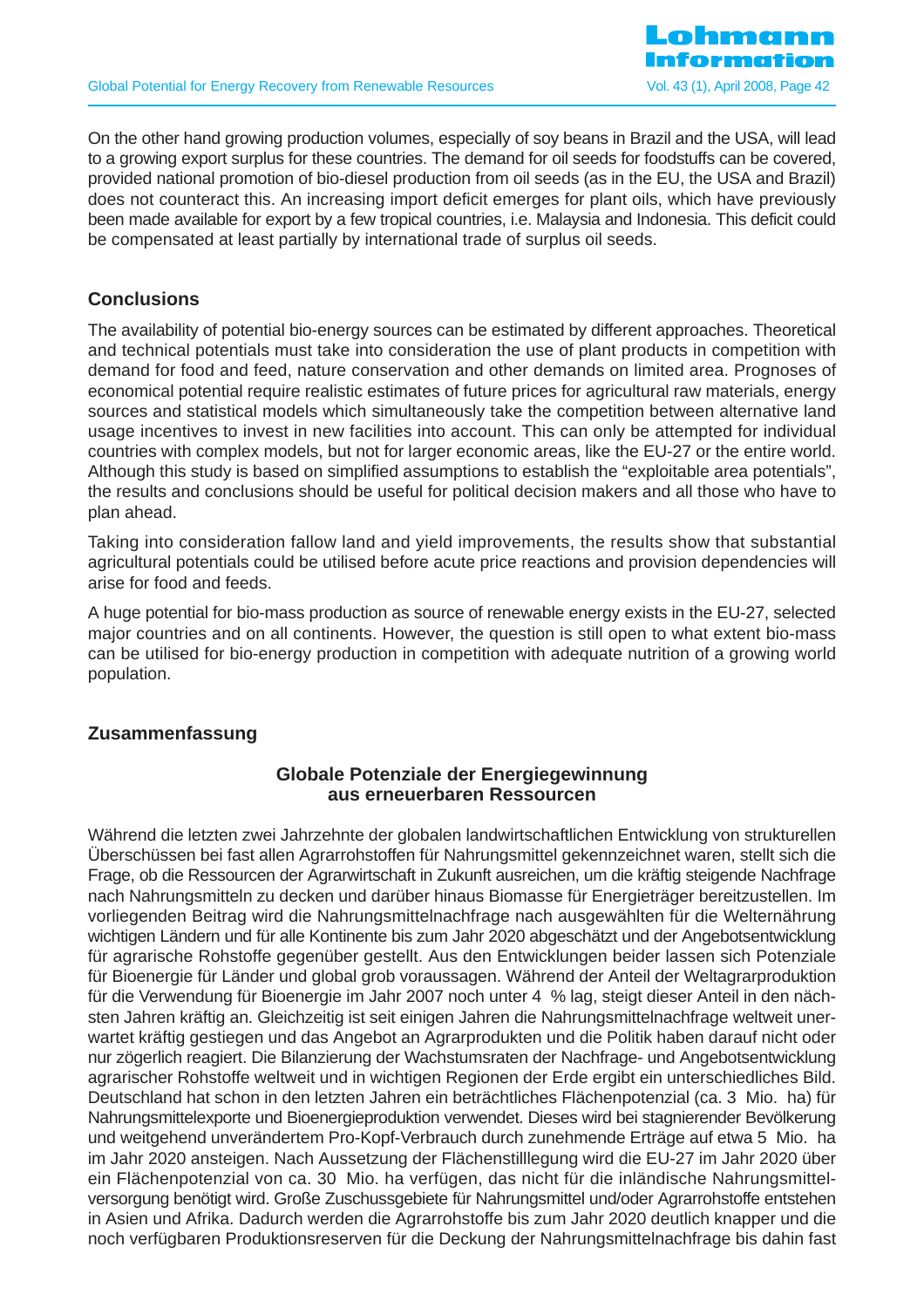

vollständig benötigt. Daraus folgt, dass es dringend notwendig ist, die unter jahrzehntelangem Preisdruck nur mittelmäßigen Angebotssteigerungen signifikant zu erhöhen. Die bereits eintretende Steigerung der Agrarpreise bilden günstige Voraussetzungen dafür. Aber auch die Forschung muss wieder intensiviert werden, um die vorhandenen agrarischen Ressourcen tatsächlich auch für Bioenergie zu nutzen.

# **References**

Thrän, D., M. Weber, A. Scheuermann, N. Fröhlich, J. Zeddies, A. Henze, C. Thoroe, J. Schweinle, U. Fritsche, W. Jenseit, L. Rausch, K. Schmidt (2006): Sustainable Strategies for Biomass Use in the European Context. Herausgeber: Institut für Energetik und Umwelt GmbH, Leipzig, ISSN 1862-8060, http://www.ieleipzig.de/Biomassenutzung/downloads.htm

EUROSTAT Datenbank NewCronos: Landwirtschaftliche Erzeugnisse – Versorgungsbilanzen - Weinbilanz (Wirtschaftsjahr). Verwendbare Erzeugung 2000, 01.04.2004.

FAOSTAT: Agricultural data, Crops primary. http://faostat.fao.org/faostat/form?collection=Prodution.Crops.Primary&Domain=Production&servlet=1&hasbulk=0&version=e xt&language=EN, 30.04.2004.

FAO Statistics Division 2007. Website: http://faostat.fao.org Link: http://faostat.fao.org/site/377/DesktopDefault.aspx?PageID=377. 13 Juni 2007.

Henze, A. & J. Zeddies (2007): Flächenpotenziale für die Erzeugung von Energiepflanzen der Landwirtschaft der Europäischen Union. In: Agrarwirtschaft 56, Heft 5/6.

### **Author's address:**

Prof. Dr. Drs. h.c. Jürgen Zeddies Department of Farm Economics (410 B) University of Hohenheim Schloss-Osthof-Süd 70599 Stuttgart

Tel. ++49 (0)711 459 22566 Fax: ++49 (0)711 459 23709 E-Mail: zeddies@uni-hohenheim.de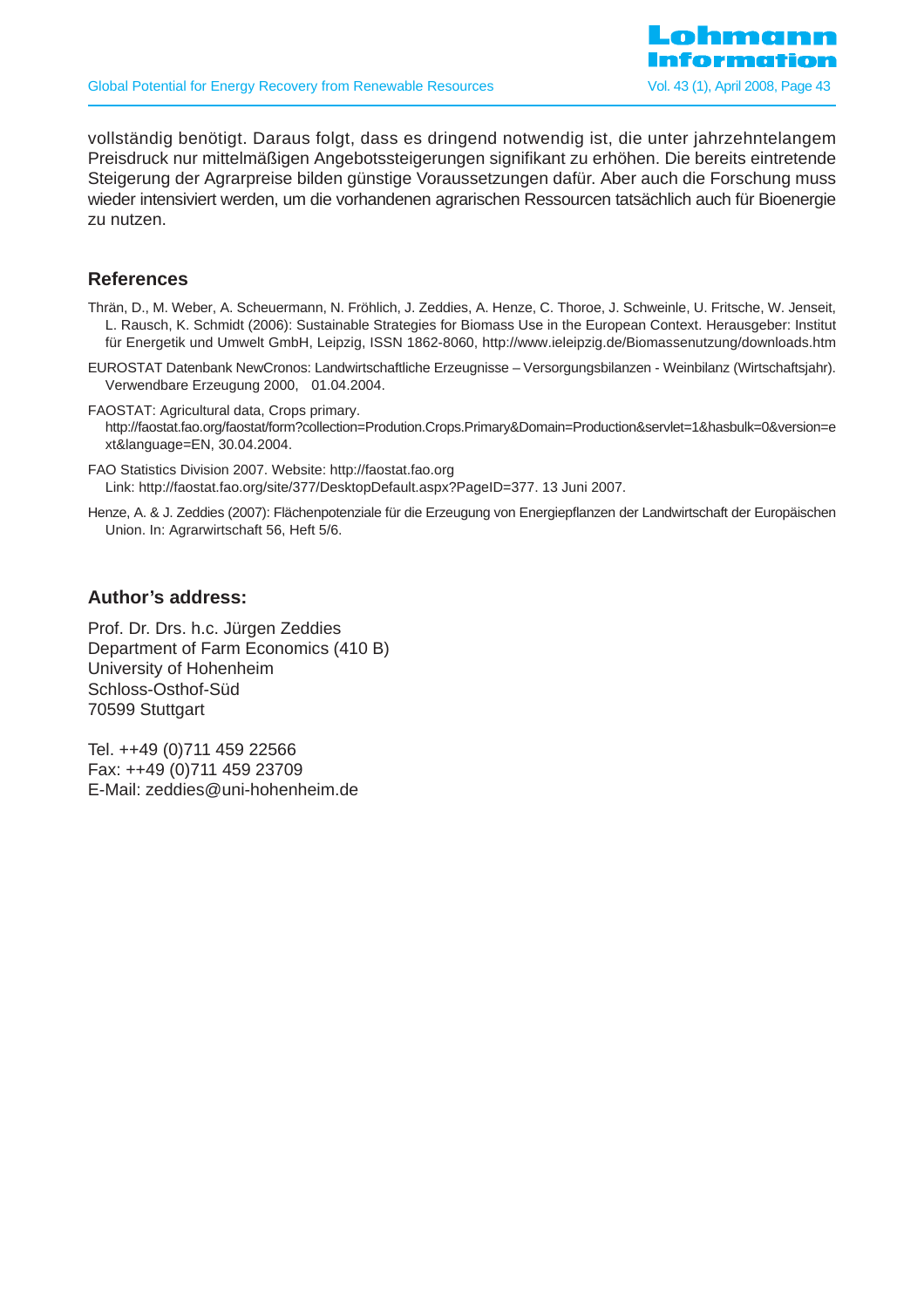

# **The Poultry Industry in the Arab World - Present & Future**

**Musa Freiji, Lebanon**

### **Introduction**

The Arab World consists of 22 independent countries spread over the south eastern part of Asia and all North Africa and most of the eastern part of Africa. Even though it covers vast areas of desert land, it enjoys huge natural resources such as petroleum, minerals, fish and fertile land; if properly managed and efficiently used for the benefit of its peoples, it will empower the Arab World, unified and cooperating, to produce all its needs of food. The total arable land area of the Arab World is 539 million hectares (only 39% of the total land area), representing 11% of the World (table 1). It is possible to reclaim and cultivate enough of this land and/or improve its productivity to self-satisfy the Arab World's food needs.

| <b>Country</b>       | <b>Population</b><br><b>Million</b><br>in 2005 | <b>Arable</b><br>Land<br>1000 km <sup>2</sup> | Arable m <sup>2</sup><br>per<br>person | <b>Cultivated</b><br>Land, %<br>of arable | <b>Farmers</b><br>pct. of<br>population | <b>Poultry</b><br><b>Farmers</b><br>1000 |
|----------------------|------------------------------------------------|-----------------------------------------------|----------------------------------------|-------------------------------------------|-----------------------------------------|------------------------------------------|
| Egypt <sup>1</sup>   | 75.498                                         | 3.424                                         | 45                                     | 84.70                                     | 11.38                                   | 15.600                                   |
| Sudan                | 38.560                                         | 134.600                                       | 3491                                   | 12.06                                     | 20.55                                   | 3.640                                    |
| Algeria              | 33.858                                         | 39.956                                        | 1180                                   | 19.18                                     | 8.27                                    | 8.800                                    |
| Morocco              | 31.224                                         | 30.376                                        | 973                                    | 27.64                                     | 13.76                                   | 9.140                                    |
| Iraq                 | 28.993                                         | 10.019                                        | 346                                    | 57.39                                     | 2.10                                    | 1.660                                    |
| Saudi Arabia         | 24.735                                         | 173.798                                       | 7026                                   | 2.07                                      | 2.56                                    | 13.150                                   |
| Yemen                | 22.389                                         | 17.734                                        | 792                                    | 8.67                                      | 13.47                                   | 2.430                                    |
| Syria                | 19.929                                         | 13.759                                        | 690                                    | 33.38                                     | 8.21                                    | 5,135                                    |
| Tunisia              | 10.327                                         | 9.784                                         | 947                                    | 28.32                                     | 9.43                                    | 3.220                                    |
| Somalia              | 8.699                                          | 44.071                                        | 5066                                   | 2.37                                      | 34.81                                   |                                          |
| Libya                | 6.160                                          | 15.450                                        | 2508                                   | 11.75                                     | 1.53                                    | 3.215                                    |
| Jordan               | 5.924                                          | 1.142                                         | 193                                    | 25.83                                     | 3.29                                    | 3.170                                    |
| <b>Arab Emirates</b> | 4.380                                          | 0.559                                         | 128                                    | 13.42                                     | 1.53                                    | 0.960                                    |
| Lebanon              | 4.099                                          | 0.329                                         | 80                                     | 51.67                                     | 0.98                                    | 3.600                                    |
| Palestine            | 4.017                                          | 0.345                                         | 86                                     | 32.75                                     | 7.09                                    | 2.410                                    |
| Mauretania           | 3.124                                          | 39.570                                        | 12666                                  | 1.23                                      | 22.06                                   | 0.195                                    |
| Kuwait               | 2.851                                          | 0.154                                         | 54                                     | 8.44                                      | 0.53                                    | 1.280                                    |
| Oman                 | 2.595                                          | 1.080                                         | 416                                    | 3.52                                      | 13.95                                   | 0.235                                    |
| Qatar                | 0.841                                          | 0.071                                         | 84                                     | 25.35                                     | 0.36                                    | 0.170                                    |
| Djibouti             | 0.833                                          | 1.701                                         | 2042                                   | 0.06                                      | 32.65                                   |                                          |
| <b>Bahrain</b>       | 0.753                                          | 0.010                                         | 13                                     | 20.00                                     | 0.40                                    | 0.150                                    |
| Comoros              | 0.682                                          | 0.147                                         | 216                                    | 54.42                                     | 39.59                                   | 0.250                                    |
| <b>Arab World</b>    | 334.778                                        | 545.729                                       | 1630                                   | 10.65                                     | 11.41                                   | 78.410                                   |
| <b>Total World</b>   | 6,650.000                                      | 4973.406                                      | 748                                    |                                           | 20.26                                   | 2318.000                                 |
| Arab World %         | 5.03                                           | 10.97                                         |                                        | 4.14                                      |                                         | 3.38                                     |

#### **Table 1: Population and Land Use in the Arab World (Source: UN and FAO)**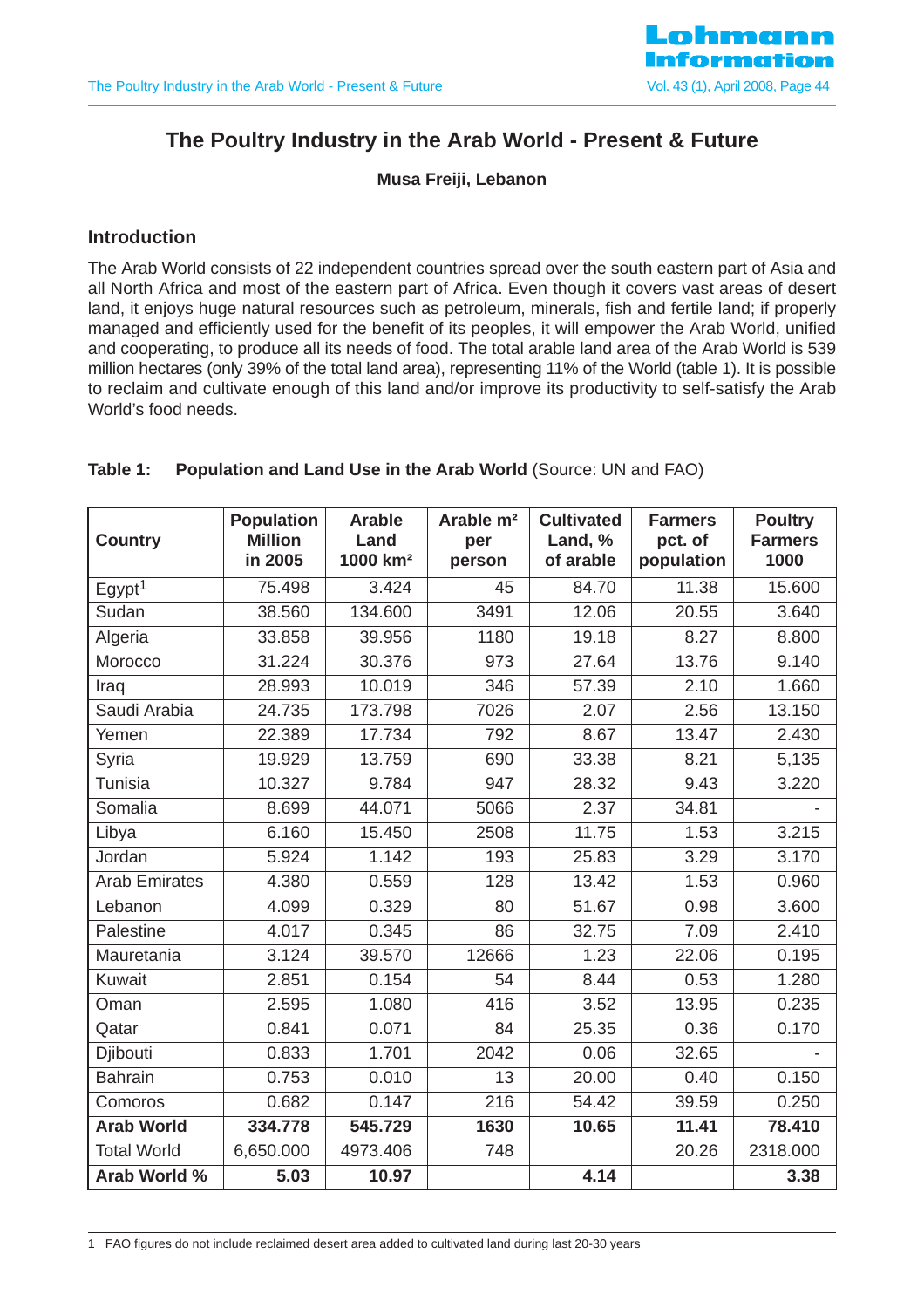

In 2005 the Arab World's population reached 330 million, 23% of which live in Egypt and 31% in Algeria plus Morocco plus Sudan. The population of the Arab World represents 5% of the world population of 6.650 billion people. Only 36 million people or 10.4% of the population live from agriculture, compared to 20% of the world population who live from agriculture. Only about 78,000 people or 0.22% of the agricultural population are directly involved in poultry production in the Arab World, slightly more than the world average. This small number reflects the high degree of mechanization of the poultry industry with modern hatcheries, feed plants, processing plants and predominantly large production units. It should be noted that this figure does not include people employed in the supporting and complementary industries and the large number of rural families whose small poultry flocks do not contribute significantly to their income.

The poultry industry in the Arab world centers on the production of two edible products: table eggs and broiler meat. Many complementary industries revolve around the production of these two products: specialized breeding, grand parent and parent farming with dedicated hatcheries; cereal and oil plant production, processing of oil plants, vitamin and mineral production, production of finished feed; production of vaccines, medicinal products and disinfectants; slaughter plants including meat processing and further processing; table egg grading and processing; manufacturing of equipment, packaging materials, etc.. I will limit myself here to the production of table eggs and poultry meat.

| <b>Country</b>       | <b>Population</b><br>million |                | <b>Egg Production</b><br>Number per cap. |       | <b>Poultry Meat Production</b><br>kg per cap. |
|----------------------|------------------------------|----------------|------------------------------------------|-------|-----------------------------------------------|
|                      | 2005                         | 2005           | 2015                                     | 2005  | 2015                                          |
| Egypt                | 75.498                       | 52             | 62                                       | 8.57  | 4.22                                          |
| Sudan                | 38.560                       | 24             | 29                                       | 0.75  | 1.00                                          |
| Algeria              | 33.858                       | 68             | 82                                       | 7.65  | 9.25                                          |
| Morocco              | 31.224                       | 133            | 146                                      | 10.03 | 5.68                                          |
| Iraq                 | 28.993                       | 33             | 50                                       | 1.86  | 5.05                                          |
| Saudi Arabia         | 24.735                       | 96             | 115                                      | 22.01 | 23.18                                         |
| Yemen                | 22.389                       | 39             | 47                                       | 5.06  | 6.64                                          |
| Syria                | 19.929                       | 156            | 172                                      | 6.65  | 6.92                                          |
| Tunisia              | 10.327                       | 156            | 172                                      | 9.75  | 11.72                                         |
| Somalia              | 8.699                        | $\overline{a}$ | $\overline{a}$                           |       | $\overline{a}$                                |
| Libya                | 6.160                        | 195            | 215                                      | 18.35 | 23.82                                         |
| Jordan               | 5.924                        | 121            | 145                                      | 22.39 | 22.30                                         |
| <b>Arab Emirates</b> | 4.380                        | 115            | 126                                      | 7.95  | 22.87                                         |
| Lebanon              | 4.099                        | 212            | 233                                      | 33.20 | 12.96                                         |
| Palestine            | 4.017                        | 170            | 200                                      | 21.09 | 25.30                                         |
| Mauretania           | 3.124                        | 34             | 37                                       | 1.95  | 2.30                                          |
| Kuwait               | 2.851                        | 165            | 182                                      | 16.32 | 4.89                                          |
| Oman                 | 2.595                        | 61             | 73                                       | 2.31  | 10.50                                         |
| Qatar                | 0.841                        | 163            | 180                                      | 5.71  | 3.70                                          |
| Djibouti             | 0.833                        |                |                                          |       |                                               |
| <b>Bahrain</b>       | 0.753                        | 54             | 60                                       | 7.97  | 11.50                                         |
| Comoros              | 0.682                        | 17             | 22                                       | 0.67  | 3.18                                          |
| <b>Arab World</b>    | 334.778                      | 71             | 83                                       | 8.62  | 8.28                                          |
| <b>Total World</b>   | 6,650.000                    | 146            | 157                                      | 11.15 | 12.00                                         |

### **Table 2: Per Capita Production of Eggs and Poultry Meat in the Arab World** (Source: FAO)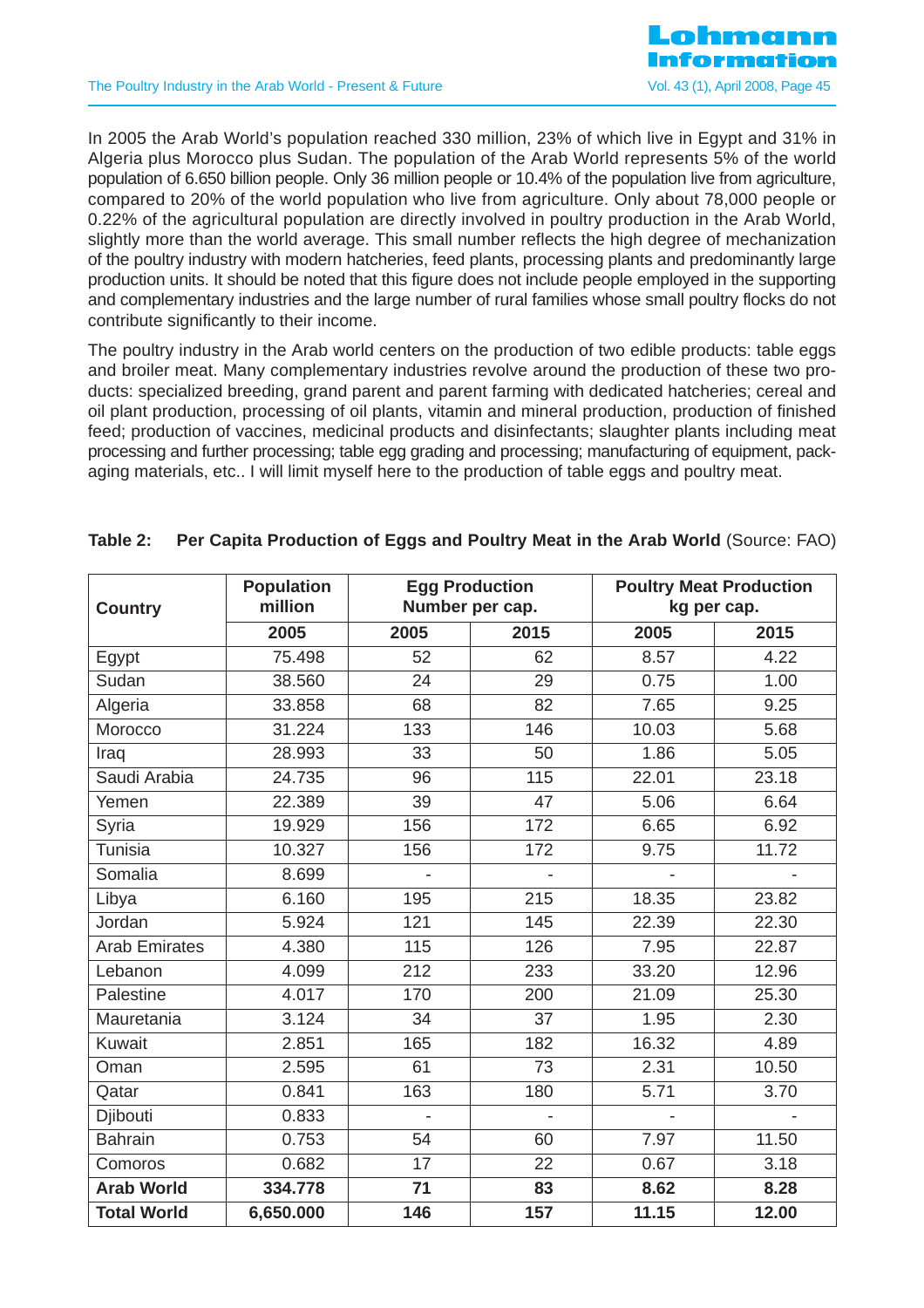

# **Current and Predicted Production**

### **Eggs**

Table 2 shows the average per capita egg and poultry meat production in the Arab World in 2005 and predictions for individual countries for 2015. Total production in the Arab World reached 23.9 billion eggs in 2005, representing 2.5% of World production<sup>2</sup>. Per capita production ranged from 17 eggs in the Comoro Islands to 212 eggs in Lebanon. The average of 71 eggs in the Arab countries is less than half of the World average of 146 eggs.

I expect that by year 2015 most of the Arab Countries will reach self-sufficiency with an average per capita consumption of 83 eggs. Production will increase by about 50% due to a 25% increase in population and an increase in per capita consumption. At that point I expect per capita consumption to range from 22 eggs in the Comoro Islands to 233 eggs in Lebanon. Per capita egg production and consumption in the Arab World is relatively low - about half of the World average and a third of some of the industrial countries (table 3).

# **Table 3: Per Capita Production of Eggs and Poultry Meat in Selected Industrial Countries** (Source: FAO)

|                |                        | <b>Total Production in 2005</b>    | <b>Per Capita Production</b> |                           |  |
|----------------|------------------------|------------------------------------|------------------------------|---------------------------|--|
| <b>Country</b> | <b>Eggs</b><br>million | <b>Poultry meat</b><br>1000 tonnes | <b>Eggs</b><br>number        | <b>Poultry meat</b><br>kg |  |
| <b>USA</b>     | 88,826                 | 15,945                             | 299                          | 53.68                     |  |
| Spain          | 13,376                 | 1,048                              | 325                          | 25.48                     |  |
| Canada         | 6,650                  | 1,000                              | 209                          | 31.50                     |  |
| France         | 17,416                 | 1,229                              | 288                          | 20.34                     |  |
| United Kingdom | 10,255                 | 1,360                              | 172                          | 22.80                     |  |
| Japan          | 41,377                 | 1,339                              | 324                          | 10.48                     |  |
| Italy          | 11,667                 | 698                                | 203                          | 12.17                     |  |

Egg trading among countries in the Arab region is quite limited except between close neighbors. This is because consumers demand fresh eggs. We can safely assume that egg production will continue to increase in all Arab countries to meet the growing demand due to population growth and increased per capita consumption. I will not delve into theoretical scenarios of future exports and imports of table eggs from and to the Arab countries, but increasing imports of egg products from countries with lower production cost cannot be ruled out.

### **Poultry Meat**

The issue of poultry meat production in the Arab countries drastically differs from that of table egg production. The cost of poultry meat production is very similar in all Arab countries, especially because they import their feed ingredients, parent stocks, vaccines, medicines and disinfectants. Their cost of producing poultry meat is about double that of countries producing their own feed ingredients. Therefore each of the Arab countries sets its own policy as to protecting its local poultry meat industry or opening up for imports.

Table 4 shows that total imports in 2005 reached 1.126 million tons representing 31% of consumption. Most of the imports came to five countries: Kuwait, Saudi Arabia, Iraq, Arab Emirates and Yemen, where the policy facilitates imports and where frozen poultry meat is agreeable to consumers. Since most of the Arab countries have become members of the World Trade Organization (WTO),

<sup>&</sup>lt;sup>2</sup> FAO figures on egg production converted from kg to numbers, assuming average egg weight of 60 g.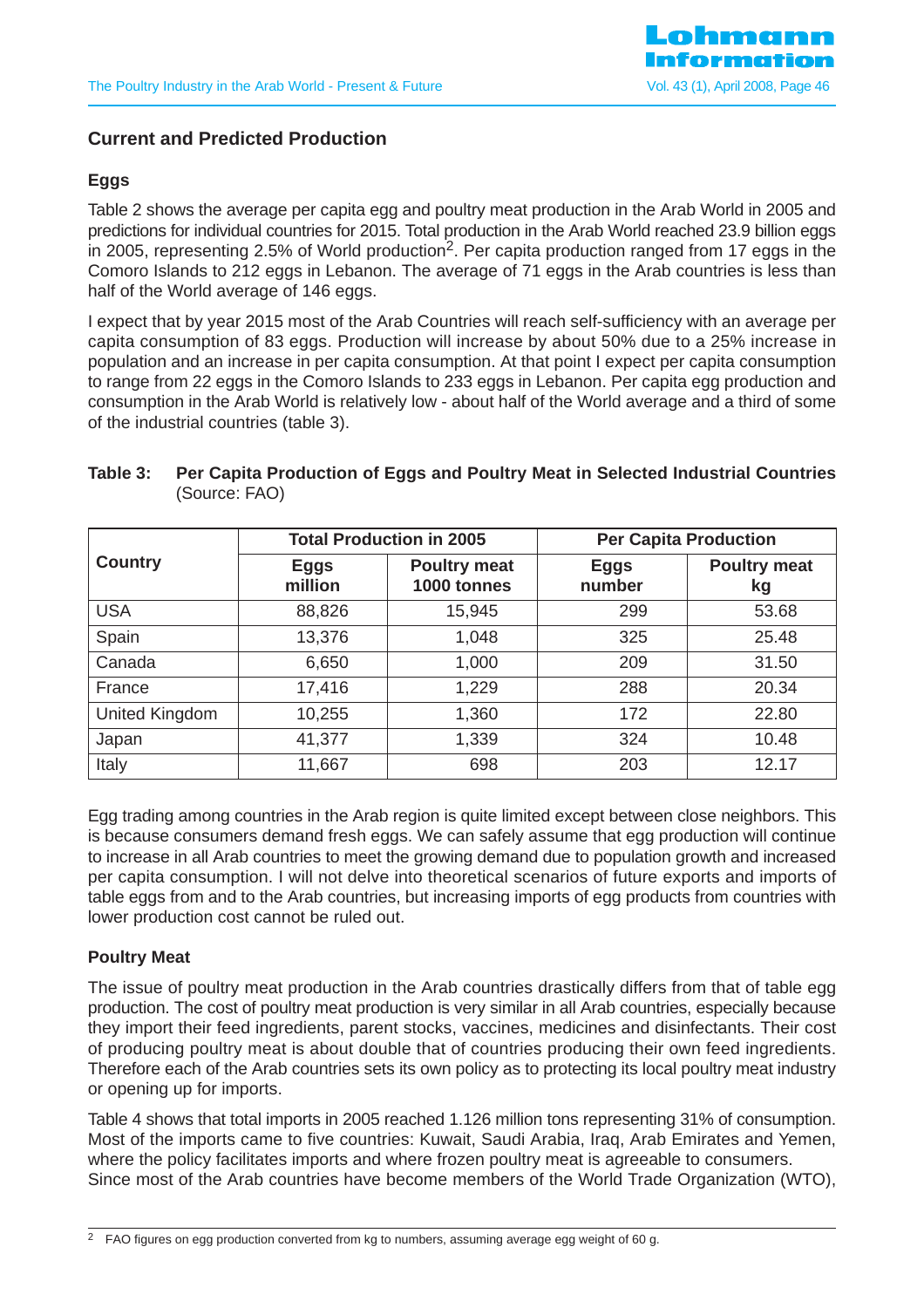|                      |         | Import 1000 tonnes |       | <b>Consumption kg/cap.</b> |
|----------------------|---------|--------------------|-------|----------------------------|
| <b>Country</b>       | 2005    | 2015               | 2005  | 2015                       |
| Egypt                | 2.16    | 588.89             | 8.52  | 10.22                      |
| Sudan                | 0.04    | 0.05               | 0.77  | 1.00                       |
| Algeria              | 0.03    | 0.04               | 7.71  | 9.25                       |
| Morocco              | 0.24    | 234.18             | 9.73  | 11.68                      |
| Iraq                 | 173.97  | 226.15             | 8.50  | 11.05                      |
| Saudi Arabia         | 474.82  | 617.27             | 38.53 | 42.38                      |
| Yemen                | 97.07   | 126.19             | 9.15  | 10.98                      |
| Syria                | 0.13    | 0.17               | 6.72  | 8.74                       |
| <b>Tunisia</b>       | 0.03    | 0.04               | 9.39  | 12.21                      |
| Libya                | 0.02    | 0.26               | 18.35 | 23.85                      |
| Jordan               | 19.74   | 29.61              | 22.11 | 26.53                      |
| <b>Arab Emirates</b> | 118.26  | 133.63             | 42.13 | 46.34                      |
| Lebanon              | 0.38    | 79.94              | 23.37 | 28.04                      |
| Kuwait               | 170.22  | 204.26             | 57.10 | 60.00                      |
| Oman                 | 20.76   | 26.99              | 15.42 | 18.50                      |
| Qatar                | 24.39   | 31.71              | 28.65 | 37.24                      |
| <b>Bahrain</b>       | 18.07   | 26.43              | 35.00 | 38.50                      |
| Comoros              | 5.20    | 6.76               | 8.31  | 10.80                      |
| <b>Arab World</b>    | 1126.00 | 2333.00            | 12.28 | 14.89                      |

**Table 4: Imports of Poultry Meat and Per Capita Consumption in Arab Countries**  (Source: FAO)

and since the cost of production of the major exporting countries such as Brazil, USA, Argentina, Thailand and others is half of that of the Arab countries, and since most Arab countries have become accustomed to buying frozen poultry meat, I can easily see the production of poultry meat dwindling and being replaced by imported frozen meat excepting the portion which is requested live or fresh. The latter will vary between 10 – 50% of the annual consumption in different countries, depending on consumer habits, their purchasing power and the protectionist policy of each of the Arab countries.

The total import volume of poultry meat into the Arab countries is predicted to double within the current 10-year period and represent 42% of consumption by 2015. Per capita consumption is predicted to increase from 12.3 kg to 14.9 kg by 2015, a modest increase compared to the current per capita consumption in major industrialized countries during 2005 (table 3). Worth noting is the vast difference in per capita consumption between individual Arab countries: from 0.8 kg in Sudan, 6.8 kg in Syria, 18 kg in Libya, 23 kg in Lebanon to as high as 57 kg in Kuwait – a world record, which puts the USA with 54 kg in second place.

While poultry meat consumption continues to increase, per capita production in the Arab World is expected to decline during the current decade due to increasing imports.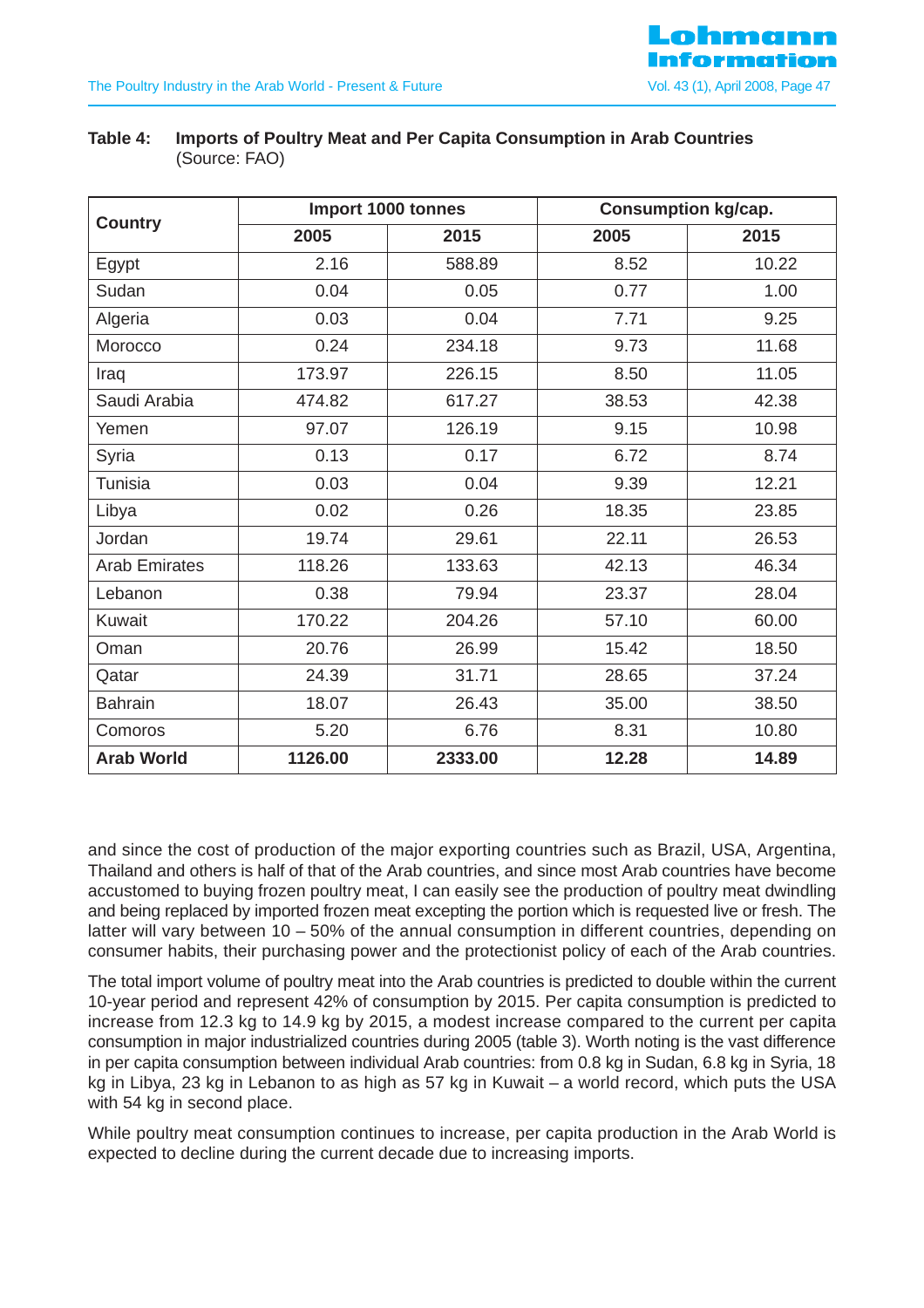# **Repercussions of Avian Influenza in the Arab World**

Since 1997 Highly Pathogenic Avian Influenza (HPAI) H5 and H7 has been plaguing the world. It has spread to more than 60 countries, killed millions of birds and caused 160 human fatalities. The importance of this disease and the noise it created lies in the possibility of its mutation to a degree which allows it to infect humans and eventually spread from human to human thus threatening to become pandemic. However, ten years after it started spreading, several measures have been taken to limit its spread and to minimize the probability of a pandemic actually developing.

The use of inactivated AI vaccines in most countries that were exposed to the disease has proven its effectiveness in limiting its spread and in protecting the vaccinated flocks contrary to the predictions of many scientists especially human doctors. Other factors that helped were bio-security measures and separation of poultry rearing from pig rearing. Industrialized countries, recently with isolated outbreaks only, due to improved diagnostics and control measures, exercised stamping out policies within zones of 3 to 10 km radius from the infected farm with strict prevention of bird movement outside the zoned area. This policy worked because fair compensation was paid to farmers. Furthermore, rural poultry keeping is rare in such countries.

In underdeveloped or developing countries, where governments could not exercise the stamping out policy and were not prepared to compensate farmers, they had to allow vaccination. Commercial poultry benefited from this permission, but rural poultry remained unvaccinated and thus at risk. The disease remained, infecting rural poultry and peasants as well. Nevertheless, vaccination and biosecurity measures have proven effective in drastically reducing the spread of HPAI.

Low pathogenic avian influenza (LPAI) H9 spread in the Arab gulf countries (Iraq, Saudi Arabia, Yemen, Jordan, Syria and Lebanon) since the late 1990s. Governments of these countries permitted vaccination using inactivated H9 vaccines. This measure has limited its spread and economic losses of mortality and production. Luckily this LPAI stopped short of spreading to the African continent. Thus the Arab African countries remained free from this type of influenza.

Egypt was the only Arab country which was hit with HPAI H5N1 in early 2006. The disease has wiped out 40% of the poultry population in this country. It has changed the structure of the industry and the government's perception of its viability and thus its need to protect it. This has led the industry leaders to be reluctant to modernize it and revive it. The basic reason for the spread of the disease in a very short period was the widespread rural free range keeping of chickens, ducks, turkeys and pigeons in all governorates as well as commercial poultry keeping in primitive poultry houses of all ages in very close proximities and lack of bio-security measures in such farms and areas.

The permission to use inactivated H5 vaccines, late as it was, has saved all commercial poultry since mid 2006. However, lack of vaccinating the rural poultry has kept the disease spreading in such areas and caused fifteen human casualties amongst rural women who kept poultry in their houses and who were always used to slaughtering any bird that shows any sign of disease before it dies. Even though no single human casualty appeared in commercial poultry keepers and workers, the Egyptian government decided to prevent live poultry markets but failed in implementing this directive. It is worth noting that 70% of poultry sales used to occur in live markets within cities or villages.

The Egyptian veterinary authority prevented movement of live birds unless samples were checked and found free from the virus. In spite of such a measure, the government kept chasing live market outlet owners. In the absence of sufficient slaughtering capacities, this measure interrupted regular production and increased prices. The government then decided to open up imports with no tariffs for nine consecutive months. After absence for 20 years, imported frozen chickens reappeared flooding the catering and retail markets.

Poultry industry leaders expressed their readiness to develop the industry by moving most poultry keeping to the desert areas, establishing modern slaughtering facilities and improving bio-security measures. However, the Egyptian government adamantly expressed its intention to reduce the import duty from 30% to 0% within three years. This has led the investors to shy away from investing in new facilities thus modernizing the industry. They are keenly aware of the competition from countries with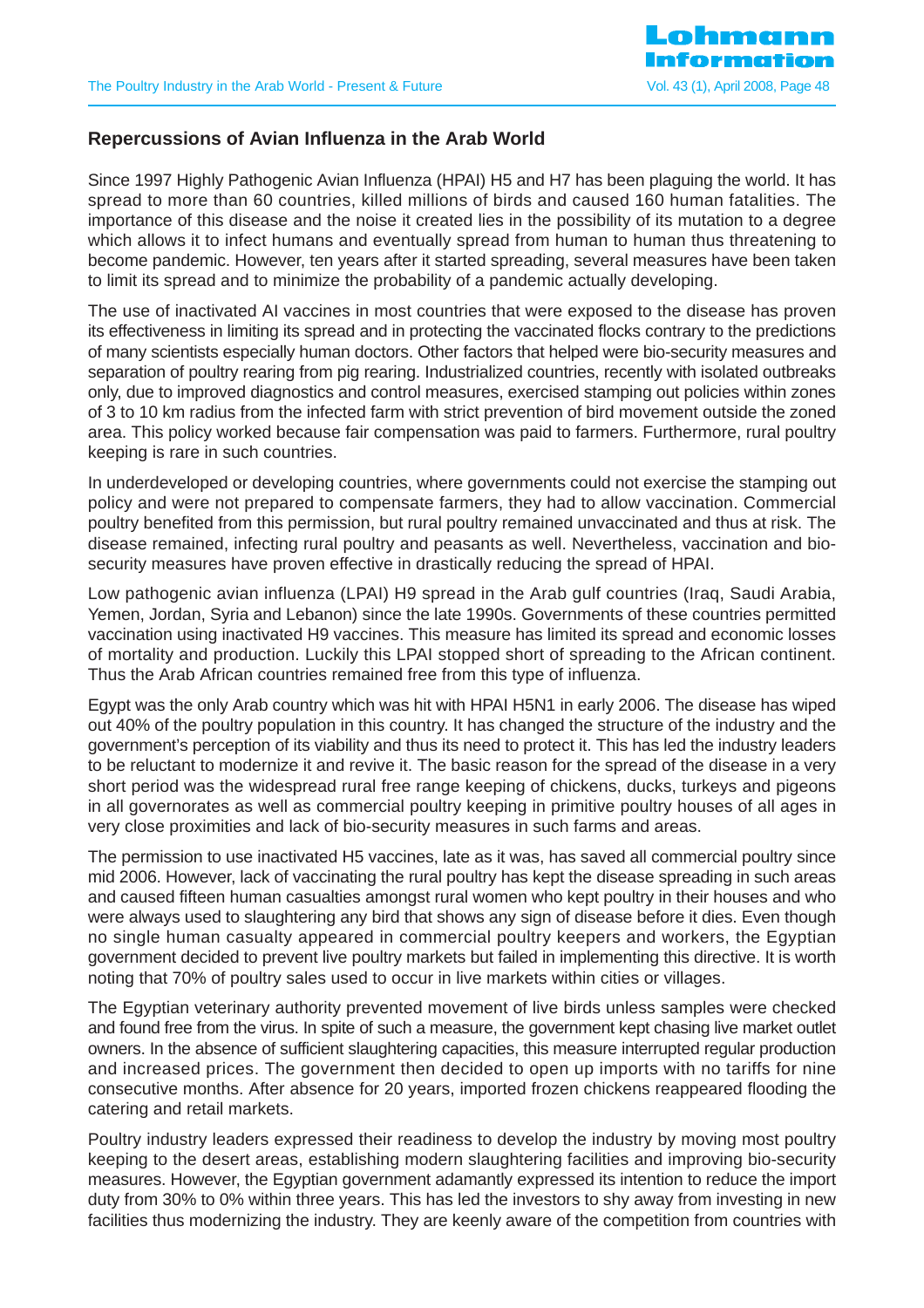lower production cost such as Brazil, USA, Argentina and Thailand who produce their own feed and can increase their production to meet the added demand from several countries in the world.

Thus we see how the largest Arab country neglected to take appropriate measures to prevent the infection and spread of HPAI despite all the threats coming from the Far East since 1997, from the Middle East since 2002, from Italy since 2001 and from Turkey in the fall of 2005. The Egyptian government hesitated for a full month after the outbreak to allow the introduction and use of the inactivated vaccine, thus inflicting the worst avian influenza catastrophe in the Arabian world so far. Such losses besides the human casualties drove the government to remove the 30% import duty and allow imports of frozen poultry. The Egyptian poultry industry is valued at 2.6 billion dollars, and half a million people depend on it directly or indirectly. It has provided sufficient eggs and poultry meat for the Egyptian population for 20 years and was capable of exporting day-old chicks and hatching eggs worth 200 million dollars annually since 2002.

The Egyptian experience ought to be a lesson to the rest of the Arab world in order to take measures to prevent occurrence of the disease such as: impose bio-security – vaccinate against prevailing strains of AI – impose minimum distances between farms – stop free range rearing and impose housing such poultry – impose vaccination of rural poultry – extend free laboratory diagnostic services – prevent wild bird hunting – protect the local industry by appropriate import duties. Only such measures can save the poultry industries and entice investments in modern poultry farms, hatcheries and slaughter houses. Such measures will eventually create an industry capable of providing self-sufficient safe quantities of fresh table eggs and fresh poultry meat to its populations. Such measures will prevent shortages of such nutritious products to its populations in case AI invaded exporting countries such as Brazil or USA or others.

### **Open trade vs. protectionist policies**

It has been an acceptable principle that an economic policy of any country must stem out of the interest of all sectors of societies. Normally, the private sector in free economies can take up the hardest tasks provided that the legislations are clear such that under normal conditions projects realize predictable profits. This principle ought to be applied on agricultural sectors as well including the poultry sectors.

USA and Europe have long realized this principle. They have not only protected their farmers from unfair competition from the imported goods, but they have gone extra miles to subsidize their farmers thus allowing them to keep producing sufficient safe foods for their populations. The USA and Europe have recently resorted to their farmers with lucrative incentives to produce more crops that can generate renewable energy. The farm bill in the USA is revisited every five years to ensure fair compensation to farmers; US farm subsidies have exceeded \$180 billion annually. Europe on the other hand established the "Common Agricultural Policy" 40 years ago. Its objectives are periodically reviewed. The present yearly subsidy for European farmers exceeds 50 billion Euros.

Both USA and Europe stand firm on subsidizing their agriculture with the following justifications:

- Ensuring a stable supply of affordable and safe food for their populations.
- Providing a reasonable standard of living for their farmers, while allowing the agricultural industry to modernize and develop.
- Ensuring that farming could continue in all regions.
- Looking after the well-being of the rural societies.
- Improving the quality of food.
- Guaranteeing food safety.
- Ensuring that the environment is protected for future generations.
- Providing better animal health and welfare conditions.

Despite its huge size, farm subsidies in the USA and Europe do not exceed 0.5% of their GDP. The problem lies in the poor, underdeveloped and developing countries where GDP is low and governments lack the capability to subsidize. It is for this reason that I can see no real interest for such countries to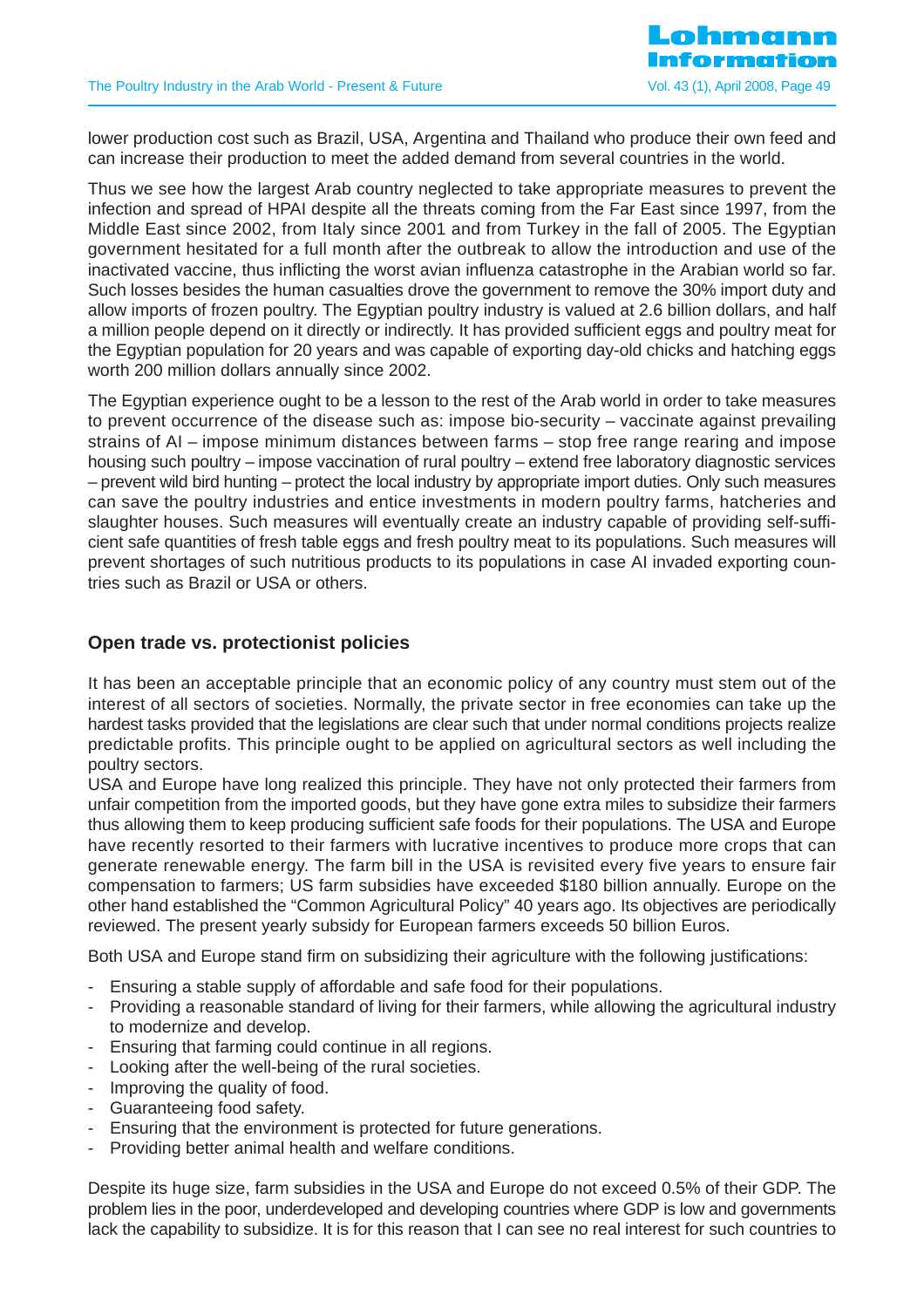rush and join WTO unless with their own favorable terms. On the other hand I cannot blame the industrialized countries for subsidizing agriculture, a practice which has so far resulted in innovation, productivity and technological advancements. I can blame the developing countries including the Arab countries for lack of protecting their farmers from competition of imported products including poultry meat. Such policies have so far resulted in worsening the economies of the Arab countries, in scaring investors and in increasing emigration of qualified citizens.

Balanced economies are the motto of developed countries. The USA has become the world's largest exporter of corn and soybeans, and is self-sufficient in cotton, rice, meat and dairy products. Europe strives to keep farmers producing wheat, dairy products, olive oil and meats. Canada, a NAFTA member, imposes high import duty on dairy products and meat exceeding 200%, even on such imports from its partner USA. Japan prevents imports of red meat and rice from the USA even though it is a member of WTO. The WTO trade agreement on agriculture has never been agreed upon or signed up till now, 50 years after the inception of WTO, mainly due to the insistence of the industrialized countries to continue subsidizing their farmers and to upgrade their food quality standards.

The Arab countries must adopt trade agreements with other countries based on their own interest and not necessarily bound to WTO which might be crippling to its economies. There is a big difference between free trade and trade agreements on exchanging products with free will that serves the interests of agreeing partners. The Arab countries are generally underdeveloped with high cost of production and thus inability to export. Their only refuge to initiate and encourage investments is a protectionist policy which is fully realizable and agreeable to WTO rules.

# **Possibilities to develop the poultry industry in the Arab World**

Developing table egg production in the Arab world is possible and realizable – despite higher production cost compared to some other countries – because the market requires fresh eggs. Therefore table egg production will continue to increase to meet demand via adopting cages and environmentally controlled houses. FAO import figures for the largest 13 Arab countries during the period 2000 to 2005 ranged between 383 million and 415 million eggs. Such figures represent only 1.95% of the production of these countries.

On the other hand, meat production in the Arab countries depends on protecting this production from imports from countries whose cost of production is only 50% such as Brazil, USA, Argentina and Thailand. As shown in table 4, the Arab countries imported 1.126 million tons in 2005, representing 31% of total consumption. FAO import figures for the largest 13 Arab countries between 2000 and 2005 ranged from 465,000 tons to 770,000 tons or an increase of 66% in five years. This happened despite the fact that most of those countries impose import duties on poultry meat ranging between 20 and 70%. This means that the Arab countries are quite ready to increase their imports of frozen poultry meat at the expense of their local production.

This leads us to conclude that the development of the poultry meat industry in the Arab world depends on two options: increasing the import duties and/or reducing the cost of production. I believe that most Arab governments are not willing to adopt the protectionist policy. They will most probably reduce the import duties until fully eliminating them. This leaves us with the second option. Reduction of production cost depends on two factors:

(1) Improving productivity to levels achieved in the exporting countries. This includes reduction of mortality in broiler flocks to a yearly average below 5%, reduction of feed efficiency to below 1.7 and improving broiler parent productivity to over 135 broiler chicks per hen housed. Such achievements will reduce cost of broiler production by about 30%.

(2) Additional reduction in the cost of production can only come from producing corn and soybeans in the Arab countries at lower cost than the import prices. The cost to import these two feed items remained lower than the cost of producing them in any Arab country since 1960. Only during 2006 did their prices increase dramatically after the USA decided to encourage ethanol production from corn via extending financing of ethanol plants and subsidizing the price of ethanol. This prompted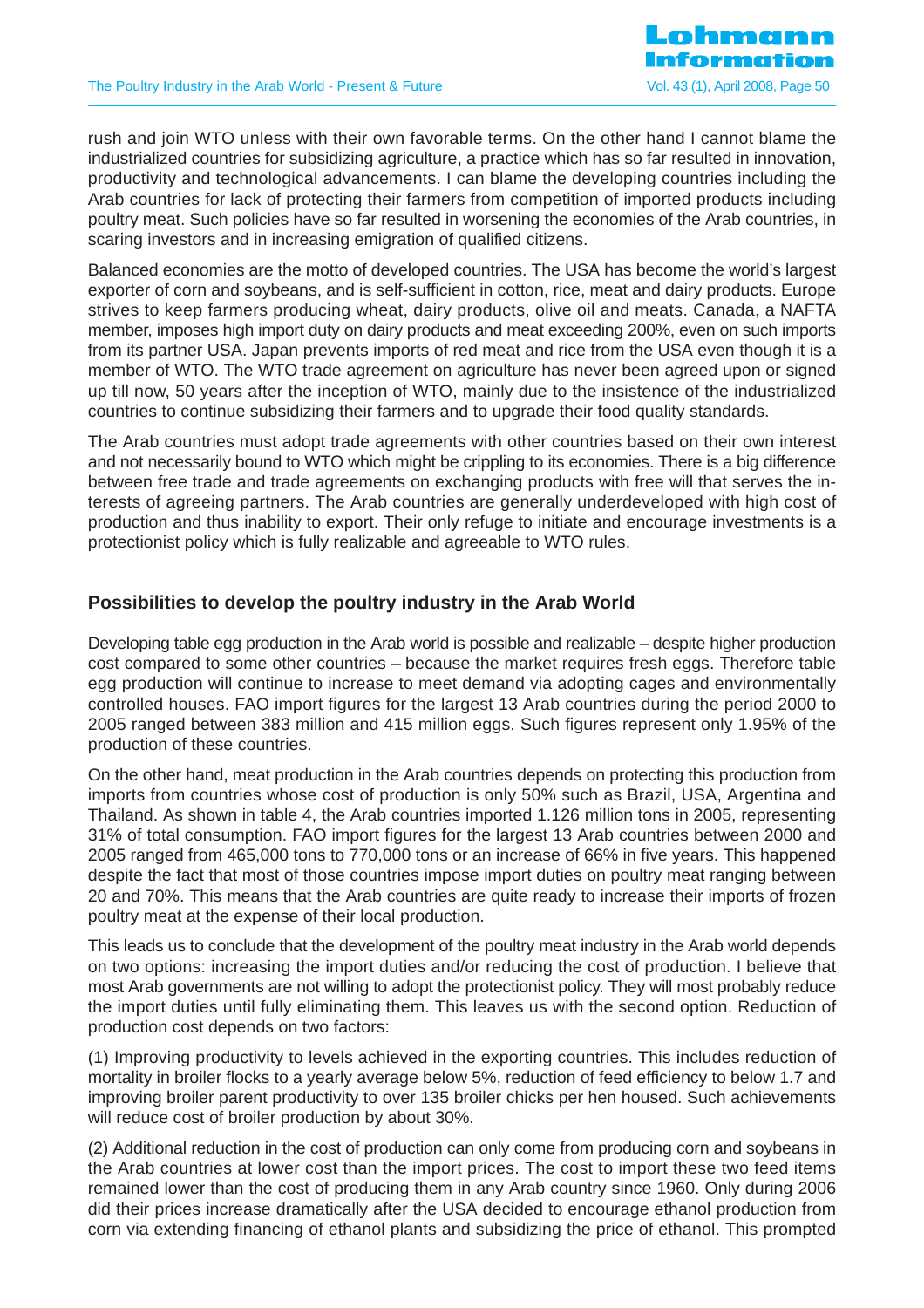

increased plantation of corn at the expense of soybeans and even wheat and barley. Thus prices of these commodities sky-rocketed during 2007.

Recent studies indicate that the USA will increase its use of corn for ethanol production from 75 to 150 million tons by 2015. Feed corn will stagnate at 190 million tons. This means that prices of corn, soybeans, wheat and barley will not drop until other countries such as Argentina, Brazil, Australia, Canada, Ukraine and others increase their production to face the shortage. This leads us to believe that certain Arab countries may be able to produce their needs of corn and soybeans at prices lower than the cost of importing them by the equivalent of their freight cost or more. This factor might bridge the gap of the cost of producing poultry meat in the Arab countries compared to the cost of importing it.

Sudan is the only Arab country that produces its needs of sorghum (replacing corn) and sesame plus peanuts (replacing soybeans). Their prices have recently become 50% lower than corn and soybeans. The arable area in Sudan is 135 million hectares while only 16 million hectares or 12% are cultivated. Sudan would be capable of producing and supplying the rest of the Arab world with its needs of grain and oil seeds for the production of eggs and poultry meat if and when the required infra-structure is in place and investment is encouraged. Syria and Iraq are two other Arab countries with great agricultural capabilities.

### **Summary**

In this review, the author takes a critical look at trends in poultry meat and egg production in the Arab World. FAO statistics on production and consumption for 2005 and predictions for 2015 are discussed in the context of increased feed cost on the world market, national policy re. liberalized imports vs. protection of local production and measures to control HPAI.

The author pleads for predictable government policy to encourage investment in land development to support productive employment and poultry meat production based on locally grown feed.

#### **Zusammenfassung**

# **Die Geflügelwirtschaft in der Arabischen Welt - Aktuelle Probleme und Zukunftsperspektiven**

Auf der Basis statistischer Daten, die von der FAO und den Vereinten Nationen veröffentlicht wurden, gibt Tabelle 1 einen Überblick über die aktuelle Situation in den Ländern der Arabischen Liga. Die Einwohnerzahl in der Gesamtregion beträgt etwa 5% der Weltbevölkerung, von der landwirtschaftlich nutzbaren Fläche wird weniger als die Hälfte tatsächlich genutzt. Ebenso wie die Einwohnerzahl und die landwirtschaftlich genutzte Fläche pro Einwohner variiert auch der Anteil in der Landwirtschaft und insbesondere in der Geflügelproduktion tätigen Menschen erheblich.

Es wird damit gerechnet, dass im Laufe dieses Jahrzehnts die Eierproduktion und der pro-Kopf Verbrauch an Eiern weiter steigen wird, während die Nachfrage nach Geflügelfleisch zunehmend durch billigere Importe aus Ländern mit Überschuss-produktion an Getreide bedient wird. Im Interesse verbesserter Selbstversorgung mit Lebensmitteln und Entwicklung des ländlichen Raums durch produktive Beschäftigung wird dafür plädiert, bisher ungenügend genutzte Landressourcen durch staatliche Förderung zu mobilisieren, um steigenden Weltmarktpreisen für Futtergetreide nachhaltig zu begegnen.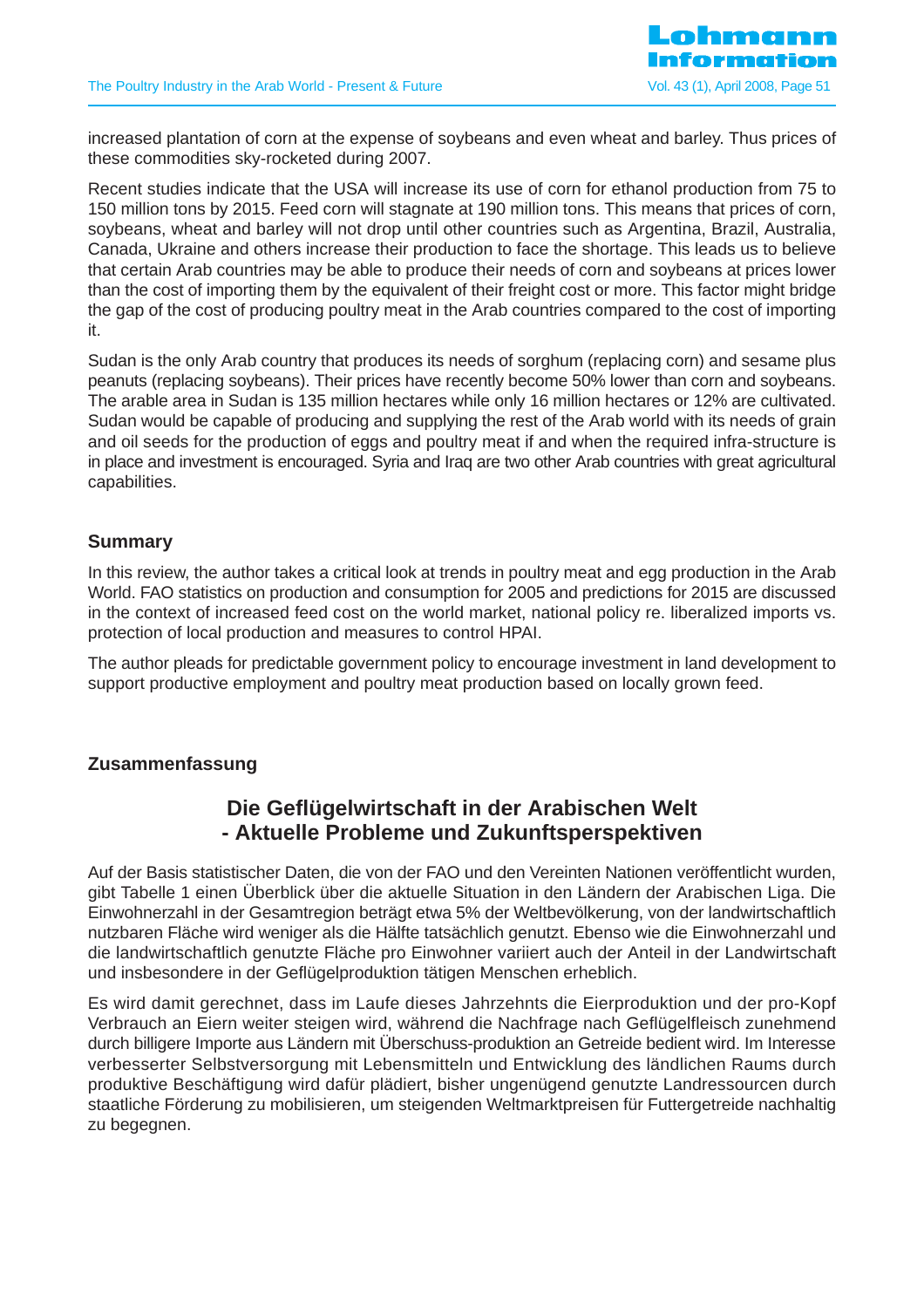

# **References**

- Freiji, M. (2008): The poultry industry in the Arab World. Proceedings 1<sup>st</sup> Mediterranean Poultry Summit of WPSA: Advances and Challenges in Poultry Science, May 7-10, Porto Carras, Chalkidiki, Greece.
- FAO : FAOSTA Agriculture/GLIPHA
- OIE : Egypt HPAI H5N1 updated( Flutrackers.com)
- EU : The Common Agriculture Policy Agriculture and rural development europa.eu.int/comm./agriculture /index\_en.htm.
- IcOne: Institute for International Trade Negotiations www.iconebrasil.org.br
- USDA : 2007 Farm Bill www.usda.gov/wps/portal

#### **Author's Address:**

Musa Freiji President Tanmia Agricultural Development Co. SAL Camelia Three bldg, Said Freiha (Gardenia) st. Hazmieh P.O. Box 207 Beirut, Lebanon Tel +961.5.951994/5 Fax +961.5.956994 E-mail musaf@tanmia.com.lb www.tanmia.com.lb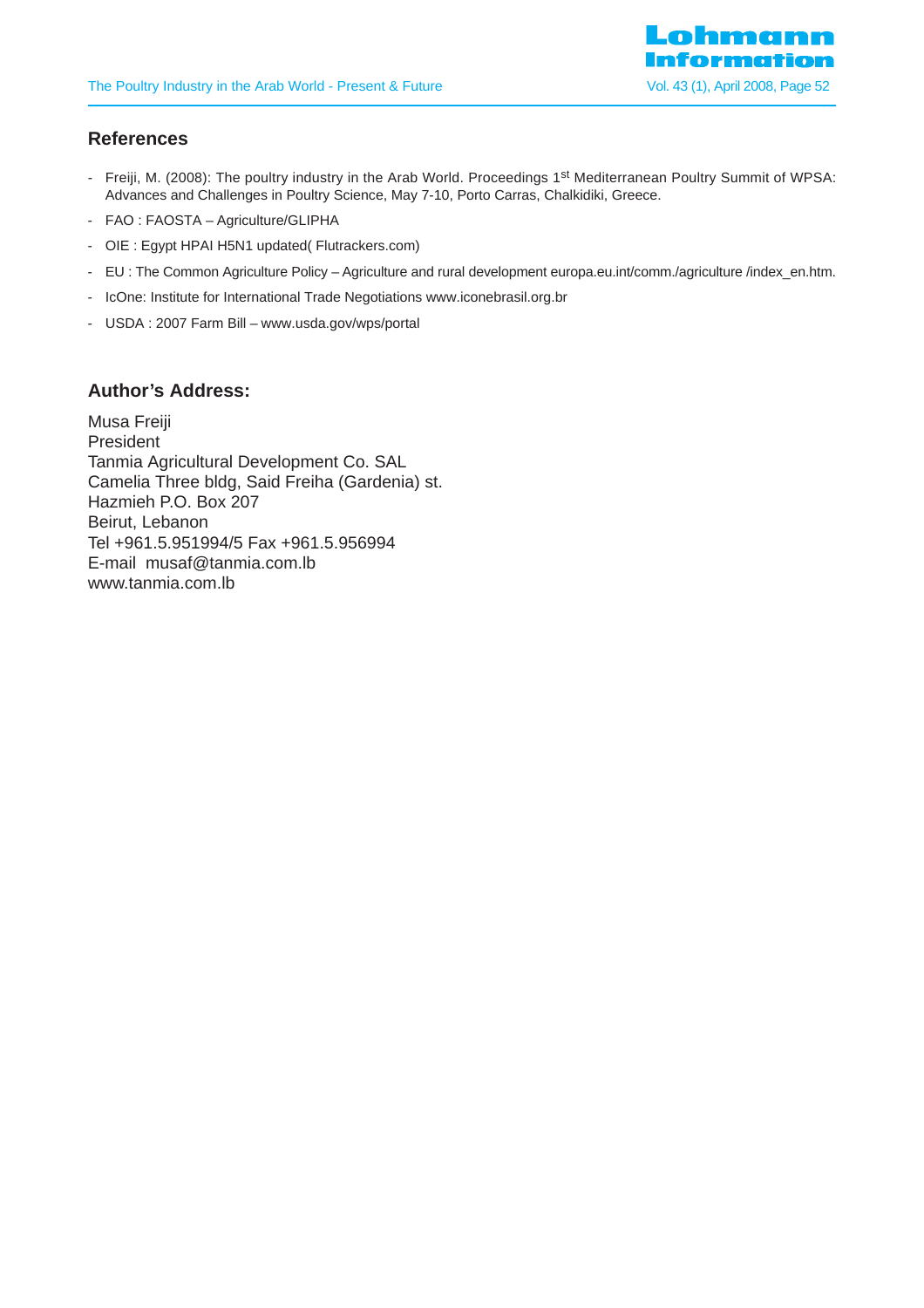

# **Management Recommendations for Laying Hens in Deep Litter, Perchery and Free Range Systems**

**Hans-Heinrich Thiele and Robert Pottgüter Lohmann Tierzucht GmbH, Cuxhaven, Germany**

# **Introduction**

The trend away from conventional battery cages towards deep litter, perchery and free range housing systems for laying hens has intensified in recent years. In West European countries in particular laying hens are increasingly kept in production systems that are consistent with ethical and moral principles of these societies. Organic farms managed in accordance with specific guidelines for organic farming are also gaining market shares.

The management of laying hens in deep litter, perchery and free range systems requires more expertise and time than conventional battery cages. Any farmer who decides to keep hens in these production systems should try to learn as much as possible from well-managed and successful operations. The management recommendations, most of which have been followed since many years in the management of layer and broiler parent flocks, draw on results of scientific studies as well as field experience and should help poultry farmers to optimize results under their specific conditions.

# **Design of laying houses**

The first step in planning to build new houses or converting existing buildings to deep litter or percheries is to consult experts with sufficient experience. The construction of deep litter and perchery housing has to meet different and often higher standards than cage housing. Since the birds spend at least part of the time directly on the floor, this must be well insulated. The lower stocking density per m² of floor space compared with conventional cages and the corresponding reduction in heat production by the hens must be taken into account when designing ventilation and air-conditioning installations.

The dispersion of the hens within the building depends on its size, any compartments within the shed, but especially air flow and house climate. If the latter two factors are relatively uniform the hens will disperse evenly within the shed and feel comfortable. Otherwise the birds will crowd together in areas of the shed they find agreeable.

Nests must be easily accessible and preferably positioned in a central location in the laying house. To train hens to use the nests, all eggs laid on the litter floor must be picked up frequently to discourage other hens from using these "floor nests". Possible reasons for preferring certain floor positions should be analyzed to make them less attractive. Eggs laid outside the nest are hygienically compromised and have to be marketed at discounts.

In deep litter or perchery housing dust is generated by hens using the scratching area and moving about. To minimize health hazards for the birds, a good ventilation of the shed is essential. If the deep litter house or perchery is combined with an outdoor enclosure, the building should be in a northsouth direction to keep the walls from heating up at different rates and different amounts of light entering the building when the popholes are open. The design of the building and its installations should be user-friendly to allow easy servicing.

**Deep litter housing systems** for laying hens vary in design and layout depending on the type of building. The classic form consists of 80-90 cm high dropping pits covered with wooden or plastic slats or wire mesh, which take up two-thirds of the floor space. Feeders, drinkers and nests should be positioned on top of the dropping pit and the drinkers mounted at a distance of 30 to 50 cm directly in front of the nests.

The litter area with sand, straw, wood shavings or other materials occupies about one-third of the floor space and allows the hens to move about, scratch and dust-bathe. The littered scratching area may be replaced by perforated flooring. In this case it is recommended to provide a winter garden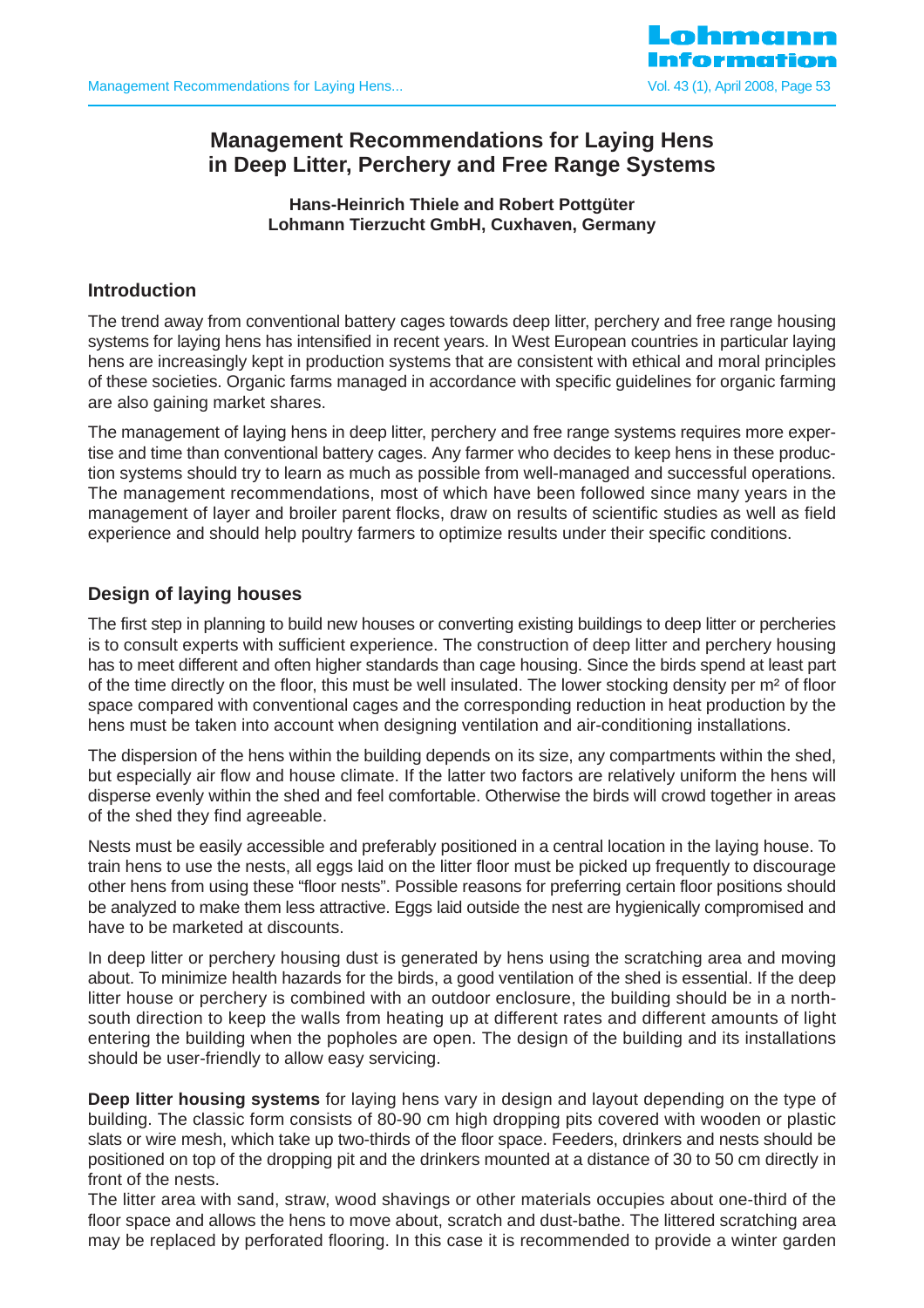

where the birds can express their natural behaviors such as scratching and dust-bathing. Stocking densities should not exceed 9 hens per m² of usable floor space. Rails or other elevated perching facilities should be provided as resting places for the hens.

**Percheries** are systems where the birds can roam on several levels. All levels are covered with wooden or plastic slats or wire mesh and may have ventilated manure belts installed. Feeding and watering facilities are usually located on the lower tiers, while the upper tiers serve as resting areas. Depending on the perchery type, the laying nests are either within the system or outside the perchery. A stocking density up to 18 hens per m² floor area is permitted. Lighting programs and feeding times can be designed to encourage the birds to move around the different levels. When constructing a new facility, the house carcass and the perchery system will be designed to match; when existing buildings are to be equipped with a perchery system, the adaptability must be taken into account.

**In free range systems** a normal deep litter house or perchery is combined with an outdoor enclosure  $(4 \text{ m}^2)$  floor area per hen) for the hens. This facility must be available to the birds during the day. Popholes along the entire length of the building provide access to the exterior. A winter garden attached to the poultry house has proved highly beneficial. The hens cross the winter garden to get to the outdoor enclosure. Winter gardens in front of the laying house have a positive effect on both litter quality and house climate: when the popholes are opened, cold air does not flow straight into the building and the indoor temperature is less affected than without a winter garden.

# **Requirements for pullets**

Pullets destined for deep litter or perchery housing should be reared in comparable management systems. This ensures minimal stress during transfer, the birds settle down quickly in their new surroundings and production can start without problems.

Pullets to be housed in alternative systems should have their beaks carefully treated. Without proper beak treatment, injurious picking may develop any time during the laying period. Geneticists at Lohmann Tierzucht have been selecting against cannibalism and feather pecking for many years, but as long as these behaviors are observed in commercial farms, beak treatment is recommended in accordance with legal requirements. Egg producers should discuss their preferences with the pullet supplier in good time.

The bodyweight of the pullets should preferably be above the breeder's standard. A slight overweight gives the birds a reserve during the transfer phase. When weighing pullets on arrival, the fasting loss during transit must be taken into account. Since birds kept on litter floors and in percheries have approx. 10 %, with free range even +15 %, higher energy requirements for maintenance, the pullets must have learned to eat more than birds in conventional battery cages. The ability to consume sufficient feed soon after arrival in the laying facility is of paramount importance for the hens.

The more closely the growing facility resembles the production system, the easier it will be for the pullets to adjust to their new surroundings. Hens in floor housing and percheries must also be able to move around by flying and jumping. To learn these skills, facilities like rails or perches should be provided before the age of six weeks. In deep litter systems suspended feeder chains have proved effective.

In percheries it is important to ensure that the levels are opened before the chicks are six weeks old. Staggered feeding times on the different levels encourage the pullets to move around within the building.

# **Housing of pullets**

Pullets should be transferred to laying houses in good time before the anticipated onset of production. The recommended age is 17 or 18 weeks. The move from the grower to the layer facility should be handled with care but speedily. Capture, transportation and vaccination are stressful to the hens. Gentle transfer and careful adaptation of the flock to the new surroundings are crucial for good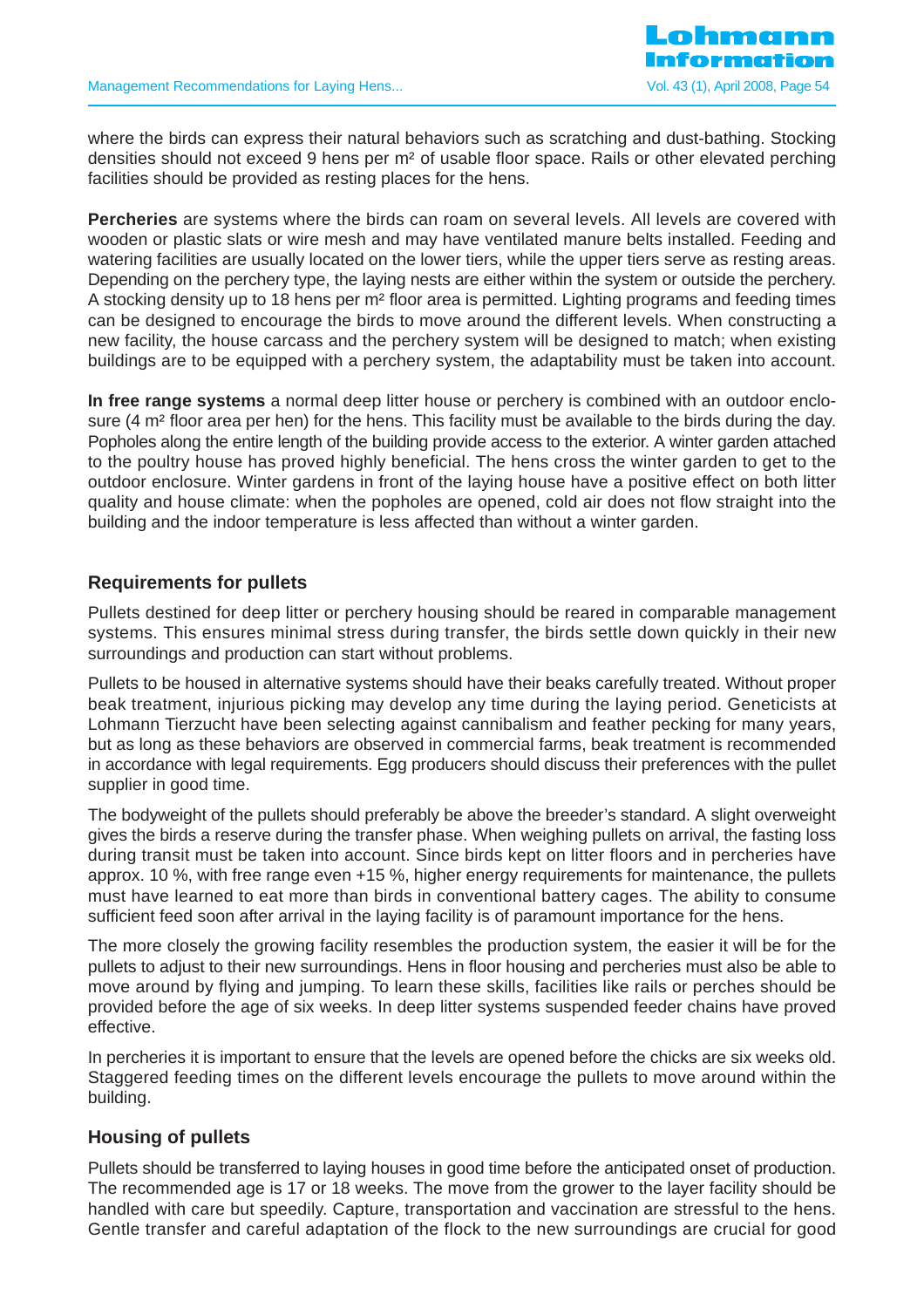production results. After transfer the hens should be dispersed evenly in the laying quarters and placed close to feeders and drinkers. Water and feed must be available immediately.

On arrival the light should be left on long enough so that the hens find their way around. Room temperatures should be within a comfortable range for the birds. They should not be disturbed during the first 24 hours after the move. Inspections should only be carried out in an emergency. The attendants should always be calm and quiet and wear the same clothing. If birds appear nervous, hyperactive attendants may be a cause.

# **Management during the early days**

During the first few days after housing it is important to stimulate feed intake, e.g. by

- Providing an attractive meal type ration with good structure
- Running the feeding lines more frequently
- Feeding when the trough is empty
- Lighting of feeding installations
- Moistening the feed
- Use of skim milk powder or whey-fat concentrate
- Vitamin supplements

Pullets should never lose weight after transfer. They should continue to gain weight, or at least maintain their bodyweight. If possible without exceeding reasonable stocking density, the hens should be confined above the dropping pit or the perchery until they reach approximately 75 % production. Light sources should be placed so that the entire building and the nest entrances are well lit. Only the light above the dropping pit or in the perchery should be on toward the end of the light day.

#### **Litter**

Type and quality of the litter are important for the hens and the house climate. Different materials may be used:

- Sand or gravel up to 8 mm granule size
- Wood shavings
- Wheat, spelt, rye straw
- Bark mulch
- Coarse wood chips

Sand and gravel should be dry when put down. Wood shavings should be dust-free and not chemically treated. Straw must be clean and free of mold. A litter depth of 1-2 cm is sufficient. Litter should be put down after the hens have been housed to be spread by the hens. This helps to prevent the formation of condensation water between floor and litter in case of low room temperature. Straw stimulates the investigative and feeding behavior of the hens and reduces vices. Removal and replacement of litter in heavily frequented areas of the building may become necessary during the laying period.

A well designed winter garden has a positive impact on litter quality. This beneficial effect of a winter garden can be improved further by staggering the position of the popholes in the building and the winter garden.

### **House climate**

Room temperatures around 18°C are considered optimal for laying hens in alternative systems, with a relative humidity between 50 and 75%. Lower temperatures during the winter months are no problem, provided the hens are adapted to them. But temperatures exceeding 30°C are less well tolerated. If room temperatures above 30°C cannot be avoided, sufficient air movement around the hens is essential to enable the birds to dissipate heat. Additional fans in the poultry house are highly effective in such situations.

Hens with access to a winter garden or an outdoor enclosure should get accustomed to colder winter temperatures. Plumage quality needs to be considered in temperature management programs in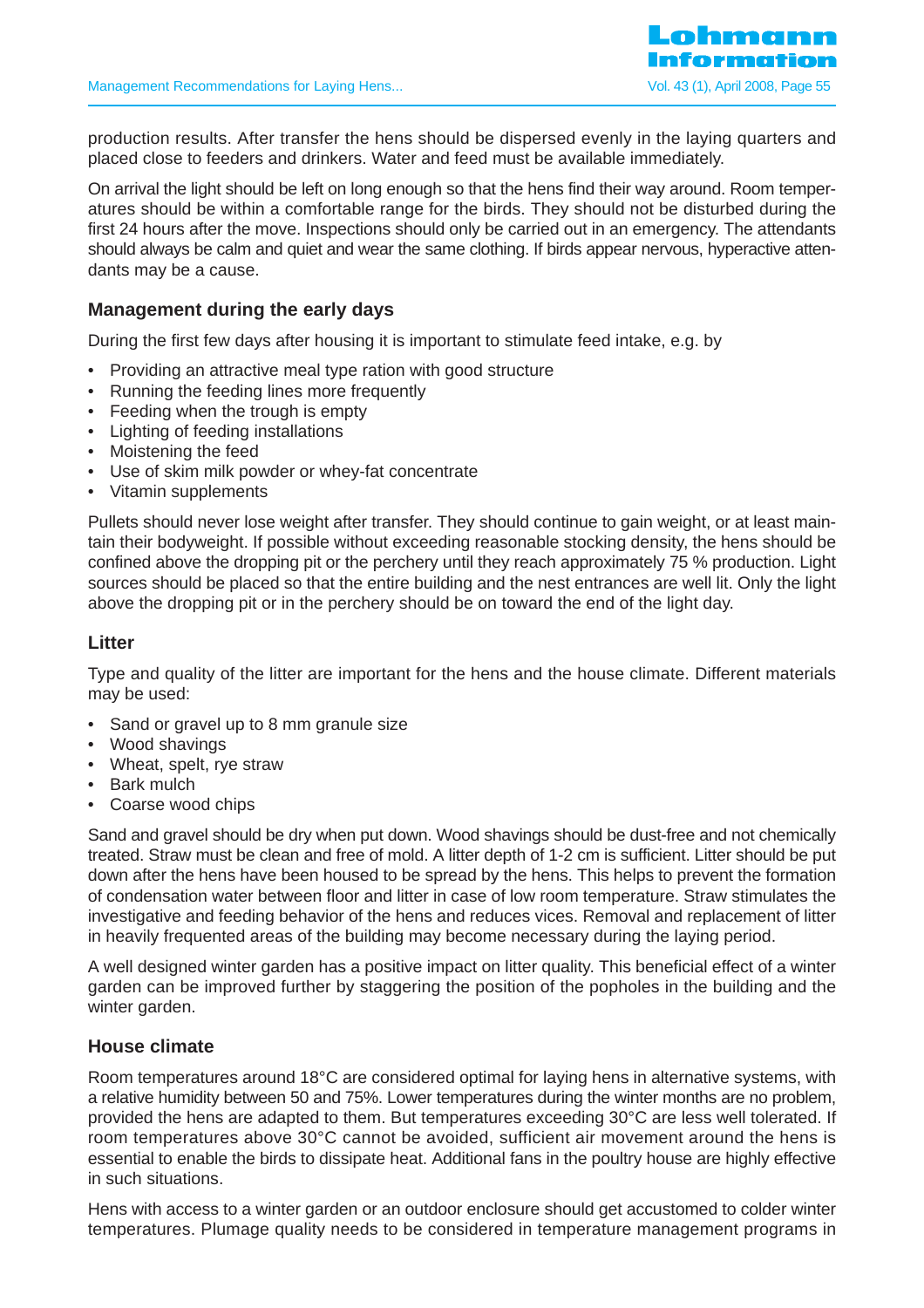

alternative housing. Activity of the birds, stocking density and the presence of popholes are important effects on air quality and room temperature.

Draughts are harmful for the birds who may try to escape them by congregating in poorly ventilated parts of the building. Increased mortality and floor eggs may be due to poor ventilation. The ventilation system should ensure that in summer warm air is removed quickly from the birds' surroundings and in winter the building does not become too cold. High concentrations of noxious gases should be avoided. Ammonia reduces bird comfort and is injurious to health. A well designed winter garden and the use of outdoor pens or wind protection (strip curtains) in front of the popholes prevent the ventilation system in the poultry house from breaking down if a negative pressure system is used.

In case problems occur with the ventilation system in deep litter or perchery housing, experts should be consulted.

# **Feeding**

The high genetic potential of today's hybrid layers for efficient egg production can only be realized with a balanced diet. The nutrient requirement of a laying hen is divided into the requirements for maintenance, growth and egg production. Recommended nutrient allowances can be formulated for any production system, for alternative management systems as well as for conventional cages. The maintenance requirement of a laying hen is approximately 60-65 % of the total energy requirement. Compared with laying hens kept in cages, the maintenance requirement in alternative systems is higher due to the increased activity of the hens. It has been calculated at +10 % for hens producing barn eggs and +15 % for hens using free range.

The prerequisites for sufficiently high nutrient intake of hens are:

- a diet with a sufficiently high energy content, i.e. nutrient density
- and adequate feed intake

In case it is not economically viable to raise the nutrient density of layer diets, sufficient feed intake becomes more important for the expression of the hen's genetic potential. The feed intake capacity of a population of laying hens can be optimized by genetic selection, for individual laying hens it is determined mainly by:

- The hen's bodyweight
- Daily egg mass production
- Ambient temperature
- Condition of the hen's plumage
- Energy content of the ration
- Health status
- Genetic variation within flock

# **Feeding at onset of lay**

When pullets are moved to the laying house at 16-17 weeks of age, they are not yet fully grown and should not be fed a layer diet. Layer diets with more than 3 % calcium should not be introduced too early. Until about 19 weeks of age the hens should get a pre-lay diet, the change to a high-density layer starter should be made when about 5% production is reached. The move to the laying house exposes hens to considerable stress. The development from pullet to mature laying hen is associated with fundamental changes affecting all major physiological and hormonal processes. The phase of juvenile growth and body mass increase ends on reaching sexual maturity, followed by the start of lay. However, the hens are not yet fully grown at onset of lay, their growth continues until about 30 weeks, when the weekly weight gain falls to less than 5 g.

The changes occurring during the transition phase from pullet to laying hen often lead to a reduced feed intake, which may drop to well below 100 g per hen and day. This rate of consumption does not meet the hen's nutrient requirement at that age and, based on the energy levels of commercial layer rations in Europe, must definitely be considered too low. A suboptimal nutrient supply at the onset of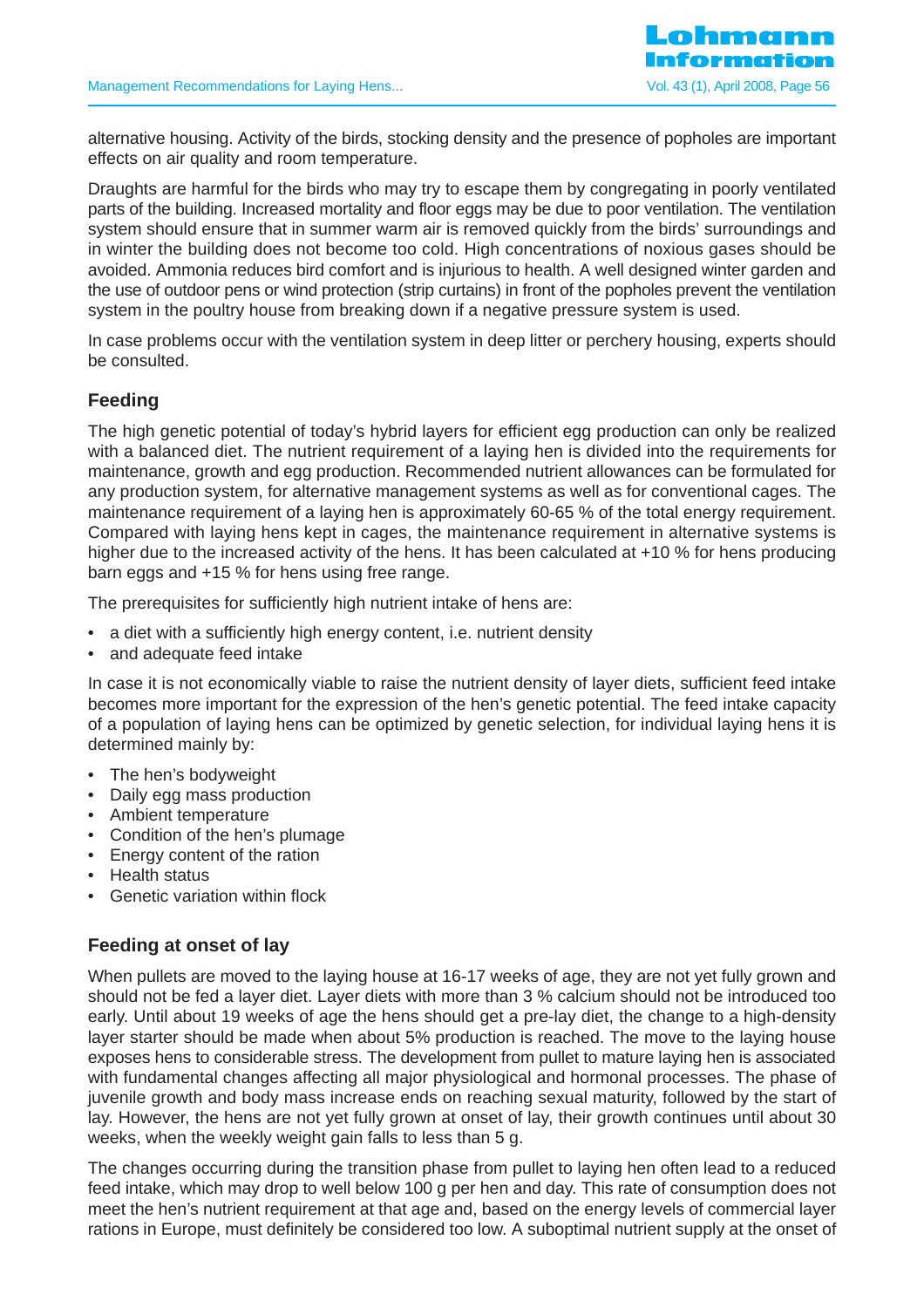

lay places a strain on the birds' metabolism as endogenous energy reserves have to be mobilized and it can contribute to the development of fatty liver syndrome.

During this phase every effort must therefore be made to increase the feed intake as quickly as possible to at least 120 g per bird and day. An effective way of boosting the nutrient intake is to offer the hens a ration with a higher nutrient density (11.6 – 11.8 MJ/kg) and correspondingly increased amino acid concentrations. An inadequate nutrient supply in early lay jeopardizes the success of the entire laying period and leads to irreversible loss of egg production.

# **Feeding during the laying period**

| IUNIV I | woodminonaba aany nathont anomanood ion brown ogg laying nono in abop littor<br>and free range systems*: |  |  |  |
|---------|----------------------------------------------------------------------------------------------------------|--|--|--|
|         |                                                                                                          |  |  |  |

**Table 1 Recommended daily nutrient allowances for brown-egg laying hens in deep litter**

| <b>Nutrient</b>       |               | Based on 100 g daily feed intake |                |         |  |  |  |  |  |
|-----------------------|---------------|----------------------------------|----------------|---------|--|--|--|--|--|
|                       | Unit          | Phase 1                          | <b>Phase 2</b> | Phase 3 |  |  |  |  |  |
| Crude protein         | $\frac{0}{0}$ | 18.7                             | 18.2           | 18.0    |  |  |  |  |  |
| Methionine            | $\frac{0}{0}$ | 0.44                             | 0.40           | 0.38    |  |  |  |  |  |
| Methionine+ Cysteine  | $\frac{0}{0}$ | 0.80                             | 0.74           | 0.70    |  |  |  |  |  |
| Lysine                | $\%$          | 0.87                             | 0.85           | 0.80    |  |  |  |  |  |
| Tryptophan            | $\frac{0}{0}$ | 0.21                             | 0.20           | 0.20    |  |  |  |  |  |
| <b>Threonine</b>      | $\%$          | 0.64                             | 0.60           | 0.60    |  |  |  |  |  |
| Arginine              | $\frac{0}{0}$ | 1.04                             | 1.01           | 0.98    |  |  |  |  |  |
| Isoleucine            | $\%$          | 0.52                             | 0.51           | 0.49    |  |  |  |  |  |
| Calcium               | %             | 4.10                             | 4.30           | 4.40    |  |  |  |  |  |
| Phosphorus, total     | $\frac{0}{0}$ | 0.60                             | 0.54           | 0.47    |  |  |  |  |  |
| Phosphorus, available | $\%$          | 0.42                             | 0.38           | 0.33    |  |  |  |  |  |
| Sodium                | $\%$          | 0.17                             | 0.17           | 0.17    |  |  |  |  |  |
| Chloride              | $\frac{0}{0}$ | 0.17                             | 0.17           | 0.17    |  |  |  |  |  |
| Linoleic acid         | $\%$          | 2.00                             | 1.60           | 1.20    |  |  |  |  |  |
| Metabolizable energy  | MJ            | 1.415                            | 1.410          | 1.398   |  |  |  |  |  |

A universally valid conversion of these nutrient requirement data for all feeding situations, stated as nutrient content per 100 kg feed, is not possible, mainly because actual feed consumption per bird and day varies widely in real-life commercial situations. But when formulating diets for laying hens in alternative management systems it should be remembered that to achieve normal performance from hens in alternative systems requires both a diet with a higher nutrient density and the highest possible feed intake. The aim should be a daily consumption of 120 – 125 g feed per hen and day.

### **Phase feeding**

The basis for any feeding program in alternative production systems must be the hens' nutrient requirement. This changes continuously as the birds get older. To match the hens' evolving nutritional needs requires diets formulated according to different criteria at each stage:

- Layer starter (phase 1) with high nutrient density for a safe start to the laying period
- Balanced phase 2 diet to ensure good laying persistency with a reduced protein and amino acid content
- Phase 3 diet for optimal shell quality and corresponding egg weights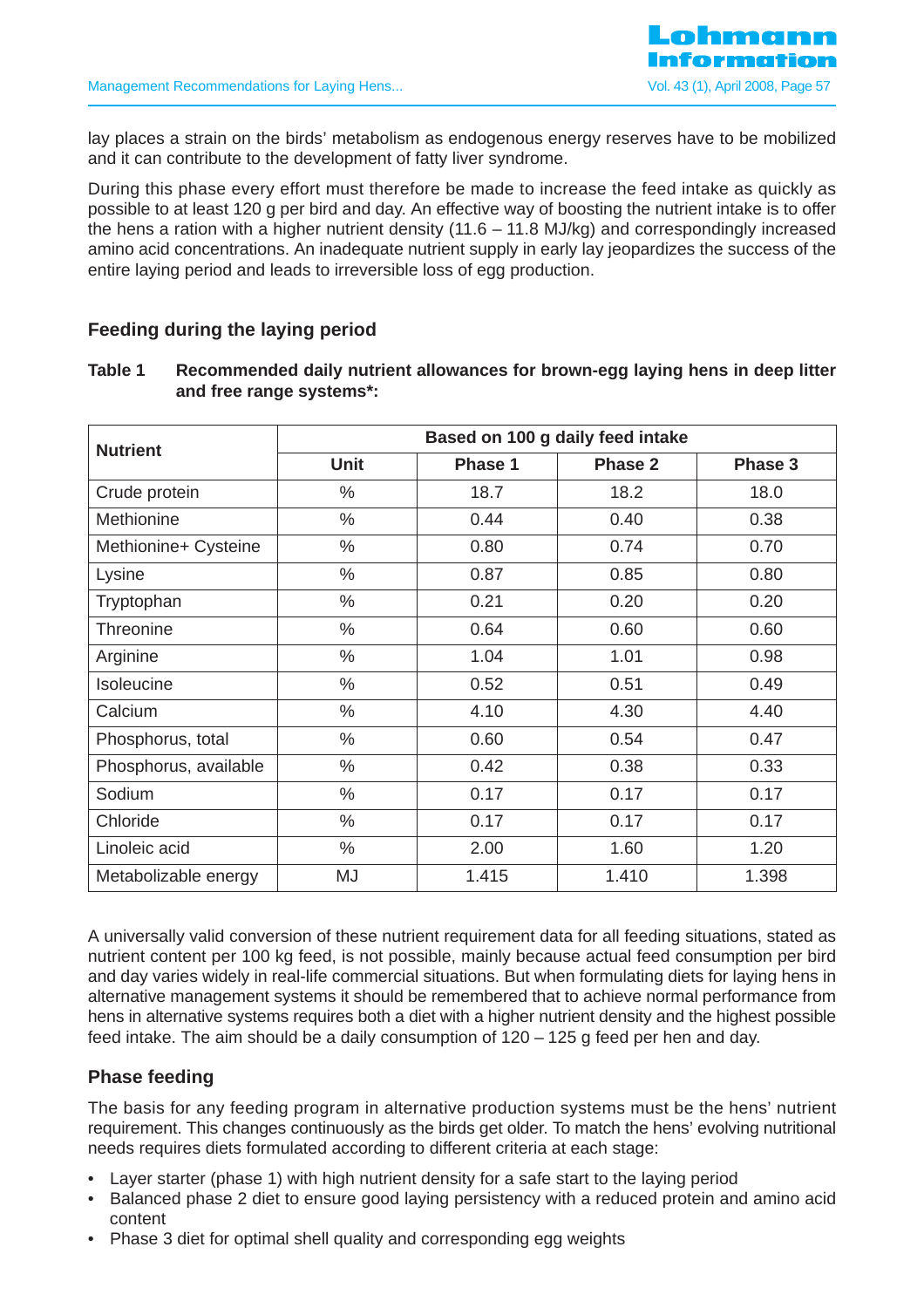

Information on recommended nutrient allowances and feeding programs for white- and brown-egg layers is available on request from Lohmann Tierzucht.

The basic principles of phase feeding can also be implemented in laying hen operations with several age groups and only one feed silo. Here, too, the hens' changing nutrient requirements can be met by selecting appropriate feed types, although expert advice should be sought from a poultry nutritionist. But the best way of ensuring an optimal feed and nutrient supply is to have a separate feed silo for each age group. This variant is also preferable from an economic perspective. Larger holdings with several units should have two silos per unit. This facilitates cleaning of the silos and allows a quick change of diet if necessary. The alternate filling of two separate feed silos makes it easy to check the feed consumption of each flock with a view to determining the feed intake per hen. But in large operations modern, computer-controlled systems should be available for an accurate measurement of feed consumption.

# **Feeding and egg weight**

The production of eggs of the correct weight for the market is of prime importance in alternative housing systems. Egg weight and shell quality are negatively correlated. Large eggs at the end of lay often have a poorer shell quality. Measures to control egg weight should therefore begin during the pullet rearing phase and be implemented early on. In high-production flocks a noticeable reduction in egg weight is very difficult to achieve during the laying period.

It is therefore advisable to talk to the pullet producer and the feed supplier as early as possible about the diet formulations to be used.

### **Condition of plumage and feed intake**

Maintaining the hens' plumage in good condition throughout the production period should be a major concern of every poultry keeper. In doing so he fulfils his legal obligations under animal welfare laws, but well-maintained plumage is also essential for keeping the hens in good health. It protects against heat loss, thus restricting feed consumption. A bad plumage can easily increase daily feed intake by 10 g/day/bird and more. The increased feed and nutrient requirement of hens with damaged plumage is explained by the maintenance requirement, which accounts for 60-65 % of the total nutrient requirement and in this case is needed to maintain the birds' body temperature. A daily feed consumption of 130 g/hen/day (or more) is therefore not unusual in special situations.

### **Grit**

Insoluble grit or fine gravel should be provided for free access feeding. Due to the specialized digestive system of birds, this can stimulate digestion and improve feed intake capacity. We recommend 3 g/hen once a month with 4 - 6 mm granulation.

#### **Water**

Good water is the most important part of the diet for all animals, including poultry. To ensure health and optimum egg quality the water supplied to the hens should be of potable standard. The poultry farmer should therefore always ask himself if he would be prepared to drink the water offered to his birds himself.

Feed and water intake are closely correlated. Under normal conditions the feed to water ratio is about 1:2. If hens do not drink enough, feed intake will be inadequate. Regular checks to ensure that drinkers are working properly are therefore recommended.

When ambient temperatures are high or if laying hens have health problems they consume more water. During hot weather water serves to regulate the hens' body temperature. Cool drinking water is best for this purpose and water temperatures above 20° C should therefore be avoided. During extremely hot weather with temperatures of over 30° C the feed to water intake ratio can shift to 1:5. In such situations cooling of the drinking water is beneficial. Water meters allow regular monitoring of the hens' water consumption. They are inexpensive and easy to install. A reduced or increased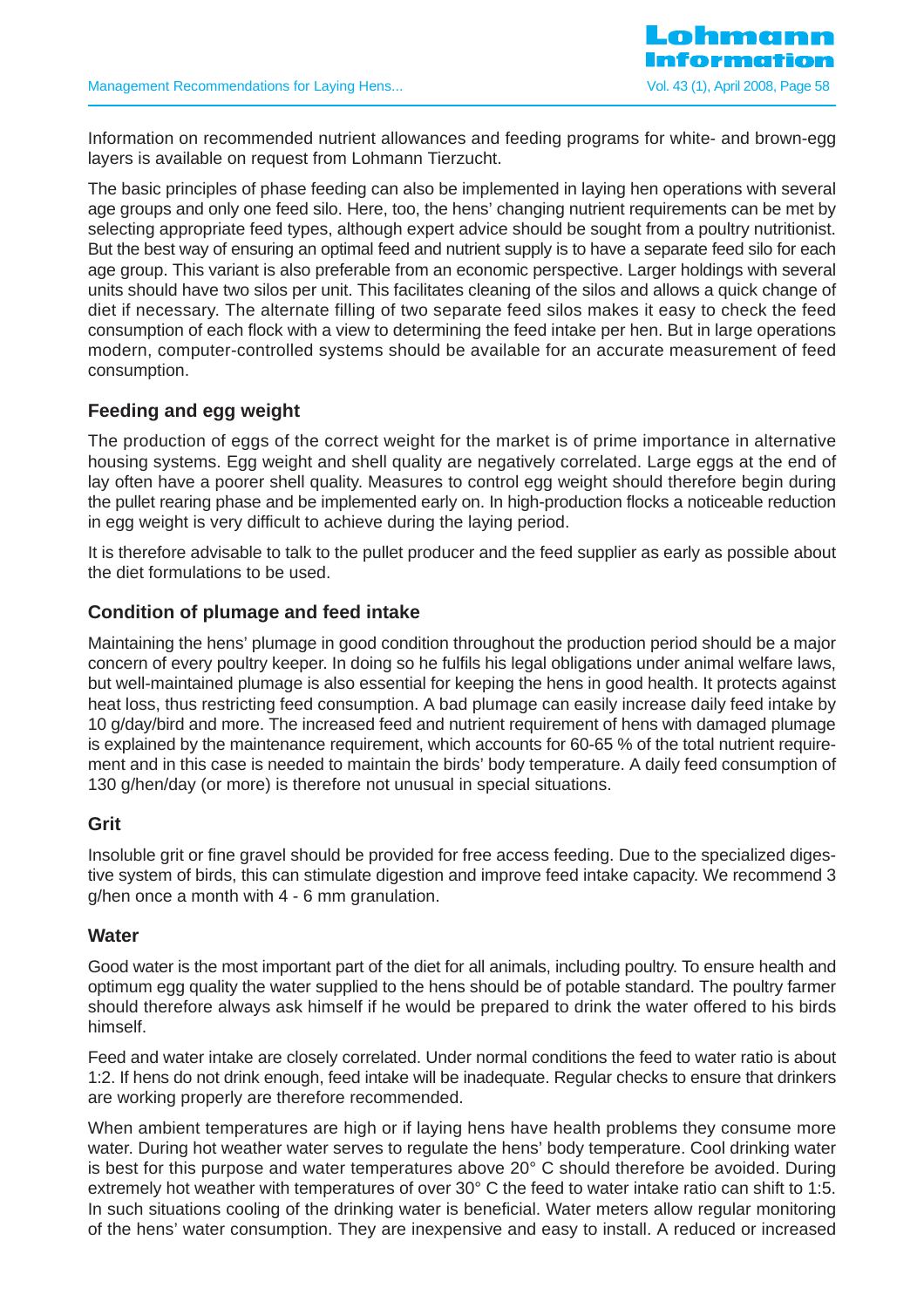water intake can be regarded as a first warning sign of problems in the flock or with the technology. Minimizing water wastage reduces costs and improves the house climate.

Regular cleaning of the water lines in poultry buildings is essential and special attention should be paid to checking the supply tanks. If water from wells on the farm is used regular water tests should be carried out. The assessment of water quality should be based on the standards laid down in the Drinking Water Ordinance.

# **Flock control**

In the early days after housing a special attention to detail will pay ample dividends later on. Every morning at dawn a thorough tour of inspection is necessary. This should comprise checks for the proper functioning of:

- drinkers,
- feeders,
- lighting installations and
- laying nests

The house climate should be checked and the condition of the flock and the hens' behavior assessed.

# **Laying nests**

Laying nests should be easily accessible to the hens, preferably located in a central location. It is recommended to keep the entrance to the nest well lit whereas the interior should be darkened. Pullets should not be allowed access to the nests too early, only just before the onset of lay. This enhances the attractiveness of the nest and improves nest acceptance. During the laying period the nests should be opened 2-3 hours before the start of the light day and closed 2-3 hours before the end of the light day. Closing the nests at night prevents soiling and broodiness. Close-out prevents the hens from roosting in the nests overnight and also makes the nest less attractive to mites. Tilting floors have proved effective for close-out. They also help keep the nest box floor clean.

### **Floor eggs**

The incidence of floor eggs can be reduced by incorporating the following experiences in the design of the laying house and the management of young flocks:

- The entire building should be well lit dark corners should be avoided.
- Draughty nests disturb the hens during egg laying.
- The entrance to the nest must be clearly visible.
- Additional lighting of the interior of the nest improves nest acceptance at the onset of lay.
- Litter depth should not exceed 2 cm at the onset of lay. Light-colored litter material is preferable to dark material.
- Feeders and drinkers should be near to the nest (2 to 3 meters).
- Drinking water in the vicinity of the nest entices the hens to this area.
- Feeders and drinkers should not create attractive areas for egg laying.
- If nest boxes are mounted on the dropping pits the perforated floors should have a gradient of about 7° towards the nest.
- Slats in front of the nests should incorporate barriers every two meters.
- Pullets should not be moved to the production facility before 17-18 weeks of age.
- The laying nests should be opened just before the onset of lay.
- Hens should not be disturbed while laying, i.e. no feeding at this time.
- Do not carry out flock inspections during the main morning laying period.
- Floor eggs should be collected from early in the morning, several times a day.
- To reduce floor laying, an extra hour of light at the start of the day is often effective.
- Electric fencing and draughts may help in problem areas.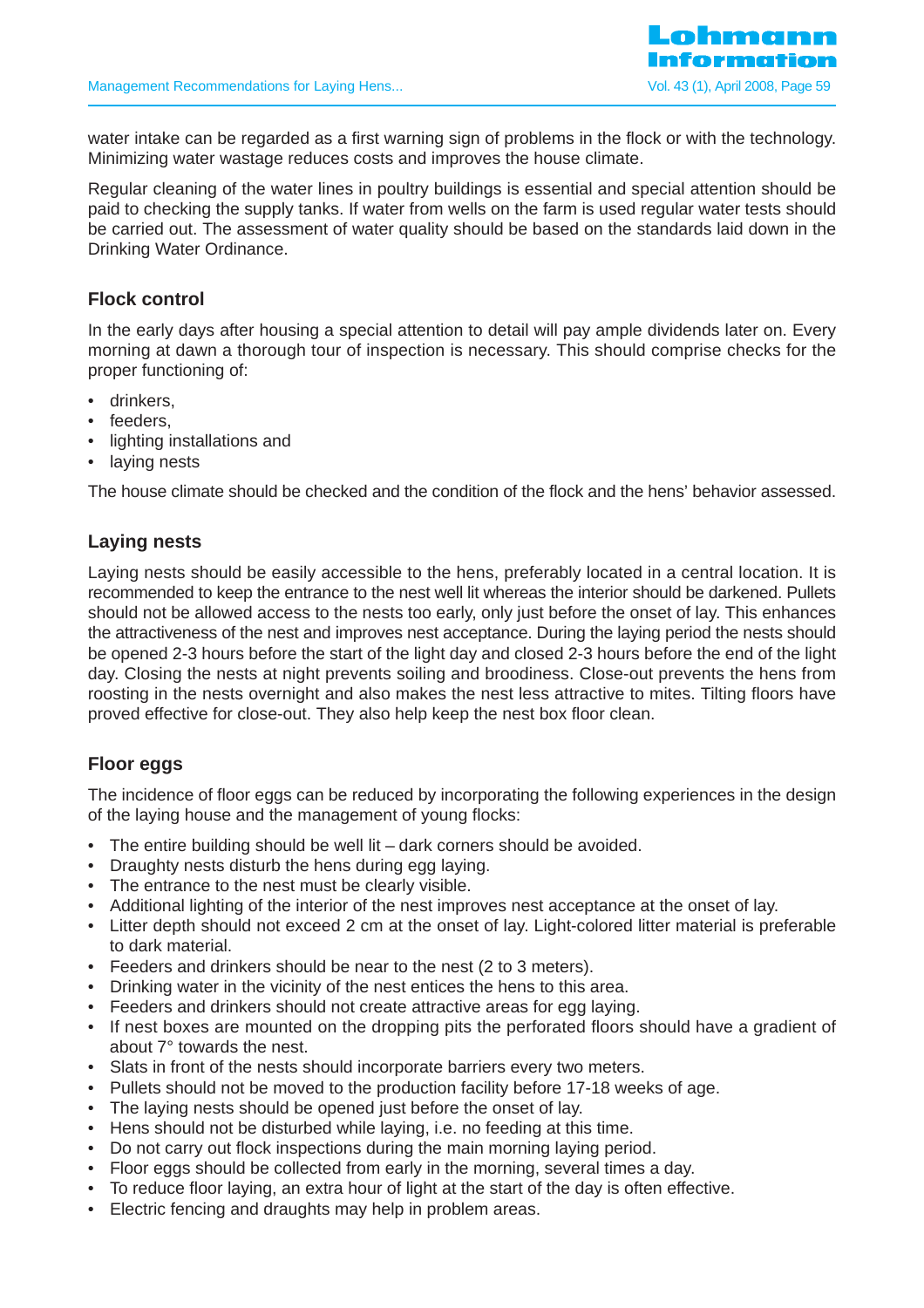

# **Lighting**

The best light source for laying hens is a high frequency bulb emitting light within the natural spectrum (frequency range above 2000 Hz). Fluorescent tubes or energy-saving bulbs (50-100Hz) have a 'disco effect' on hens and encourage feather pecking and cannibalism. Light sources should have a dimmer switch.

# **Lighting programs**

Great care must be taken to ensure that day length is not increased up to the point of stimulation for egg-laying and is not decreased during the laying period of a flock. This is easy to achieve in windowless buildings or laying houses with windows that can be blacked out, provided that foul-air and freshair shafts also have effective blackout facilities. In this case the most suitable lighting programs for the particular breeding products can be operated.

| Age in weeks | <b>Light in hours</b>          |                                | <b>Light intensity</b> |                |
|--------------|--------------------------------|--------------------------------|------------------------|----------------|
|              | Program<br><b>White Layers</b> | Program<br><b>Brown Layers</b> | W/m <sup>2</sup>       | Lux            |
| 17           | 8                              | 10                             | $1^* - 2$              | $4 - 6*/5 - 7$ |
| 18           | 8                              | 11                             | 3                      | $10 - 15$      |
| 19           | 9                              | 12                             | 3                      | $10 - 15$      |
| 20           | 10                             | 13                             | 3                      | $10 - 15$      |
| 21           | 11                             | 14                             | 3                      | $10 - 15$      |
| 22           | 12                             | 14                             | 3                      | $10 - 15$      |
| 23           | 13                             | 14                             | 3                      | $10 - 15$      |
| 24           | 14                             | 14                             | 3                      | $10 - 15$      |
| 25 **        | $14 - 16$                      | $14 - 16$                      | 3                      | $10 - 15$      |

### **Table 2 Lighting program for darkened laying houses**

\* for White Layers \*\* to end of production

# **Special considerations for hens kept in buildings with natural daylight**

In housing where the hens have access to winter gardens or an outdoor enclosure, or if windows, ventilation shafts and other openings cannot be blacked out sufficiently to shield the birds completely from the effect of natural daylight, this should be taken into consideration when designing the lighting program. If flocks are moved into these production facilities or if the hens have free access to winter gardens or outdoor areas, the lighting program must be adjusted to the natural day length.

It makes a difference whether the housed pullets come from a windowless growing facility or were reared in a building whose windows were blacked-out in synchronicity with the lighting program or whether they were fully exposed to natural daylight during the growing period. In the case of hens which were unaware of the natural diurnal rhythm during rearing it is important to avoid excessive stimulation, and consequently stress, on transfer to open laying houses caused by an abrupt lengthening of the day (in spring and summer). An increase in the day length by not more than 2-3 hours is desirable.

In open housing the lighting program in the spring and summer months is determined by the lengthening of the natural day. When the natural day length begins to decrease again the day length should be maintained constant until the end of the laying period.

Crucial points to consider in the management of laying hens, the choice of light sources and the design of lighting program: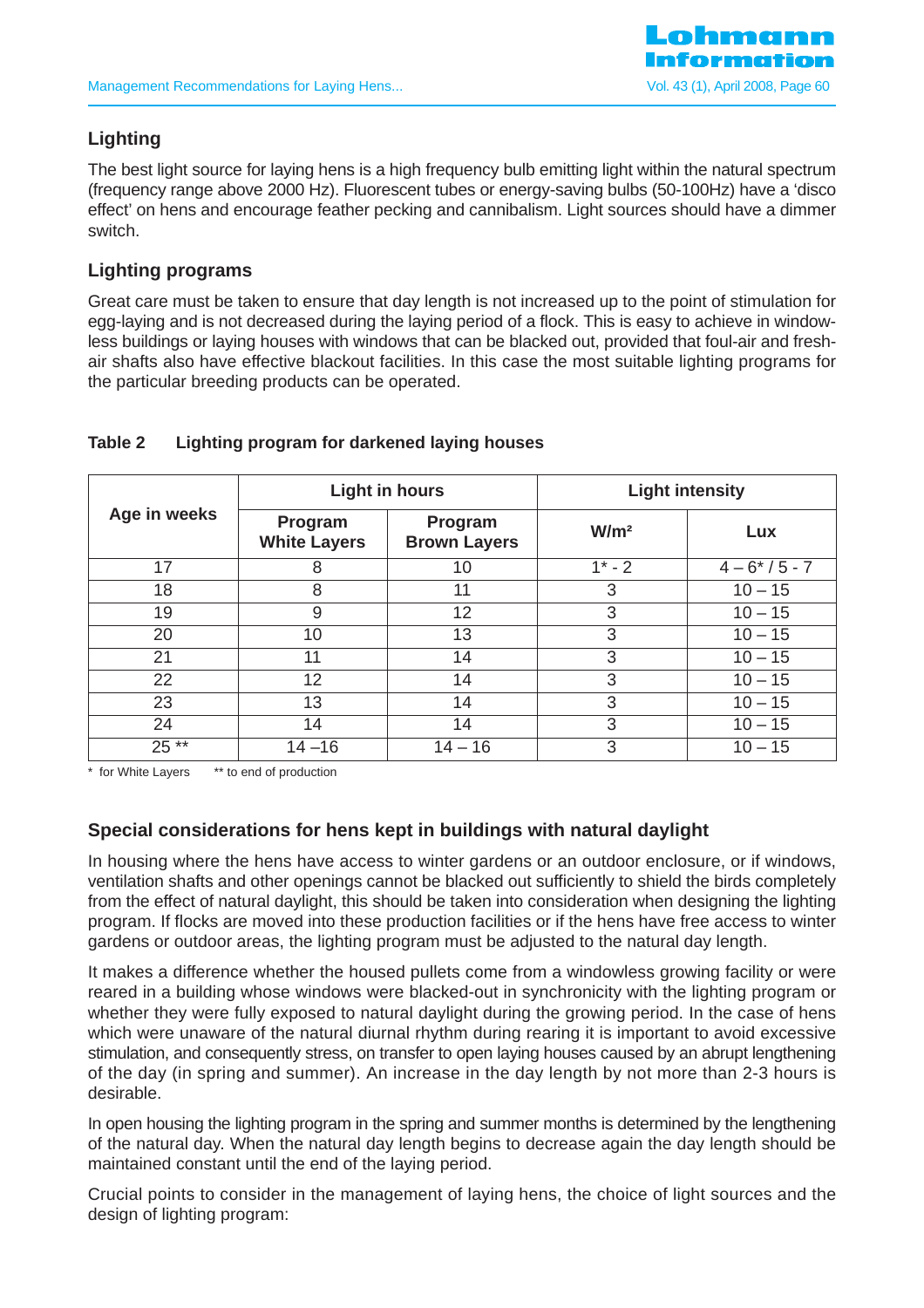- Artificial light from fluorescent bulbs operating within a frequency range below 250 Hz is perceived as flickering by hens. Incandescent bulbs or fluorescent tubes operating at high frequencies over 2000 Hz are preferable.
- Artificial filtered light, but also unfiltered light from conventional light sources, restricts the vision of hens by limiting the light spectrum that is visible to them.
- Stimulation of hens in windowless housing follows the simple principle of shortening the light period until the desired stimulation has been achieved, followed by a lengthening of the light period. A reduction of the day length during the laying period is not allowed.
- If technically possible, open housing for laying hens should also have facilities for blacking out the windows. These could then be opened and shut in synchronicity with the lighting program.

The laying hen keeper and the pullet supplier should agree on the following in order to coordinate lighting programs during rearing and the subsequent laying period:

- If pullets are moved to open houses without a blackout facility an option is to design lighting programs synchronized with the hatch date of the flock. To avoid a "light shock" if transfer takes place during a period of very long days the step-down program during rearing should be modified in such a way that on transfer to the laying house the hens are exposed to an increase in day length of not more than two or three hours.
- Pullets should be reared in darkened housing or if windows are present, those should be opened and shut in synchronicity with the lighting program.
- Hens reared under artificial light and exposed to natural daylight later on, have to get used to it. The use of true light bulbs during pullet rearing can help.
- Pullets reared in buildings that cannot be darkened are affected by the length of the natural day, especially in the spring and summer months. Early maturing of pullets can only be prevented by adapted lighting programs, but light stimulation of such hens is difficult.

# **Animal health**

Pullets destined for deep litter, perchery and free range systems are vaccinated in the rearing facility against viral (Marek's Disease, IB, ND, Gumboro, ILT), bacterial (Salmonella) and parasitic diseases (coccidiosis). In alternative layer housing systems the infection pressure from fowlpox and EDS is so high that they should also be vaccinated against these diseases if there is any risk of infection. Combined vaccinations against IB, ND, EDS and sometimes also against ART are widely applied. Booster vaccinations against IB are advisable at 5-10-week intervals. A high infection pressure of Salmonella requires, in addition to the vaccinations given during rearing, an additional booster vaccination. Bacterial infections such as E. coli, erysipelas and Pasteurella multocida are common in alternative production systems. Outbreaks depend on the type of infectious agent, the infection pressure and the condition of the flock. Immune protection can also be achieved by combined vaccinations. Effective treatment of bacterial infections in laying hens is hardly possible. Preventative vaccination with flock-specific vaccines is therefore advisable. This initial outlay can help prevent high losses and a premature end to production. The bacteria causing erysipelas and Pasteurella infections are usually found in rodent pests in the vicinity of affected hens. Effective control of mice and rats is an important tool for prevention.

#### **If high mortality rates or any other signs of disease are observed in the flock, a veterinarian should be consulted immediately.**

### **Parasites**

Roundworms and threadworms occur in hens and are transmitted via the droppings. If necessary the flock may have to be wormed.

Red poultry mites are a major problem in alternative production systems. They damage health and reduce the productivity of flocks. Heavy infestation can also cause high mortalities (by transmitting diseases). Infestation causes distress in the flock (feather pecking, cannibalism, depressed production). Continuous monitoring of the flock is therefore advisable.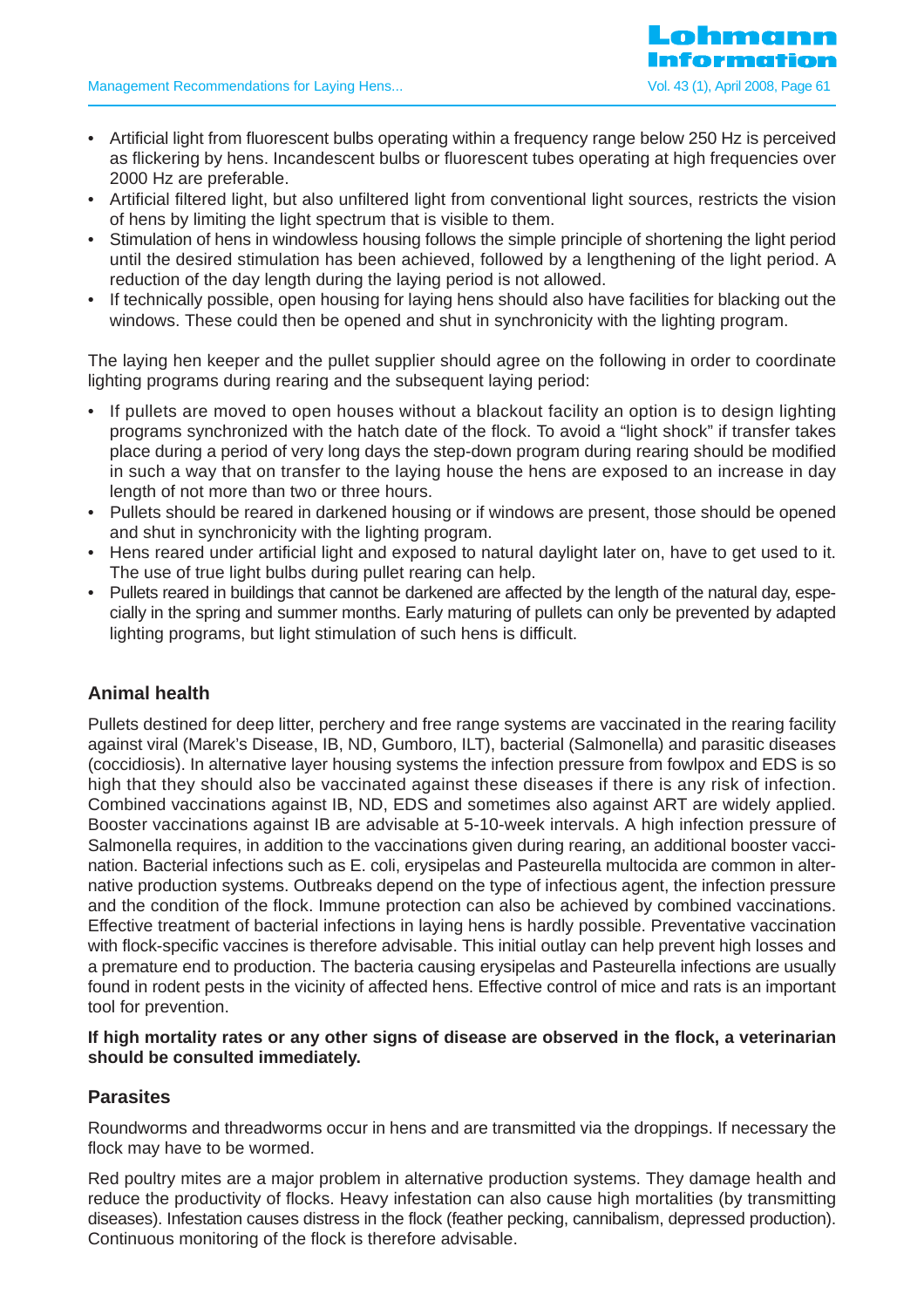

Common hiding places of mites are:

- in corners of nest boxes
- under the next box covers
- on the feet of feeding chains, trough connectors
- on crossbars of perches
- on dropping box trays
- in corners of walls and
- inside the perches (hollow tubes)

Mites should be controlled with insecticides or other suitable chemicals. These should be applied in the evening as mites are active during the night. It is important that the treatment reaches all hiding places of the mites. More important than the amount of chemicals applied is their thorough and even distribution. The mite and beetle treatment should begin as soon as the flock has been depopulated, while the laying house is still warm. Otherwise the pests crawl away and hide in inaccessible areas of the laying house.

# **Vices**

Watch closely for any signs of abnormal behavior. A sudden occurrence of it without changes in the lighting regime can have a variety of reasons. If these vices occur check the following factors:

- **Nutritional and health status** bodyweight, uniformity, signs of disease
- **Stocking density** overcrowding or insufficient feeders and drinkers cause distress
- **House climate** temperature, humidity, air exchange rate or pollution by dust and/or noxious gases
- **Light intensity / light source** excessive light intensity and flickering light (fluorescent tubes or energy-saving bulbs, < 200 Hz )
- **Ecto- and endoparasites** infested birds are distressed and develop diarrhoea
- **Feed consistency** finely ground meal-type feed or pelleted feed encourage vices
- **Protein/amino acid content of the diet** deficiencies cause problems
- **Supply of calcium and sodium** deficiency makes birds irritable

### **Outdoor enclosure**

Access to outdoor enclosures should be managed in accordance with external weather conditions. For the first three weeks after transfer the hens should remain indoors. Then the popholes should be opened. If a winter garden is available this should initially be opened for just one week, before eventually opening the exit popholes 4-5 weeks after housing. Popholes should only be opened after eggs have been laid. Young flocks going outside for the first time need to be trained in the use of the outdoor enclosure. Food and water are only available indoors.

### **Range/Pasture**

Hens readily accept the range if the pasture area is broken up by a few trees or shrubs which provide protection from predators. The area closest to the laying house is heavily used by the flock and the grass becomes worn. Depending on the condition of this part of the range, ground care and disinfection measures should be carried out. Pasture rotation has proved effective in practice. Young pullets visiting pastures with good vegetation for the first time tend to ingest numerous plants, stones, etc. This can often greatly reduce their feed intake capacity. Failure to consume sufficient food, especially during the phase of peak egg production, jeopardizes the hens' nutrient supply. In practice this often leads to weight loss, reduced production and increased susceptibility to disease. Young flocks should therefore be introduced gradually to using the outdoor areas.